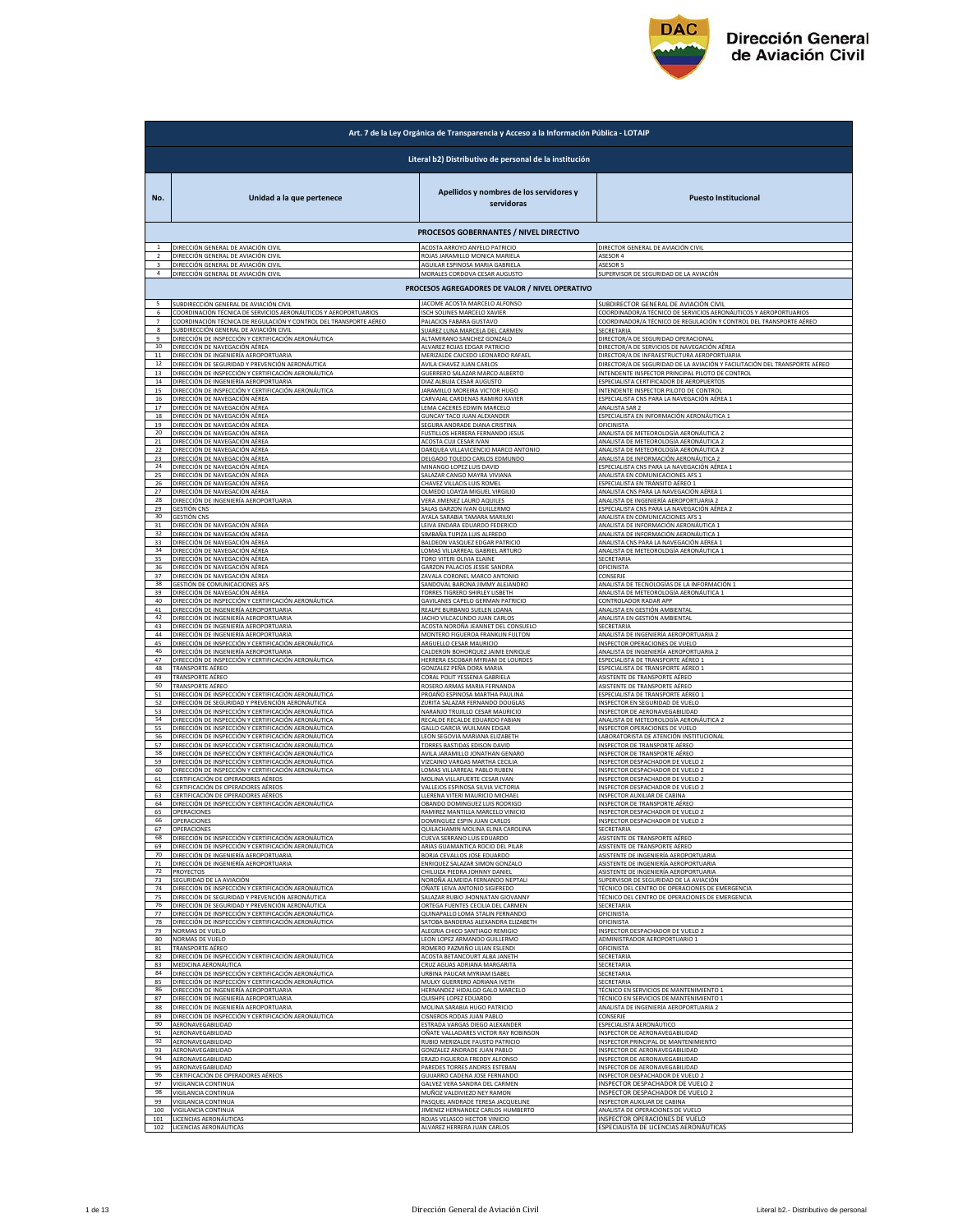

|            | Art. 7 de la Ley Orgánica de Transparencia y Acceso a la Información Pública - LOTAIP |                                                                 |                                                  |  |
|------------|---------------------------------------------------------------------------------------|-----------------------------------------------------------------|--------------------------------------------------|--|
|            | Literal b2) Distributivo de personal de la institución                                |                                                                 |                                                  |  |
| No.        | Unidad a la que pertenece                                                             | Apellidos y nombres de los servidores y<br>servidoras           | <b>Puesto Institucional</b>                      |  |
| 103        | AERONAVEGABILIDAD                                                                     | PILLIZA CHICAIZA GERMAN GUSTAVO                                 | INSPECTOR DE AERONAVEGABILIDAD                   |  |
| 104        | AERONAVEGABILIDAD                                                                     | ROCHA VITERI WILSON RAMIRO                                      | INSPECTOR DE AERONAVEGABILIDAD                   |  |
| 105        | CERTIFICACIÓN DE OPERADORES AÉREOS                                                    | <b>ACOSTA CUJI CARLOS JULIO</b>                                 | INSPECTOR OPERACIONES DE VUELO                   |  |
| 106        | DIRECCIÓN DE NAVEGACIÓN AÉREA                                                         | SOTO ORTIZ JUAN FRANCISCO                                       | ESPECIALISTA EN TRÁNSITO AÉREO 1                 |  |
| 107        | AERONAVEGABILIDAD                                                                     | SANTAMARIA MONTENEGRO GERARDO MANUEL                            | ESPECIALISTA AERONÁUTICO                         |  |
| 108        | LICENCIAS AERONÁUTICAS                                                                | CAICEDO LARA ROXANA DOLORES                                     | INSPECTOR DESPACHADOR DE VUELO 2                 |  |
| 109        | LICENCIAS AERONÁUTICAS                                                                | HIDALGO PROAÑO OSWALDO MAURICIO                                 | INSPECTOR DESPACHADOR DE VUELO 2                 |  |
| 110        | CERTIFICACIÓN DE OPERADORES AÉREOS                                                    | FERNANDEZ GONZALEZ JORGE EDISON                                 | INSPECTOR DESPACHADOR DE VUELO 2                 |  |
| 111        | CERTIFICACIÓN DE OPERADORES AÉREOS                                                    | CATOTA TORRES LUIS WILKIR                                       | INSPECTOR DESPACHADOR DE VUELO 2                 |  |
| 112        | VIGILANCIA OPERACIONAL A LA NAVEGACIÓN AÉREA                                          | VALENCIA ARMAS VICENTE FERNANDO                                 | ANALISTA CNS PARA LA NAVEGACIÓN AÉREA 1          |  |
| 113        | VIGILANCIA OPERACIONAL A LA NAVEGACIÓN AÉREA                                          | LEGARDA GONZALEZ WENDY PATRICIA                                 | INSPECTOR DE AERÓDROMO                           |  |
| 114        | AERONAVEGABILIDAD                                                                     | AVILA ZARATE EDISON JAVIER                                      | INSPECTOR DESPACHADOR DE VUELO 2                 |  |
| 115        | VIGILANCIA CONTINUA                                                                   | MORA HERRERA JOSE DAVID                                         | INSPECTOR OPERACIONES DE VUELO                   |  |
| 116        | CERTIFICACIÓN DE AEROPUERTOS                                                          | CEVALLOS ALOMIA GALO EFRAIN                                     | ESPECIALISTA EN TRÁNSITO AÉREO 1                 |  |
| 117        | CERTIFICACIÓN DE AEROPUERTOS                                                          | PAREDES ZAMBRANO JOSE ANIBAL                                    | ESPECIALISTA AVSEC 1                             |  |
| 118        | CERTIFICACIÓN DE AEROPUERTOS                                                          | CADENA ORTIZ HECTOR FERNANDO                                    | ANALISTA DE GESTIÓN AMBIENTAL                    |  |
| 119        | CERTIFICACIÓN DE AEROPUERTOS                                                          | BAQUERO FLORES LUIS EDWIN ALEJANDRO                             | INTENDENTE INSPECTOR PRINCIPAL PILOTO DE CONTROL |  |
| 120        | CERTIFICACIÓN DE AEROPUERTOS                                                          | MORAN LEYSER EDGAR RENE FELIX                                   | INTENDENTE INSPECTOR PRINCIPAL PILOTO DE CONTROI |  |
| 121        | <b>GESTIÓN CNS</b>                                                                    | SOTALIN SOTALIN HERNAN EDISON                                   | ANALISTA CNS PARA LA NAVEGACIÓN AÉREA 1          |  |
| 122        | <b>GESTIÓN CNS</b>                                                                    | ZUÑIGA JIBAJA JORGE ALFREDO                                     | CONTROLADOR RADAR APP                            |  |
| 123        | GESTIÓN DE TRÁNSITO AÉREO                                                             | VILLAVICENCIO ARMIJOS ALIS JOWANY                               | CONTROLADOR RADAR APP                            |  |
| 124        | GESTIÓN DE TRÁNSITO AÉREO                                                             | RAMOS TAPIA CHRISTIAN ALEXIS                                    | CONTROLADOR RADAR APP                            |  |
| 125        | GESTIÓN DE TRÁNSITO AÉREO                                                             | VALLEJO NARVAEZ JOSE BOLIVAR                                    | CONTROLADOR RADAR APP                            |  |
| 126        | GESTIÓN DE TRÁNSITO AÉREO                                                             | VALENCIA TACO LUIS MARCELO                                      | ESPECIALISTA EN TRÁNSITO AÉREO 1                 |  |
| 127        | GESTIÓN DE TRÁNSITO AÉREO                                                             | VALENCIA GUERRERO CARLOS GUSTAVO                                | ESPECIALISTA EN TRÁNSITO AÉREO 1                 |  |
| 128        | SEGURIDAD DE LA AVIACIÓN                                                              | RUEDA ROSERO KARINA ESTEFANIA                                   | SUPERVISOR DE SEGURIDAD DE LA AVIACIÓN           |  |
| 129        | SEGURIDAD DE LA AVIACIÓN                                                              | AGUIRRE CARRERA LISSET ALEXANDRA                                | SUPERVISOR DE SEGURIDAD DE LA AVIACIÓN           |  |
| 130        | SEGURIDAD DE LA AVIACIÓN                                                              | MIRANDA ORELLANA BORIS DANILO                                   | AGENTE DE SEGURIDAD DE LA AVIACIÓN               |  |
| 131        | SEGURIDAD DE LA AVIACIÓN                                                              | TORRES ZAMBRANO ALFREDO NICOLAS                                 | AGENTE DE SEGURIDAD DE LA AVIACIÓN               |  |
| 132        | SEGURIDAD DE LA AVIACIÓN                                                              | ZAVALA OÑA CRISTINA MAGDALENA                                   | AGENTE DE SEGURIDAD DE LA AVIACIÓN               |  |
| 133        | SEGURIDAD DE LA AVIACIÓN                                                              | DOMINGUEZ SUAREZ JULIO DENNYS                                   | AGENTE DE SEGURIDAD DE LA AVIACIÓN               |  |
| 134        | SEGURIDAD DE LA AVIACIÓN                                                              | PINCHA TOAPANTA JORGE ANIBAL                                    | AGENTE DE SEGURIDAD DE LA AVIACIÓN               |  |
| 135        | SEGURIDAD DE LA AVIACIÓN                                                              | CHUSIN VILLALBA CARLOS ARTURO                                   | AGENTE DE SEGURIDAD DE LA AVIACIÓN               |  |
| 136        | SEGURIDAD DE LA AVIACIÓN                                                              | ROMERO ROSALES CRISTIAN RODOLFO                                 | SUPERVISOR DE SEGURIDAD DE LA AVIACIÓN           |  |
| 137        | SEGURIDAD DE LA AVIACIÓN                                                              | VILLACIS DOMINGUEZ SUSANA ELIZABETH                             | PARVULARIO DE CENTRO INFANTIL                    |  |
| 138        | GESTIÓN DE METEOROLOGÍA AERONÁUTICA                                                   | ORBE VELASTEGUI NIKITH ALEXANDER                                | ANALISTA DE METEOROLOGÍA AERONÁUTICA 2           |  |
| 139        | CERTIFICACIÓN DE OPERADORES AÉREOS                                                    | SANTOS ASTUDILLO GENOVEVA LEONOR                                | INSPECTOR OPERACIONES DE VUELO                   |  |
| 140        | DIRECCIÓN DE INSPECCIÓN Y CERTIFICACIÓN AERONÁUTICA                                   | FUERTES PAZMIÑO DIEGO ORLANDO                                   | ANALISTA DE INGENIERÍA AEROPORTUARIA 1           |  |
| 141        | DIRECCIÓN DE INSPECCIÓN Y CERTIFICACIÓN AERONÁUTICA                                   | MONTERO FIGUEROA IRMA JANET                                     | ESPECIALISTA DE TRANSPORTE AÉREO 1               |  |
| 142        | DIRECCIÓN DE CERTIFICACIÓN DOCUMENTACIÓN Y ARCHIVO                                    | CERON CHAFUELAN WILLIAM RONALD                                  | ANALISTA DOCUMENTACIÓN Y ARCHIVO 2               |  |
|            |                                                                                       | <b>PROCESOS DESCONCENTRADOS</b>                                 |                                                  |  |
| 143        | DIRECCIÓN REGIONAL II                                                                 | TORRES RAZA WILSON STALIN                                       | DIRECTOR/A ZONAL                                 |  |
| 144        | INSPECCIÓN Y CERTIFICACIÓN AERONÁUTICA RII                                            | JATIVA CUASPUD HECTOR CRISTOBAL                                 | INTENDENTE INSPECTOR PILOTO DE CONTROL           |  |
| 145        | INSPECCIÓN Y CERTIFICACIÓN AERONÁUTICA RII                                            | PUGA BENALCAZAR CARLOS PATRICIO                                 | INTENDENTE INSPECTOR PILOTO DE CONTROL           |  |
| 146        | INSPECCIÓN Y CERTIFICACIÓN AERONÁUTICA RII                                            | ILLESCAS SANCHEZ VICENTE XAVIER                                 | INTENDENTE INSPECTOR PILOTO DE CONTROL           |  |
| 147        | <b>AEROPUERTO SHELI</b>                                                               | CRUZ MONTENEGRO DIOGENES PAUL                                   | INTENDENTE INSPECTOR PILOTO DE CONTROI           |  |
| 148        | AEROPUERTO SHELL                                                                      | SILVA ESPINOSA RAFAEL GENARO                                    | INTENDENTE INSPECTOR PILOTO DE CONTROL           |  |
| 149        | INSPECCIÓN Y CERTIFICACIÓN AERONÁUTICA RI                                             | TERAN ANGULO HUGO ANIBAL                                        | INSPECTOR OPERACIONES DE VUELO                   |  |
| 150        | JUZGADO DE INFRACCIONES AERONÁUTICAS RI                                               | REYES CORDERO SANDRA MARIA DEL MAR                              | ESPECIALISTA EN INFRACCIONES AERONÁUTICAS        |  |
| 151        | COORDINACIÓN ADMINISTRATIVA                                                           | HERNANDEZ JACOME YASMINA GUADALUPE                              | ANALISTA FINANCIERO 2                            |  |
| 152        | AEROPUERTO COCA                                                                       | TERAN ANGULO GERMAN OSWALDO                                     | ANALISTA DE INFORMACIÓN AERONÁUTICA 1            |  |
| 153        | AEROPUERTO QUITO                                                                      | LEON JATIVA ELIANA BEATRIZ                                      | OFICINISTA                                       |  |
| 154<br>155 | AEROPUERTO QUITO                                                                      | CARRION CUEVA MARIANA DE JESUS                                  | SECRETARIA<br>ASISTENTE DE TRANSPORTE AÉREO      |  |
| 156        | AEROPUERTO QUITO<br>AEROPUERTO QUITO                                                  | HERNANDEZ JATIVA MARIA GABRIELA<br>BAQUERO SILVA FABIAN MARCELO | <b>INSPECTOR EN VUELO</b>                        |  |
| 157        | AEROPUERTO QUITO                                                                      | COX RICARDO NAPOLEON                                            | CONTROLADOR RADAR APP                            |  |
| 158        | AEROPUERTO SHELL                                                                      | ANDRADE TORRES ROBERTO ALFREDO                                  | INSPECTOR DESPACHADOR DE VUELO 2                 |  |
| 159        | SEGURIDAD Y PREVENCIÓN AERONÁUTICA RI                                                 | BARRIGA DE LA VEGA DARWIN FRANCISCO                             | ESPECIALISTA AVSEC 1                             |  |
| 160        | INSPECCIÓN Y CERTIFICACIÓN AERONÁUTICA RII                                            | VERDEZOTO VERDEZOTO JOE LUIS                                    | INSPECTOR DESPACHADOR DE VUELO 2                 |  |
| 161        | AEROPUERTO DE GUAYAQUII                                                               | JARAMILLO VALENCIA DIEGO RODRIGO                                | CONTROLADOR RADAR APP                            |  |
| 162        | AEROPUERTO DE GUAYAQUIL                                                               | ASPIAZU CALDERON ALLYSON YAZMIN                                 | INSPECTOR DE AERÓDROMO                           |  |
| 163        | NAVEGACIÓN AÉREA RI                                                                   | PAREDES SILVA JOSE LUIS                                         | ESPECIALISTA EN COMUNICACIONES AFS 1             |  |
| 164        | RECURSOS HUMANOS RII                                                                  | RADA LAURIDO JOHANNA PERPETUA                                   | ANALISTA DE RECURSOS HUMANOS 1                   |  |
| 165        | NAVEGACIÓN AÉREA RI                                                                   | <b>GRANDE CONDOR FRANKLIN GONZA</b>                             | GUARDIÁN                                         |  |
| 166        | NAVEGACIÓN AÉREA RI                                                                   | BOADA MONGE ANIBAL RODOLFO                                      | CONTROLADOR RADAR APP                            |  |
| 167        | NAVEGACIÓN AÉREA RI                                                                   | RUALES NEIRA JUAN CARLOS                                        | ANALISTA EN COMUNICACIONES AFS 2                 |  |
| 168        | NAVEGACIÓN AÉREA RI                                                                   | MEJIA ISCH HUGO ERNESTO                                         | CONTROLADOR DE AERÓDROMO 2                       |  |
| 170        | 169 NAVEGACIÓN AÉREA RI                                                               | REYES GALLARDO JORGE ALEJANDRO                                  | ANALISTA EN COMUNICACIONES AFS 1                 |  |
|            | NAVEGACIÓN AÉREA RIII                                                                 | ORBE VELASTEGUI JOSE TULIO                                      | ANALISTA DE METEOROLOGÍA AERONÁUTICA 1           |  |
| 171        | INSPECCIÓN Y CERTIFICACIÓN AERONÁUTICA RII                                            | BRIONES ALCIVAR DAVID ALBERTO                                   | INSPECTOR DE AERÓDROMO                           |  |
| 172        | AEROPUERTO NUEVA LOJA                                                                 | SUAREZ LOPEZ EDISON RAUL                                        | INSPECTOR DESPACHADOR DE VUELO 1                 |  |
| 173        | NAVEGACIÓN AÉREA RI                                                                   | CAMPOS VARGAS FRANKLIN PATRICIO                                 | ANALISTA EN COMUNICACIONES AFS 1                 |  |
| 174        | CAPACITACIÓN NACIONAL                                                                 | SALAZAR CHAVEZ VICENTE MARCELO                                  | INSTRUCTOR TÉCNICO DE CAPACITACIÓN AERONÁUTICA   |  |
| 175        | CAPACITACIÓN INTERNACIONAL                                                            | LEIVA RAMOS JUAN CARLOS                                         | INSPECTOR DE SEGURIDAD DE LA AVIACIÓN            |  |
| 176        | AEROPUERTO SHELL                                                                      | HARO SANCHEZ WILLIAMS GERMAN                                    | AGENTE DE SEGURIDAD DE LA AVIACIÓN               |  |
| 177        | AEROPUERTO SHELL                                                                      | YEDRA MACHADO MARGOTH VICTORIA                                  | CONTROLADOR DE AERÓDROMO 1                       |  |
| 178        | AEROPUERTO TAISHA                                                                     | BONILLA ANDRADE LESLY GABRIELA                                  | CONTROLADOR DE AERÓDROMO 1                       |  |
| 179        | CAPACITACIÓN INTERNACIONAL                                                            | MUÑOZ NAVAS JOSE AUGUSTO                                        | ESPECIALISTA TÉCNICO DE CAPACITACIÓN AERONÁUTICA |  |
| 180        | CAPACITACIÓN INTERNACIONAL                                                            | GUERRA RENGIFO JUAN FRANCISCO                                   | ANALISTA DE METEOROLOGÍA AERONÁUTICA 2           |  |
| 181        |                                                                                       | SUAREZ LEON DARWIN FRANCISCO                                    | CONTROLADOR RADAR APP                            |  |
| 182        | NAVEGACIÓN AÉREA RI<br><b>AFROPUFRTO CUENCA</b>                                       | RIVERA PEREZ RODRIGO FERNANDO                                   | ANALISTA DE METEOROLOGÍA AERONÁUTICA 1           |  |
| 183        | INSPECCIÓN Y CERTIFICACIÓN AERONÁUTICA RII                                            | DARQUEA ORELLANA MARIA DEL PILAR                                | SECRETARIA                                       |  |
| 184        | AEROPUERTO QUITO                                                                      | NUÑEZ CHACON JAVIER ALBERTO                                     | ANALISTA DE METEOROLOGÍA AERONÁUTICA 1           |  |
| 185        | CAPACITACIÓN NACIONAL                                                                 | TULCAN ORMAZA IVAN ALFREDO                                      | CONTROLADOR RADAR APP                            |  |
| 186        | AEROPUERTO QUITO                                                                      | VEINTIMILLA CORTEZ LUIS EDUARDO                                 | INSPECTOR DESPACHADOR DE VUELO 2                 |  |
| 187<br>188 | INSPECCIÓN Y CERTIFICACIÓN AERONÁUTICA RI                                             | BEDON CHACON ERNESTO ANTONIO                                    | INSPECTOR DE AERONAVEGABILIDAD                   |  |
| 189        | INSPECCIÓN Y CERTIFICACIÓN AERONÁUTICA RI                                             | FIALLOS PAZMIÑO EDGAR PATRICIO                                  | INSPECTOR DESPACHADOR DE VUELO 2                 |  |
|            | INSPECCIÓN Y CERTIFICACIÓN AERONÁUTICA RI                                             | BARREZUETA MACIAS FREDDY AUSBERTO                               | ESPECIALISTA EN INGENIERÍA AEROPORTUARIA         |  |
| 190        | SERVICIO DE SALVAMENTO Y EXTINCIÓN DE INCENDIOS (SSEI)                                | PEÑAFIEL ARIAS GUSTAVO DARIO                                    | BOMBERO AERONÁUTICO                              |  |
| 191        | AEROPUERTO QUITO                                                                      | GRIJALVA NOROÑA FREDDY EDGARDO                                  | ANALISTA DE INFORMACIÓN AERONÁUTICA 1            |  |
| 192        | AEROPUERTO TENA                                                                       | PEREZ HARO JAIME ROLANDO                                        | ANALISTA DE METEOROLOGÍA AERONÁUTICA 1           |  |
| 193        | RECURSOS HUMANOS RII                                                                  | AVENDAÑO ARIAS ANA MERCEDES                                     | ENFERMERA DE ATENCIÓN INSTITUCIONAL              |  |
| 194        | AEROPUERTO QUITO                                                                      | QUISHPE FUERTES MAURICIO RAFAEL                                 | ANALISTA DE INFORMACIÓN AERONÁUTICA 1            |  |
| 195        | NAVEGACIÓN AÉREA RI                                                                   | SALAZAR CERDA JULIO EUCLIDES                                    | INSPECTOR DE AERONAVEGABILIDAD                   |  |
| 196        | INSPECCIÓN Y CERTIFICACIÓN AERONÁUTICA RII                                            | MARCILLO DELGADO ALIDA ALEXANDRA                                | SECRETARIA                                       |  |
| 197        | AEROPUERTO DE GUAYAQUIL                                                               | MORA VIVAR MARIO FERNANDO                                       | ANALISTA DE INFORMACIÓN AERONÁUTICA 1            |  |
| 198        | SECRETARIA ACADÉMICA                                                                  | BASANTES ERAZO ANITA DEL PILAR                                  | PARVULARIO DE CENTRO INFANTIL                    |  |
| 199        | RECURSOS HUMANOS RII                                                                  | VILLAMAR ROBALINO MERCY AUXILIADORA                             | PARVULARIO DE CENTRO INFANTIL                    |  |
| 200        | RECURSOS HUMANOS RII                                                                  | HIDROVO ENCALADA MARIELA LINDMILA                               | PARVULARIO DE CENTRO INFANTIL                    |  |
| 201        | SEGURIDAD Y PREVENCIÓN AERONÁUTICA RII                                                | ROMERO IMAICELA GILBERTO MANUEL                                 | CONTROLADOR RADAR APP                            |  |
| 202        | <b>FINANCIERO RI</b>                                                                  | GARCES MANCHENO PATRICIO ENRIQUE                                | ANALISTA FINANCIERO 3                            |  |
| 203        | <b>FINANCIERO RI</b>                                                                  | GODOY GUALPAZ VIOLETA DEL ROSARIO                               | ASISTENTE FINANCIERO                             |  |
| 204        | NAVEGACIÓN AÉREA RII                                                                  | MEJILLON ENRIQUEZ ROBERT ALBERTO                                | CONTROLADOR DE AERÓDROMO 2                       |  |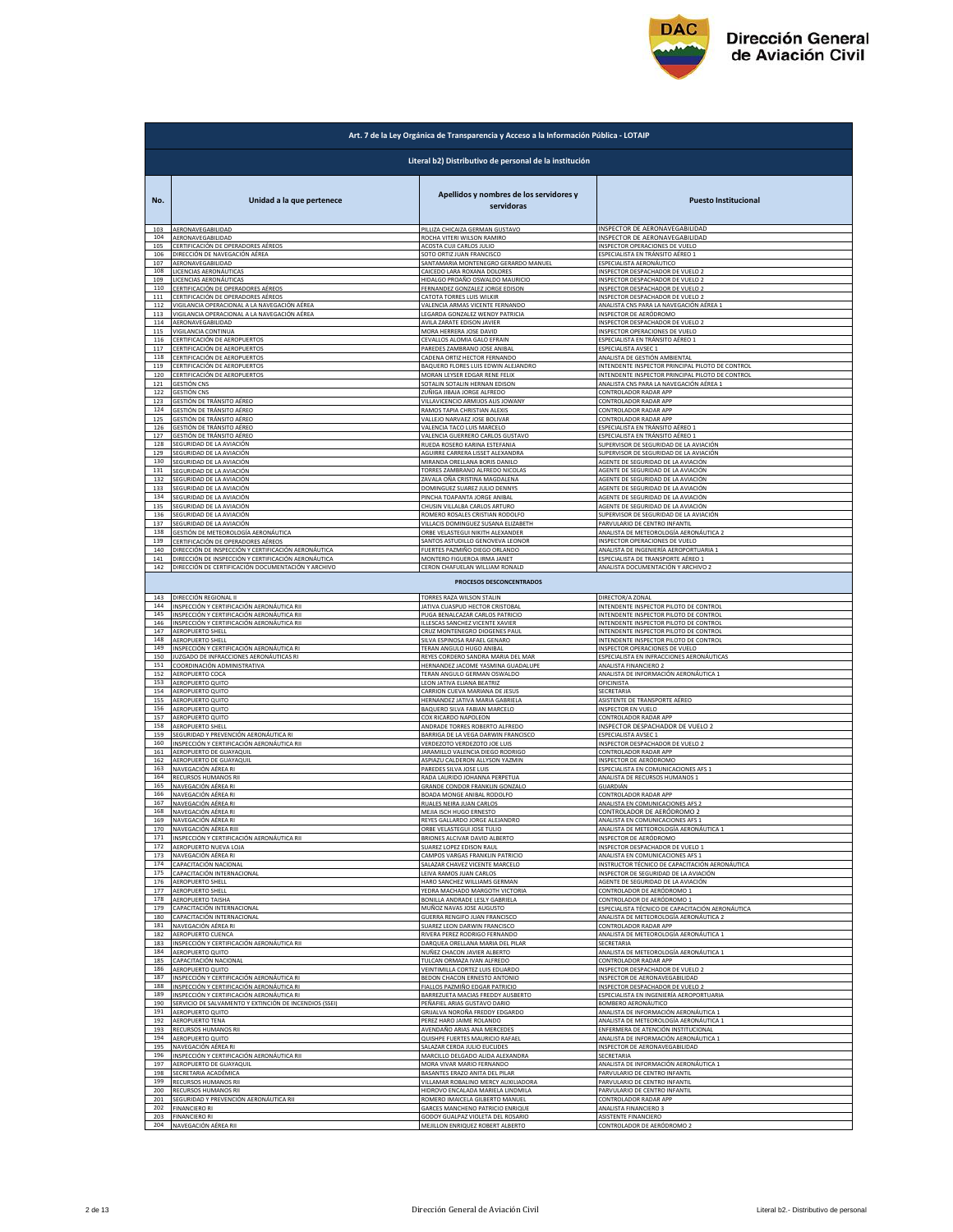

|            | Art. 7 de la Ley Orgánica de Transparencia y Acceso a la Información Pública - LOTAIP |                                                                   |                                                    |  |
|------------|---------------------------------------------------------------------------------------|-------------------------------------------------------------------|----------------------------------------------------|--|
|            | Literal b2) Distributivo de personal de la institución                                |                                                                   |                                                    |  |
| No.        | Unidad a la que pertenece                                                             | Apellidos y nombres de los servidores y<br>servidoras             | <b>Puesto Institucional</b>                        |  |
| 205        | <b>ADMINISTRATIVO RII</b>                                                             | ESPARZA LOPEZ SANDRA KATHERINE                                    | PARVULARIO DE CENTRO INFANTIL                      |  |
| 206        | RECURSOS HUMANOS RII                                                                  | GOMEZ ALEJANDRO CAROLINA AURORA                                   | PARVULARIO DE CENTRO INFANTIL                      |  |
| 207        | COORDINACIÓN ADMINISTRATIVA                                                           | VALLE SONIA DEL CARMEN                                            | <b>OFICINISTA</b>                                  |  |
| 208        | <b>ADMINISTRATIVO RII</b>                                                             | CONTRERAS CERVANTES NARCISA DEL CARMEN                            | <b>OFICINISTA</b>                                  |  |
| 209        | AEROPUERTO DE GUAYAQUIL                                                               | ZAMBRANO MOREIRA JACOB ELIAS                                      | ESPECIALISTA EN TRÁNSITO AÉREO 1                   |  |
| 210        | AEROPUERTO QUITO                                                                      | ARCOS PEREZ JONI CAMILO                                           | CONTROLADOR RADAR APP                              |  |
| 211        | NAVEGACIÓN AÉREA RI                                                                   | CABRERA YEPEZ JUAN VICENTE                                        | CONTROLADOR RADAR APP                              |  |
| 212        | NAVEGACIÓN AÉREA RI                                                                   | PASTOR RODAS DIEGO PATRICIO                                       | CONTROLADOR RADAR API                              |  |
| 213        | NAVEGACIÓN AÉREA RI                                                                   | ZURITA AGUILAR DANILO FABIAN                                      | CONTROLADOR RADAR APF                              |  |
| 214        | NAVEGACIÓN AÉREA RII                                                                  | GORDILLO TIRADO MAX LEONARDO                                      | CONTROLADOR RADAR APP                              |  |
| 215        | NAVEGACIÓN AÉREA RI                                                                   | SANCAN BAQUE ISACIO PABLO                                         | CONTROLADOR RADAR APP                              |  |
| 216        | AEROPUERTO QUITO                                                                      | BONILLA FRAGA EDDY XAVIER                                         | CONTROLADOR RADAR APP                              |  |
| 217        | AEROPUERTO QUITO                                                                      | LOPEZ LOPEZ OSCAR PACIFICO                                        | CONTROLADOR RADAR APP                              |  |
| 218        | NAVEGACIÓN AÉREA RI                                                                   | PILLAJO CAIZA GUSTAVO ALFREDO                                     | CONTROLADOR RADAR APP                              |  |
| 219        | AEROPUERTO QUITO                                                                      | BERMUDEZ PAZ LUIS ALBERTO                                         | CONTROLADOR RADAR APP                              |  |
| 220        | NAVEGACIÓN AÉREA RI                                                                   | SANGUINO SUAREZ KLEVER FERNANDO                                   | <b>CONTROLADOR RADAR APF</b>                       |  |
| 221        | AEROPUERTO QUITO                                                                      | CARVAJAL CASTRO WASHINGTON AMILCAR                                | CONTROLADOR RADAR API                              |  |
| 222        | AEROPUERTO QUITO                                                                      | JARAMILLO OJEDA RICHARD IVAN                                      | CONTROLADOR RADAR APP                              |  |
| 223        | NAVEGACIÓN AÉREA RI                                                                   | MENDEZ GUERRERO MARCO PATRICIO                                    | CONTROLADOR RADAR APP                              |  |
| 224        | AEROPUERTO QUITO                                                                      | LANDETA MUÑOZ LENIN TITO                                          | CONTROLADOR RADAR APP                              |  |
| 225        | NAVEGACIÓN AÉREA RI                                                                   | MOLINA SIMBAÑA CARLOS VINICIO                                     | CONTROLADOR RADAR APP                              |  |
| 226        | AEROPUERTO MANTA                                                                      | ZAMBRANO LOPEZ ADRIANO RAFAEL                                     | ADMINISTRADOR AEROPORTUARIO 3                      |  |
| 227        | AEROPUERTO DE GUAYAQUIL                                                               | BALON ANASTACIO CESAR ANTONIO                                     | CONTROLADOR RADAR API                              |  |
| 228        | AEROPUERTO DE GUAYAQUII                                                               | REGATO CHANG FERNANDO ARTURO                                      | <b>CONTROLADOR RADAR APF</b>                       |  |
| 229        | AFROPUERTO DE GUAYAOUL                                                                | CORONADO MARTINEZ ALEJANDRO ANDRES                                | CONTROLADOR RADAR APP                              |  |
| 230        | AEROPUERTO DE GUAYAQUIL                                                               | ULLOA LARA EDGAR OSWALDO                                          | CONTROLADOR RADAR APP                              |  |
| 231        | AEROPUERTO DE GUAYAQUIL                                                               | JURADO RIVERA SANTIAGO GIOVANNY                                   | CONTROLADOR RADAR APP                              |  |
| 232        | AEROPUERTO DE GUAYAQUIL                                                               | LUZARDO REMACHE JUAN CARLOS                                       | CONTROLADOR RADAR APP                              |  |
| 233        | AEROPUERTO DE GUAYAQUIL                                                               | ESPINOZA VERGARA JOHN GENARO                                      | CONTROLADOR RADAR APP                              |  |
| 234        | AEROPUERTO DE GUAYAQUIL                                                               | FREIRE NAVAS ELMER GIOVANNI                                       | CONTROLADOR RADAR APP                              |  |
| 235        | AEROPUERTO DE GUAYAQUIL                                                               | ESPINOZA MURILLO DENNY ALEX                                       | CONTROLADOR RADAR APP                              |  |
| 236        | AEROPUERTO DE GUAYAQUIL                                                               | MONTES CHUNGA EDUARDO MARCELO                                     | CONTROLADOR RADAR APP                              |  |
| 237        | AEROPUERTO DE GUAYAQUII                                                               | POALASIN NARVAEZ JUAN FERNANDO                                    | CONTROLADOR RADAR APP                              |  |
| 238        | AEROPUERTO DE GUAYAQUIL                                                               | ROMERO VEINTIMILLA JORGE BOLIVAR                                  | CONTROLADOR RADAR APP                              |  |
| 239        | AEROPUERTO MANTA                                                                      | YASELGA MANCHENO RAUL IVAN                                        | CONTROLADOR RADAR APP                              |  |
| 240        | AEROPUERTO DE GUAYAQUIL                                                               | PINARGOTE VASQUEZ CLEMENTE CRISTOBAL                              | CONTROLADOR RADAR APP                              |  |
| 241        | AEROPUERTO DE GUAYAQUIL                                                               |                                                                   | CONTROLADOR RADAR APP                              |  |
| 242        | AEROPUERTO DE GUAYAQUIL                                                               | <b>GUZMAN RUIZ LUIS ALFONSO</b><br>JARAMILLO NOGUERA GALO ALCIDES | CONTROLADOR RADAR APP                              |  |
| 243        | AEROPUERTO DE GUAYAQUIL                                                               | PORTERO IGLESIAS JUAN CARLOS                                      | CONTROLADOR RADAR APP                              |  |
| 244        | AEROPUERTO DE GUAYAQUIL                                                               | LEON FRANCO LUIS CARLOS                                           | CONTROLADOR RADAR API                              |  |
| 245        | AEROPUERTO DE GUAYAQUI                                                                | FRANCO YCAZA HARRY GABRIE                                         | <b>CONTROLADOR RADAR APF</b>                       |  |
| 246        | AEROPUERTO DE GUAYAQUII                                                               | PUENTE SILVA HERNAN RICARDO                                       | CONTROLADOR RADAR APF                              |  |
| 247        | AEROPUERTO DE GUAYAQUIL                                                               | MEJIA MARTINEZ MARCO VINICIO                                      | CONTROLADOR RADAR APP                              |  |
| 248        | AEROPUERTO DE GUAYAQUIL                                                               | CORONADO MARTINEZ ANGEL ALEJANDRO                                 | CONTROLADOR RADAR APP                              |  |
| 249        | AEROPUERTO DE GUAYAQUIL                                                               | RENDON MALDONADO EDUARDO ALFREDO                                  | CONTROLADOR RADAR APP                              |  |
| 250        | AEROPUERTO DE GUAYAQUIL                                                               | ESPINOZA ARELLANO EUGENIO ERASMO                                  | CONTROLADOR RADAR APP                              |  |
| 251        | AEROPUERTO DE GUAYAQUIL                                                               | TARIRA VELIZ LUIS CESAREO                                         | CONTROLADOR RADAR APP                              |  |
| 252        | AEROPUERTO DE GUAYAQUIL                                                               | LEON VALLEJO JUAN CARLOS                                          | CONTROLADOR DE APROXIMACIÓN NO RADAR               |  |
| 253        | AEROPUERTO DE GUAYAQUIL                                                               | ZHUNIO SARMIENTO MANUEL DAVID                                     | ANALISTA DE METEOROLOGÍA AERONÁUTICA :             |  |
| 254        | <b>AEROPUERTO MANTA</b>                                                               | IMBAQUINGO ERAZO MAURICIO RAFAEL                                  | CONTROLADOR DE APROXIMACIÓN NO RADAR               |  |
| 255        | AEROPUERTO DE GUAYAQUIL                                                               | DAVILA VIERA EMMA MARIA                                           | CONTROLADOR DE APROXIMACIÓN NO RADAR               |  |
| 256        | AEROPUERTO DE GUAYAQUIL                                                               | RECALDE BAEZ PAULO CESAR                                          | CONTROLADOR DE APROXIMACIÓN NO RADAR               |  |
| 257        | AEROPUERTO DE GUAYAQUIL                                                               | RAMIREZ PEREDO NATHALIE KRISTEL                                   | CONTROLADOR DE APROXIMACIÓN NO RADAR               |  |
| 258        | AEROPUERTO DE GUAYAQUIL                                                               | SANDOVAL PUGA SUSAN YOLANDA                                       | CONTROLADOR DE APROXIMACIÓN NO RADAR               |  |
| 259        | AEROPUERTO TACHINA (ESMERALDAS)                                                       | GUERRERO PORRAS FELIPE SEBASTIAN                                  | CONTROLADOR DE APROXIMACIÓN NO RADAR               |  |
| 260        | AEROPUERTO DE SANTA ROSA                                                              | RENDON SOLORZANO GALO ENRIQUE                                     | CONTROLADOR DE APROXIMACIÓN NO RADAR               |  |
| 261        | AEROPUERTO NUEVA LOJA                                                                 | TROYA HERRERA ANGEL MAURICIO                                      | CONTROLADOR DE APROXIMACIÓN NO RADAR               |  |
| 262        | AEROPUERTO NUEVA LOJA                                                                 | <b>GUILCA BARRIGAS WALTER JOSELITO</b>                            | CONTROLADOR DE APROXIMACIÓN NO RADAR               |  |
| 263        | AEROPUERTO SHELL                                                                      | PINEIDA LAZO WILLIAN SANDRO                                       | CONTROLADOR DE APROXIMACIÓN NO RADAR               |  |
| 264        | AEROPUERTO SHELL                                                                      | GRANDA SARANGO ALVARO HERNAN                                      | CONTROLADOR DE APROXIMACIÓN NO RADAR               |  |
| 265        | <b>AEROPUERTO SHELL</b>                                                               | SOLANO VALLEJO WENDY MAYRA                                        | CONTROLADOR DE APROXIMACIÓN NO RADAR               |  |
| 266        | AEROPUERTO SHELL                                                                      | OÑATE LOPEZ LUIS BERNARDO                                         | CONTROLADOR DE APROXIMACIÓN NO RADAR               |  |
| 267        | <b>AEROPUERTO SHELL</b>                                                               | YANDUN AGUILAR MARLON FERNANDO                                    | CONTROLADOR DE APROXIMACIÓN NO RADAR               |  |
| 268        | AEROPUERTO SHELL                                                                      | MARTINEZ RODRIGUEZ ALEXANDRA KATHERINE                            | AGENTE DE SEGURIDAD DE LA AVIACIÓN                 |  |
| 269<br>270 | AEROPUERTO SAN CRISTÓBAL                                                              | RAMIREZ DUARTE FABIAN ARTURO                                      | CONTROLADOR DE APROXIMACIÓN NO RADAR               |  |
| 271        | AEROPUERTO SAN CRISTÓBAL                                                              | MACIAS ROJAS JOSE LUIS                                            | CONTROLADOR DE APROXIMACIÓN NO RADAR               |  |
|            | AEROPUERTO BALTRA                                                                     | MURILLO ARMIJOS JUAN FRANCISCO                                    | CONTROLADOR DE APROXIMACIÓN NO RADAR               |  |
| 272        | CAPACITACIÓN NACIONA                                                                  | ARTFAGA MEDRANO RAFAEL FLICEO                                     | ESPECIALISTA TÉCNICO DE CAPACITACIÓN AERONÁLITICA  |  |
| 273        | AEROPUERTO LATACUNGA                                                                  | VALLEJO MOSQUERA DARWIN AURELIO                                   | ADMINISTRADOR AEROPORTUARIO 3                      |  |
| 274        | RECURSOS HUMANOS RII                                                                  | VALDEZ CORDOVA PIEDAD DEL CARMEN                                  | ANALISTA FINANCIERO 3                              |  |
| 275        | ADMINISTRATIVO RII                                                                    | JADAN LOZANO EGMA ROSARIO                                         | ANALISTA ADMINISTRATIVO 3                          |  |
| 276        | FINANCIERO RI                                                                         | SISALEMA MASAQUIZA MARIA TERESA                                   | ANALISTA FINANCIERO 2                              |  |
| 277        | NAVEGACIÓN AÉREA RI                                                                   | PONCE VELASTEGUI EDGAR ALAN                                       | CONTROLADOR DE AERÓDROMO 2                         |  |
| 278        | AEROPUERTO QUITO                                                                      | BETANCOURT CHICA EDISON ARMANDO                                   | CONTROLADOR DE AERÓDROMO 2                         |  |
| 279        | AEROPUERTO QUITO                                                                      | GARZON ULLAGUARI MAYRA MIRELLA                                    | CONTROLADOR DE AERÓDROMO 2                         |  |
| 280        | AEROPUERTO QUITO                                                                      | CLAVIJO VILLAVICENCIO EDWIN GONZALO                               | ANALISTA CNS PARA LA NAVEGACIÓN AÉREA 1            |  |
| 281        | NAVEGACIÓN AÉREA RI                                                                   | CURAY PANCHI CRISTIAN EDUARDO                                     | CONTROLADOR DE AERÓDROMO 2                         |  |
| 282        | <b>AEROPUERTO SALINAS</b>                                                             | PASQUEL GALINDO JUAN CARLOS                                       | CONTROLADOR DE AERÓDROMO 2                         |  |
| 283        | <b>AEROPUERTO MANTA</b>                                                               | LLIVE TITUAÑA DANY SANTIAGO                                       | CONTROLADOR DE AERÓDROMO 2                         |  |
| 284        | AEROPUERTO QUITO                                                                      | ALVAREZ LARA LILIANA PATRICIA                                     | CONTROLADOR DE AERÓDROMO 2                         |  |
| 285        | AEROPUERTO DE GUAYAQUIL                                                               | POZO CORREA CARLOS DAVID                                          | CONTROLADOR DE AERÓDROMO 2                         |  |
| 286        | AEROPUERTO DE GUAYAQUIL                                                               | PEREZ VERA FRANKLIN                                               | TÉCNICO CNS PARA LA NAVEGACIÓN AÉREA               |  |
| 287        | AEROPUERTO DE GUAYAQUIL                                                               | CARRERA BURBANO DAVID ISMAEL                                      | CONTROLADOR DE AERÓDROMO 1                         |  |
| 288        | AFROPUERTO OUITO                                                                      | RUIZ CRUZ JONATHAN FERNANDO                                       | CONTROLADOR DE AERÓDROMO 2                         |  |
| 289        | NAVEGACIÓN AÉREA RI                                                                   | RECALDE VIVERO ALDO MARTIN                                        | CONTROLADOR DE AERÓDROMO 2                         |  |
| 290        | AEROPUERTO QUITO                                                                      | YACHIMBA OBANDO ANGEL HERMEL                                      | CONTROLADOR DE AERÓDROMO 2                         |  |
| 291        | AEROPUERTO QUITO                                                                      | HERRERA ZAPATA WALTER JERRY                                       | CONTROLADOR DE AERÓDROMO 2                         |  |
| 292        | AEROPUERTO QUITO                                                                      | MARCHAN CHUMAÑA JEANNETH DE LOS ANGELES                           | CONTROLADOR DE AERÓDROMO 2                         |  |
| 293<br>294 | AEROPUERTO QUITO                                                                      | ALAZAR TAPIA EDISON PATRICIO                                      | CONTROLADOR DE AERÓDROMO 2                         |  |
| 295        | AEROPUERTO QUITO                                                                      | ALDAS PINZON EVELYN LIZETH                                        | CONTROLADOR DE AERÓDROMO 2                         |  |
|            | NAVEGACIÓN AÉREA RI                                                                   | CONTRERAS CORNEJO MARIA ALEXANDRA                                 | <u>ESPECIALISTA CNS PARA LA NAVEGACIÓN AÉREA 1</u> |  |
| 296        | INSPECCIÓN Y CERTIFICACIÓN AERONÁUTICA RII                                            | <b>GUZMAN KURE GIOVANNI JOSE</b>                                  | MÉDICO ESPECIALISTA DE ATENCIÓN INSTITUCIONAL      |  |
| 297        | AEROPUERTO QUITO                                                                      | HERRERA BASTIDAS ANDRES FERNANDO                                  | CONTROLADOR DE AERÓDROMO 2                         |  |
| 298        | AEROPUERTO SHELL                                                                      | TAMAYO ESCOBAR MILTON FERNANDO                                    | CONTROLADOR DE AERÓDROMO 2                         |  |
| 299        | AEROPUERTO LATACUNGA                                                                  | DEFAZ MAFLA GUIDO BOLIVAR                                         | CONTROLADOR DE AERÓDROMO 2                         |  |
| 300        | <b>AEROPUERTO LATACUNGA</b>                                                           | REYES CASILLAS ROSAURA MARGARITA                                  | ANALISTA CNS PARA LA NAVEGACIÓN AÉREA 1            |  |
| 301        | AEROPUERTO MANTA                                                                      | GAVILANES CARREÑO WILSON FABRICIO                                 | CONTROLADOR DE AERÓDROMO 2                         |  |
| 302        | AEROPUERTO MANTA                                                                      | LEON JATIVA MONICA CECILIA                                        | CONTROLADOR DE AERÓDROMO 2                         |  |
| 303        | AEROPUERTO QUITO                                                                      | JACOME AGUILAR TELMO FABRICIO                                     | CONTROLADOR DE AERÓDROMO 2                         |  |
| 304        | AEROPUERTO MANTA                                                                      | VERA GARCIA JOSE JULIAN                                           | CONTROLADOR DE AERÓDROMO 2                         |  |
| 305        | <b>AEROPUERTO MANTA</b>                                                               | MARIÑO SALAN DAVID JONATHAN                                       | CONTROLADOR DE AERÓDROMO 2                         |  |
| 306        | AEROPUERTO DE GUAYAQUIL                                                               | MONTALVO PINARGOTE HOLGER VIVIE                                   | CONTROLADOR DE AERÓDROMO 2                         |  |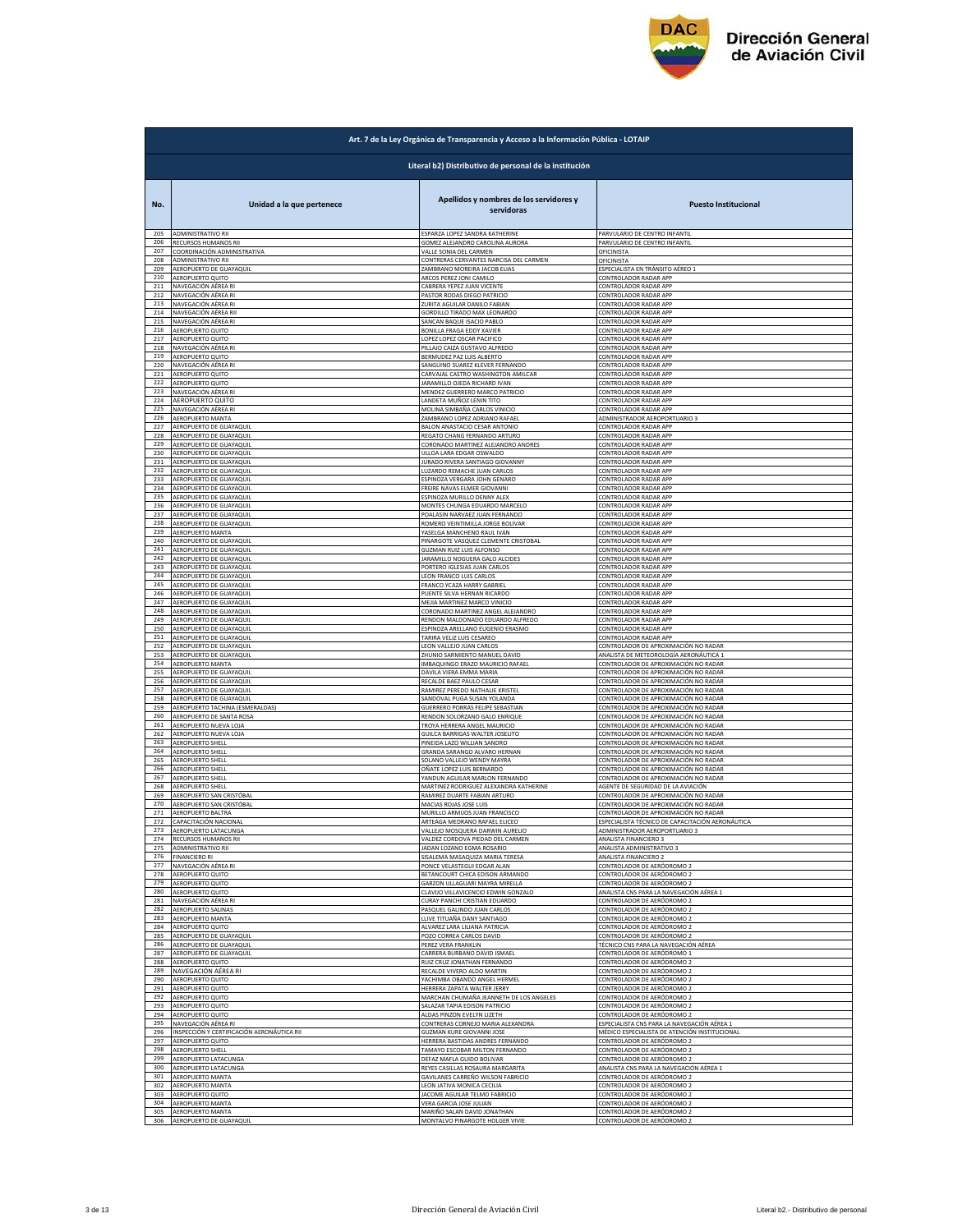

|            | Art. 7 de la Ley Orgánica de Transparencia y Acceso a la Información Pública - LOTAIP |                                                            |                                                                                         |  |
|------------|---------------------------------------------------------------------------------------|------------------------------------------------------------|-----------------------------------------------------------------------------------------|--|
|            | Literal b2) Distributivo de personal de la institución                                |                                                            |                                                                                         |  |
| No.        | Unidad a la que pertenece                                                             | Apellidos y nombres de los servidores y<br>servidoras      | <b>Puesto Institucional</b>                                                             |  |
| 307        | AEROPUERTO DE SANTA ROSA                                                              | RENDON SANCHEZ RAUL RODRIGO                                | CONTROLADOR DE APROXIMACIÓN NO RADAR                                                    |  |
| 308        | AEROPUERTO DE GUAYAQUIL                                                               | BONILLA GALINDO RAMIRO DAVID                               | CONTROLADOR DE AERÓDROMO 2                                                              |  |
| 309<br>310 | INSPECCIÓN Y CERTIFICACIÓN AERONÁUTICA RII                                            | ORTEGA CAICEDO CHARLES AMADO                               | MÉDICO ESPECIALISTA DE ATENCIÓN INSTITUCIONAL                                           |  |
| 311        | AEROPUERTO DE GUAYAQUIL                                                               | PUENTE SILVA JAIME GUSTAVO                                 | CONTROLADOR DE AERÓDROMO 2                                                              |  |
|            | AEROPUERTO DE GUAYAQUIL                                                               | QUIÑONEZ MONTAÑO MELGAR EDISON                             | CONTROLADOR DE AERÓDROMO 2                                                              |  |
| 312        | AEROPUERTO DE GUAYAQUIL                                                               | LOPEZ VERA INGRID PAOLA                                    | CONTROLADOR DE AERÓDROMO 2                                                              |  |
| 313        | AEROPUERTO DE GUAYAQUIL                                                               | ORTEGA CRUZ DANIEL ANDRE                                   | CONTROLADOR DE AERÓDROMO 2                                                              |  |
| 314        | NAVEGACIÓN AÉREA RII                                                                  | TAPIA INSUASTI ANGEL FERNANDO                              | <u>CONTROLADOR DE AERÓDROMO 2</u>                                                       |  |
| 315        | NAVEGACIÓN AÉREA RII                                                                  | NEIRA ALEIANDRO IOHNNY WINSTON                             | CONTROLADOR DE AFRÓDROMO 2                                                              |  |
| 316        | AEROPUERTO DE GUAYAQUIL                                                               | MENDEZ ARIAS KARLA MIRELLA                                 | CONTROLADOR DE AERÓDROMO 2                                                              |  |
| 317<br>318 | AEROPUERTO DE GUAYAQUIL                                                               | SANTANA HUNGRIA ANGELICA GABRIELA                          | CONTROLADOR DE AERÓDROMO 2                                                              |  |
| 319        | AEROPUERTO DE GUAYAQUIL                                                               | TORAL LUA ARELIS VICTORIA                                  | CONTROLADOR DE AERÓDROMO 2                                                              |  |
|            | AEROPUERTO DE GUAYAQUIL                                                               | SAMANIEGO DELGADO VICTOR ISRAEL                            | CONTROLADOR DE AERÓDROMO 2                                                              |  |
| 320        | AEROPUERTO DE GUAYAQUIL                                                               | CEVALLOS LOPEZ HERNAN XAVIER                               | ONTROLADOR DE AERÓDROMO 2                                                               |  |
| 321        | INSPECCIÓN Y CERTIFICACIÓN AERONÁUTICA RII                                            | PATIÑO LOPEZ EDUARDO ARTURO                                | MÉDICO CERTIFICADOR                                                                     |  |
| 322        | AEROPUERTO DE GUAYAQUIL                                                               | AGUIRRE FREIRE JESSICA GABRIELA                            | <u>CONTROLADOR DE AERÓDROMO 2</u>                                                       |  |
| 323        | AEROPUERTO QUITO                                                                      | CRUZ DIAZ LEONARDO FERNANDO                                | CONTROLADOR DE AERÓDROMO 2                                                              |  |
| 324        | AEROPUERTO SHELL                                                                      | LEON SORIA DIEGO ALEJANDRO                                 | CONTROLADOR DE AERÓDROMO 2                                                              |  |
| 325        | <b>FINANCIERO RI</b><br>TECNOLOGÍAS DE LA INFORMACIÓN Y COMUNICACIÓN RI               | PAREDES ROSERO ADELA DEL CARMEN                            | ANALISTA FINANCIERO 2                                                                   |  |
| 326        | AEROPUERTO QUITO                                                                      | RODAS VALLADARES ROBERTO PATRICIO                          | ANALISTA DE TECNOLOGÍAS DE LA INFORMACIÓN 2                                             |  |
| 327        |                                                                                       | CEVALLOS ARCOS FERNANDO ANIBAL                             | INSPECTOR DE AERONAVEGABILIDAD                                                          |  |
| 328        | COORDINACIÓN ADMINISTRATIVA                                                           | VILLACRES CARRILLO HUGO EDUARDO                            | ANALISTA FINANCIERO 2                                                                   |  |
| 329        | INGENIERÍA AEROPORTUARIA RI                                                           | MAITA CASTILLO ORLANDO WILSON                              | ANALISTA DE INGENIERÍA AEROPORTUARIA 2                                                  |  |
| 330        | INSPECCIÓN Y CERTIFICACIÓN AERONÁUTICA RII                                            | SANCHEZ CARTAGENA ROBERTO EDWIN                            | INSPECTOR DE AERONAVEGABILIDAD                                                          |  |
| 331        | AEROPUERTO LA TOMA (LOJA)                                                             | TORRES ORDOÑEZ MARLON ANTONIO                              | ADMINISTRADOR AEROPORTUARIO 1                                                           |  |
| 332        | AEROPUERTO RIOBAMBA                                                                   | ALMACHE TUBON MARIO ENRIQUE                                | ADMINISTRADOR AEROPORTUARIO 1                                                           |  |
| 333        | INSPECCIÓN Y CERTIFICACIÓN AERONÁUTICA RII                                            | PACHECO SANCHEZ NESTOR ALFREDO                             | PSICÓLOGO CLÍNICO DE ATENCIÓN INSTITUCIONAL                                             |  |
| 334        | AEROPUERTO DE GUAYAQUIL                                                               | GUZMAN RUIZ FRANCISCO JAVIER                               | ESPECIALISTA EN INFORMACIÓN AERONÁUTICA 1                                               |  |
| 335        | <b>FINANCIERO RII</b>                                                                 | MANTILLA COELLO PATRICIA GIOCONDA                          | ANALISTA FINANCIERO 2                                                                   |  |
| 336        | RECURSOS HUMANOS RII                                                                  | ASTUDILLO ACOSTA LUCETTY ALEXANDRA                         | PERIODISTA 2                                                                            |  |
| 337        | TECNOLOGÍAS DE LA INFORMACIÓN Y COMUNICACIÓN RII                                      | LOPEZ CHIQUITO MARIA CELIA                                 | ANALISTA DE TECNOLOGÍAS DE LA INFORMACIÓN 2                                             |  |
| 338<br>339 | FINANCIERO RII                                                                        | HERRERA CASTILLO WILSON SEBASTIAN                          | ANALISTA FINANCIERO 2                                                                   |  |
| 340        | SEGURIDAD Y PREVENCIÓN AERONÁUTICA RII                                                | FLORES MONTENEGRO EDISON FERNANDO                          | INSPECTOR EN SEGURIDAD DE VUELO                                                         |  |
|            | ADMINISTRATIVO FINANCIERO                                                             | MACIAS PILLIGUA EVELIN CYNTHIA                             | ANALISTA FINANCIERO 2                                                                   |  |
| 341        | INSPECCIÓN Y CERTIFICACIÓN AERONÁUTICA RII                                            | CHAVES BALSECA PACO RAMIRO                                 | INSPECTOR OPERACIONES DE VUELO                                                          |  |
| 342        | AEROPUERTO DE GUAYAQUIL                                                               | DEFAZ MAFLA EDISON GUILLERMO                               | INSPECTOR DE AERONAVEGABILIDAD                                                          |  |
| 343        | INSPECCIÓN Y CERTIFICACIÓN AERONÁUTICA RIL                                            | RUALES NEIRA MARCO FRANCISCO                               | INSPECTOR DE AERONAVEGABILIDAD                                                          |  |
| 344        | SEGURIDAD Y PREVENCIÓN AERONÁUTICA RII                                                | BORJA ERAZO PAUL ALFONSO                                   | INSPECTOR EN SEGURIDAD DE VUELO                                                         |  |
| 345        | INSPECCIÓN Y CERTIFICACIÓN AERONÁUTICA RII                                            | BAEZ ARMAS SEGUNDO NOLASCO                                 | INSPECTOR DE AERONAVEGABILIDAD                                                          |  |
| 346        | AEROPUERTO QUITO                                                                      | CARVAJAL CAJAS EDUARDO EPSILON                             | ANALISTA DE METEOROLOGÍA AERONÁUTICA 2                                                  |  |
| 347        | AEROPUERTO QUITO                                                                      |                                                            | ESPECIALISTA AVSEC 1                                                                    |  |
| 348        | AEROPUERTO QUITO                                                                      | MARIÑO FIGUEROA MERY PIEDAD<br>ANGUETA RAMIREZ JUAN CARLOS | ANALISTA DE METEOROLOGÍA AERONÁUTICA 2                                                  |  |
| 349        | AEROPUERTO QUITO                                                                      | GUEVARA ZARATE BYRON EFRAIN                                | ANALISTA DE METEOROLOGÍA AERONÁUTICA 2                                                  |  |
| 350        | NAVEGACIÓN AÉREA RI                                                                   | CASTRO BARBA DIEGO ANDRES                                  | ANALISTA SAR 1                                                                          |  |
| 351        | NAVEGACIÓN AÉREA RI                                                                   | FLORES YUGSI JAIME VINICIO                                 | ANALISTA SAR 1                                                                          |  |
| 352        | NAVEGACIÓN AÉREA RI                                                                   | CAZA TITUAÑA GONZALO ADONIS                                |                                                                                         |  |
| 353        | DIRECCIÓN ESCUELA TÉCNICA DE AVIACIÓN CIVIL                                           | GONZALEZ MOYA VINICIO GUILLERMO                            | ANALISTA DE METEOROLOGÍA AERONÁUTICA 2<br>NSTRUCTOR TÉCNICO DE CAPACITACIÓN AERONÁUTICA |  |
| 354        | AEROPUERTO QUITO                                                                      | PAGUAY MEJIA JORGE RODRIGO                                 | ANALISTA DE METEOROLOGÍA AERONÁUTICA 2                                                  |  |
| 355        | AEROPUERTO QUITO                                                                      | <b>LAGOS VARGAS EDISON</b>                                 | ANALISTA DE METEOROLOGÍA AERONÁUTICA 2                                                  |  |
| 356        | AEROPUERTO TACHINA (ESMERALDAS)                                                       | <b>GAVELA MORA MARCOS ANTONIC</b>                          | ADMINISTRADOR AEROPORTUARIO 2                                                           |  |
| 357        | AEROPUERTO QUITO                                                                      | RUALES QUELAL ELVIS HUMBERTO                               | ANALISTA DE INFORMACIÓN AERONÁUTICA 2                                                   |  |
| 358        | AEROPUERTO QUITO                                                                      | MONCAYO DIAZ FAUSTO BENIGNO                                | INTENDENTE INSPECTOR PRINCIPAL PILOTO DE CONTROL                                        |  |
| 359        | AEROPUERTO QUITO                                                                      | DALGO LARREA JOSE LUIS                                     | SUPERVISOR DE SEGURIDAD DE LA AVIACIÓN                                                  |  |
| 360        | CAPACITACIÓN INTERNACIONAL                                                            | ZAMBRANO CISNEROS LUIS ALEJANDRO                           | INSTRUCTOR TÉCNICO DE CAPACITACIÓN AERONÁUTICA                                          |  |
| 361        | NAVEGACIÓN AÉREA RI                                                                   | VINUEZA GUTIERREZ ALBERTO PATRICIO                         | ANALISTA DE METEOROLOGÍA AERONÁUTICA 2                                                  |  |
| 362        | AEROPUERTO QUITO                                                                      | ENRIQUEZ RUIZ LUIS IVAN                                    | ANALISTA DE METEOROLOGÍA AERONÁUTICA 2                                                  |  |
| 363        | AEROPUERTO QUITO                                                                      | TORRES BASTIDAS BYRON ORLANDO                              | ESPECIALISTA EN OPERACIONES DE CERTIFICACIÓN                                            |  |
| 364        | AEROPUERTO DE GUAYAQUII                                                               | GRIJALVA JOHNSON HECTOR FERNANDO                           | INSPECTOR DE AERÓDROMO                                                                  |  |
| 365        | INGENIERÍA AEROPORTUARIA RII                                                          | DELGADO VITERI JOSE LUIS                                   | ESPECIALISTA EN INGENIERÍA AEROPORTUARIA                                                |  |
| 366        | INSPECCIÓN Y CERTIFICACIÓN AERONÁUTICA RII                                            | LAINEZ ARAUZ SOFIA MIRELLA                                 | ODONTÓLOGO DE ATENCIÓN INSTITUCIONAL                                                    |  |
| 367        | AEROPUERTO DE GUAYAQUIL                                                               | VALENZUELA DOMINGUEZ FREDDY OSWALDO                        | INSPECTOR DE AERÓDROMO                                                                  |  |
| 368        | AEROPUERTO DE GUAYAQUIL                                                               | SANTI REINOSO EDGAR RAMIRO                                 | INSPECTOR DE SEGURIDAD DE LA AVIACIÓN                                                   |  |
| 369        | AEROPUERTO DE GUAYAQUIL                                                               | SEVILLA CALDERON SANTIAGO MAURICIO                         | ANALISTA DE METEOROLOGÍA AERONÁUTICA 2                                                  |  |
| 370        | AEROPUERTO DE GUAYAQUIL                                                               | TORRES MORAN KAREN JAZMIN                                  | ASISTENTE DE TRANSPORTE AÉREO                                                           |  |
| 371        | AEROPUERTO SALINAS                                                                    | RUGEL CORDOVA ARNOLDO DAVID                                | ANALISTA CNS PARA LA NAVEGACIÓN AÉREA 2                                                 |  |
| 372        | NAVEGACIÓN AÉREA RI                                                                   | PAREDES RIVERA VICENTE CELIANO                             | ANALISTA DE METEOROLOGÍA AERONÁUTICA 1                                                  |  |
| 373        | NAVEGACIÓN AÉREA RI                                                                   | VACA GUAICHA FRANKLIN EUCLIDES                             | ANALISTA CNS PARA LA NAVEGACIÓN AÉREA 1                                                 |  |
| 374        | NAVEGACIÓN AÉREA RI                                                                   | RAMIREZ ALVARO JUAN ELIAS<br>HIDALGO ORTIZ IVAN ALEXANDER  | ANALISTA DE METEOROLOGÍA AFRONÁLITICA 1                                                 |  |
| 375        | AEROPUERTO QUITO                                                                      | DE LA TORRE ESPINOSA ALIS YALILE                           | ANALISTA DE METEOROLOGÍA AERONÁUTICA 1                                                  |  |
| 376        | NAVEGACIÓN AÉREA RI                                                                   |                                                            | ANALISTA CNS PARA LA NAVEGACIÓN AÉREA 1                                                 |  |
| 377        | AEROPUERTO QUITO                                                                      | SIMBAÑA CONDOR CESAR FERAIN                                | ANALISTA DE METEOROLOGÍA AERONÁUTICA 1                                                  |  |
| 378        | AEROPUERTO QUITO                                                                      | ORBE CARDENAS WILMER PATRICIO                              | ANALISTA DE INFORMACIÓN AERONÁUTICA 1                                                   |  |
| 379        |                                                                                       |                                                            |                                                                                         |  |
|            | AEROPUERTO QUITO                                                                      | FLORES TAMAYO JORGE FERNANDO                               | ANALISTA DE INFORMACIÓN AERONÁUTICA 1                                                   |  |
| 380        | AEROPUERTO QUITO                                                                      | LLIVE TITUAÑA LORENA SOLEDAD                               | ANALISTA DE INFORMACIÓN AERONÁUTICA :                                                   |  |
| 381        | AEROPUERTO DE GUAYAQUIL                                                               | <b>HOLGUIN ROMERO ELVIS JUNIOR</b>                         | <u>ANALISTA CNS PARA LA NAVEGACIÓN AÉREA 1</u>                                          |  |
| 382        | NAVEGACIÓN AÉREA RI                                                                   | NICOLALDE CIFUENTES GONZALO EDUARDO                        | ANALISTA CNS PARA LA NAVEGACIÓN AÉREA 1                                                 |  |
| 383        | AEROPUERTO DE GUAYAQUIL                                                               | LOAIZA BERMEO CRISTIAN FERNANDO                            | CONTROLADOR DE AERÓDROMO 1                                                              |  |
| 384        | AEROPUERTO QUITO                                                                      | LARA GALLARDO DANIEL EDUARDO                               | CONTROLADOR DE AERÓDROMO 1                                                              |  |
| 385        | AEROPUERTO QUITO                                                                      | CHAVEZ SIERRA MARCELO CLIMACO                              | ANALISTA EN COMUNICACIONES AFS 1                                                        |  |
| 386        | NAVEGACIÓN AÉREA RI                                                                   | GUEVARA SUASNAVAS FREDDY HERNAN                            | ANALISTA CNS PARA LA NAVEGACIÓN AÉREA 1                                                 |  |
| 387        | CAPACITACIÓN NACIONAL                                                                 | CLAVIJO MONTEROS MARCO FERNANDO                            | ANALISTA CNS PARA LA NAVEGACIÓN AÉREA 1                                                 |  |
| 388        | AEROPUERTO QUITO                                                                      | SANTACRUZ ANDRADE RUBEN MARCELO                            | ANALISTA CNS PARA LA NAVEGACIÓN AÉREA 1                                                 |  |
| 389        | NAVEGACIÓN AÉREA RI                                                                   | TORRES MORALES ERNESTO ROLANDO                             | ANALISTA EN COMUNICACIONES AFS 1                                                        |  |
| 390        | INSPECCIÓN Y CERTIFICACIÓN AERONÁUTICA RI                                             | CEVALLOS RUBIO SANTIAGO PAUL                               | ANALISTA EN COMUNICACIONES AFS 1                                                        |  |
| 391        | AEROPUERTO SAN CRISTÓBAL                                                              | ECHEVERRIA MARTINEZ WLADIMIR ABDON                         | ANALISTA DE METEOROLOGÍA AERONÁUTICA 1                                                  |  |
| 392        | AEROPUERTO QUITO                                                                      | SALAZAR CANGO CARMEN ALEJANDRA                             | ANALISTA DE INFORMACIÓN AERONÁUTICA 1                                                   |  |
| 393        | AEROPUERTO CUENCA                                                                     | RODAS MANCHENO CESAR ALEJANDRO                             | CONTROLADOR DE APROXIMACIÓN NO RADAR                                                    |  |
| 394        | AEROPUERTO CUENCA                                                                     | LEON BERNAL MILTON AUGUSTO                                 | ANALISTA CNS PARA LA NAVEGACIÓN AÉREA 1                                                 |  |
| 395        | NAVEGACIÓN AÉREA RI                                                                   | GALVEZ CHAMORRO CARLOS ALBERTO                             | <b>NALISTA EN COMUNICACIONES AFS 1</b>                                                  |  |
| 396        | NAVEGACIÓN AÉREA RI                                                                   | CARRERA RODRIGUEZ GALO EDISON                              | ANALISTA DE METEOROLOGÍA AERONÁUTICA 1                                                  |  |
| 397        | NAVEGACIÓN AÉREA RI                                                                   | PALLO DE LA CUEVA HERNAN MAURICIO                          | ANALISTA DE METEOROLOGÍA AERONÁUTICA 1                                                  |  |
| 398        | AEROPUERTO QUITO                                                                      | FREIRE ROSERO JUAN RAMIRO                                  | ANALISTA DE METEOROLOGÍA AERONÁUTICA 1                                                  |  |
| 399        | AEROPUERTO QUITO                                                                      | ERAZO VINUEZA CARLOS CIVILINO                              | ANALISTA DE METEOROLOGÍA AERONÁUTICA 1                                                  |  |
| 400        | AEROPUERTO LATACUNGA                                                                  | JACHO CAYO WILMA PIEDAD                                    | ANALISTA DE INFORMACIÓN AERONÁUTICA 1                                                   |  |
| 401        | NAVEGACIÓN AÉREA RI                                                                   | RUBIO HIDALGO JORGE VINICIO                                | ANALISTA EN COMUNICACIONES AFS 1                                                        |  |
| 402        | AEROPUERTO QUITO                                                                      | MORALES CALVOPIÑA SANDY FERNANDA                           | ANALISTA DE INFORMACIÓN AERONÁUTICA 1                                                   |  |
| 403        | AEROPUERTO LATACUNGA                                                                  | OLIVO SARABIA EDGAR LEONARDO                               | ANALISTA CNS PARA LA NAVEGACIÓN AÉREA 1                                                 |  |
| 404        | AEROPUERTO LATACUNGA                                                                  | GUALPA MAMARANDI ANGEL MESIAS                              | ANALISTA CNS PARA LA NAVEGACIÓN AÉREA 1                                                 |  |
| 405        | NAVEGACIÓN AÉREA RI                                                                   | YAZBEK SARMIENTO DARWIN MANOLO                             | ANALISTA EN COMUNICACIONES AFS 1                                                        |  |
| 406        | NAVEGACIÓN AÉREA RI                                                                   | OCAÑA DAVALOS MILTON GIOVANNY                              | ANALISTA EN COMUNICACIONES AFS 1                                                        |  |
| 407        | <b>GESTIÓN CNS</b>                                                                    | OCAÑA ESPIN GERARDO ALEJANDRO                              | ANALISTA CNS PARA LA NAVEGACIÓN AÉREA 1                                                 |  |
| 408        | NAVEGACIÓN AÉREA RI                                                                   | NIETO TOAPANTA NESTOR ROGELIO                              | ANALISTA CNS PARA LA NAVEGACIÓN AÉREA 1                                                 |  |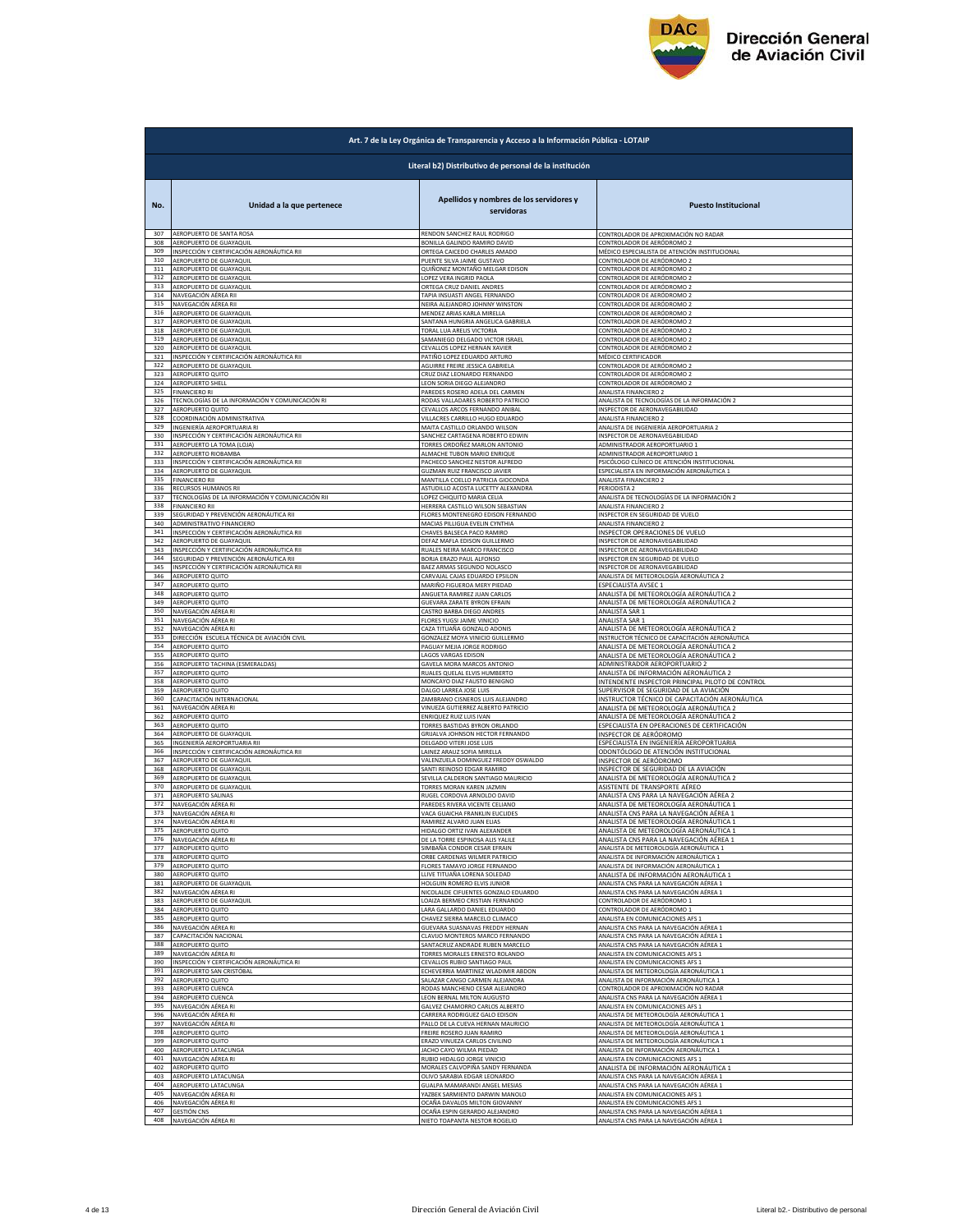

| Literal b2) Distributivo de personal de la institución<br>Apellidos y nombres de los servidores y<br><b>Puesto Institucional</b><br>No.<br>Unidad a la que pertenece<br>servidoras<br>AEROPUERTO QUITO<br>MARTINEZ PULLES PIEDAD AIDA<br>ANALISTA CNS PARA LA NAVEGACIÓN AÉREA 1<br>409<br>410<br>AEROPUERTO LATACUNGA<br>CULQUI PANCHI SIMON EDUARDO<br>ANALISTA CNS PARA LA NAVEGACIÓN AÉREA 1<br>411<br>NAVEGACIÓN AÉREA RI<br><b>JARAMILLO BONE XAVIER GUSTAVO</b><br>ANALISTA DE INFORMACIÓN AERONÁUTICA 1<br>412<br>AEROPUERTO QUITO<br>BAZANTES CHICO DANILO EDUARDO<br>ANALISTA DE INFORMACIÓN AERONÁUTICA 1<br>413<br>AEROPUERTO CUENCA<br>CARRILLO CRESPO LORENA MARIUXI<br>CONTROLADOR DE AERÓDROMO 1<br>414<br><u>NAVEGACIÓN AÉREA RI</u><br>PIEDRA RAMIREZ EDWIN MAURICIO<br><u>ANALISTA CNS PARA LA NAVEGACIÓN AÉREA :</u><br>415<br>AEROPUERTO QUITO<br>FLORES LLANOS ZOILA ELOIZA<br>ANALISTA CNS PARA LA NAVEGACIÓN AÉREA<br>416<br>AEROPUERTO QUITO<br>SAENZ REVELO ANGELA BELEN<br>ANALISTA DE INFORMACIÓN AERONÁUTICA 1<br>417<br>AEROPUERTO QUITO<br>TOAPANTA BANDA BAYRON ALEXANDER<br>ANALISTA CNS PARA LA NAVEGACIÓN AÉREA 1<br>418<br>AEROPUERTO QUITO<br>PACHECO GONZALEZ ANDRES ENRIQUE<br>ANALISTA CNS PARA LA NAVEGACIÓN AÉREA 1<br>419<br>AEROPUERTO QUITO<br>HERRERA FERNANDEZ JORGE PATRICIO<br>ESPECIALISTA AVSEC 2<br>420<br>AEROPUERTO QUITO<br>DAVALOS CARDENAS ENRIQUE BOLIVAR<br>SPECIALISTA EN TRÁNSITO AÉREO 1<br>421<br>GESTIÓN OPERATIVA EMPRESARIAL<br>MEJIA PEÑAHERRERA EDGAR ROBERTO<br>SUPERVISOR DE OPERACIONES DE COMBUSTIBLE DE AVIACIÓN<br>422<br>INSPECCIÓN Y CERTIFICACIÓN AERONÁUTICA RI<br>VALLE TORO MONICA MARLENE<br>LABORATORISTA DE ATENCIÓN INSTITUCIONAL<br>423<br>HERRERA ZAPATA OLGER MARCELO<br>ANALISTA DE INFORMACIÓN AERONÁUTICA 1<br>AEROPUERTO QUITO<br>424<br>AEROPUERTO QUITO<br>SANTAMARIA CASTILLO MARIA BELEN<br>ANALISTA CNS PARA LA NAVEGACIÓN AÉREA 1<br>425<br>NAVEGACIÓN AÉREA RI<br>YEPEZ SOTO VICTOR HUGO<br>ANALISTA CNS PARA LA NAVEGACIÓN AÉREA 1<br>INSPECTOR DE TRANSPORTE AÉREO<br>426<br>AEROPUERTO QUITO<br>GANCHALA OBANDO BYRON ARTURO<br>ANALISTA EN COMUNICACIONES AFS 1<br>427<br>NAVEGACIÓN AÉREA RI<br>DAVALOS ALBUJA WINSOR JUNIOR<br>428<br>NAVEGACIÓN AÉREA RI<br>PAZOS DUQUE LOTARIO ERNESTO<br>ANALISTA EN COMUNICACIONES AFS 1<br>429<br>NAVEGACIÓN AÉREA RI<br>MORALES RIVAS GERARDO GABRIEI<br>ANALISTA CNS PARA LA NAVEGACIÓN AÉREA 1<br>NAVEGACIÓN AÉREA RI<br>PAEZ CHANGOTASIG MARTHA ISABEI<br>ANALISTA CNS PARA LA NAVEGACIÓN AÉREA :<br>430<br>SUAREZ JARAMILLO HECTOR FERNANDO<br>ANALISTA DE INFORMACIÓN AERONÁUTICA 1<br>431<br>AEROPUERTO QUITO<br>432<br>NAVEGACIÓN AÉREA RI<br>GALLARDO GALLARDO LAURO FRANCISCO<br>ANALISTA CNS PARA LA NAVEGACIÓN AÉREA 1<br>433<br>AEROPUERTO COCA<br>BAEZ SANTIANA DIEGO FERNANDO<br>CONTROLADOR DE AERÓDROMO 1<br>434<br>AEROPUERTO LA TOMA (LOJA)<br>JARAMILLO VALAREZO GILVER EUCLIDES<br>CONTROLADOR DE AERÓDROMO 1<br>435<br>AEROPUERTO LA TOMA (LOJA)<br>ALTAMIRANO ACURIO RAUL MAURICIO<br>CONTROLADOR DE AERÓDROMO 1<br>436<br>NAVEGACIÓN AÉREA RI<br>CHACHA NORIEGA HECTOR FELIPE<br>ANALISTA DE METEOROLOGÍA AERONÁUTICA 1<br>437<br>AEROPUERTO LA TOMA (LOJA)<br>RIVAS MORA TERESA DE JESUS<br>ANALISTA DE METEOROLOGÍA AERONÁUTICA 1<br>438<br>AEROPUERTO LA TOMA (LOJA)<br>ROMERO IBARRA SANTIAGO VINICIO<br>ANALISTA CNS PARA LA NAVEGACIÓN AÉREA 1<br>439<br>INSPECTOR DESPACHADOR DE VUELO 2<br>AEROPUERTO LA TOMA (LOJA)<br>CORREA GUAMAN JUAN OSWALDO<br>440<br>AEROPUERTO LA TOMA (LOJA)<br>VERDESOTO LEMA MARCO ANTONIO<br>ANALISTA DE METEOROLOGÍA AERONÁUTICA 1<br>441<br>AEROPUERTO LA TOMA (LOJA)<br>ROMERO IBARRA DELFOS REMIGIO<br>INSPECTOR DESPACHADOR DE VUELO 2<br>442<br>AEROPUERTO DE GUAYAQUIL<br>LOYOLA ALAMA SILVIA ALEXANDRA<br>CONTROLADOR DE AERÓDROMO 1<br>443<br>AEROPUERTO DE GUAYAQUIL<br>RIVADENEIRA LAGOS NATHALY HAYMETH<br>SECRETARIA<br>444<br>AEROPUERTO DE GUAYAQUIL<br>MOROCHO TINOCO JHONNY FRANCISCO<br>TÉCNICO CNS PARA LA NAVEGACIÓN AÉREA<br>445<br>AEROPUERTO CUENCA<br>CAMPOVERDE PATIÑO JUAN CARLOS<br>ONTROLADOR DE AERÓDROMO 1<br>446<br>AEROPUERTO CUENCA<br>NIVICELA PULLA MAYRA PATRICIA<br>INSPECTOR DE AERÓDROMO<br>447<br>AEROPUERTO RIOBAMBA<br>CISNEROS INCA LILIANA PATRICIA<br>ANALISTA DE METEOROLOGÍA AERONÁUTICA 1<br>448<br>MEJIA ZAMBRANO JEAN PAUL<br>AEROPUERTO DE GUAYAQUIL<br>CONTROLADOR DE AFRÓDROMO 1<br>449<br>AEROPUERTO LATACUNGA<br>ULLOA LARA LUIS RODRIGO<br>ANALISTA DE METEOROLOGÍA AERONÁUTICA 1<br>450<br>AEROPUERTO LATACUNGA<br>VARGAS PAZMIÑO JOSE ABELARDO<br>ANALISTA DE METEOROLOGÍA AERONÁUTICA 1<br>TOBAR BERRAZUETA PAULINA FRANCISCA<br>ANALISTA DE INFORMACIÓN AERONÁUTICA 1<br>451<br>AEROPUERTO LATACUNGA<br>AEROPUERTO QUITO<br>QUISHPE OÑA CARLOS ALBERTO<br>NALISTA DE INFORMACIÓN AERONÁUTICA 1<br>452<br>453<br>AEROPUERTO LATACUNGA<br>ASOCHOA NUÑEZ TEOFILO EDUARDO<br>ANALISTA DE INFORMACIÓN AERONÁUTICA 1<br>AEROPUERTO LATACUNGA<br>JIMENEZ GARCIA BYRON RODRIGO<br>CONTROLADOR DE AERÓDROMO 2<br>454<br>455<br>MARTINEZ SEGOVIA MYRIAM ELENA<br>ANALISTA DE INFORMACIÓN AERONÁUTICA 1<br>AEROPUERTO LATACUNGA<br>456<br>PAREDES CASTILLO CONSUELO DEL PILAR<br>ANALISTA FINANCIERO 1<br>AEROPUERTO LATACUNGA<br>457<br>AEROPUERTO LATACUNGA<br>INSPECTOR DESPACHADOR DE VUELO 2<br>MARTINEZ SEGOVIA ALBA JEANETTE<br>458<br>AEROPUERTO LATACUNGA<br>CUNALATA CORDOVA CARLOS DAVID<br>INSPECTOR DESPACHADOR DE VUELO 2<br>459<br>AEROPUERTO SHELL<br>VILLACIS GUERRON LENIN ANIBAL<br>ANALISTA DE INFORMACIÓN AERONÁUTICA 1<br>460<br>ANALISTA DE INFORMACIÓN AERONÁUTICA 1<br>AEROPUERTO LATACUNGA<br>BUENAÑO GONZALEZ GLORIA IRENE<br>461<br>INSPECTOR DESPACHADOR DE VUELO 2<br><b>AEROPUERTO SHELL</b><br>RIOS TORO MARIA GABRIELA<br>462<br>AEROPUERTO LATACUNGA<br>MIRANDA GUEVARA RICHARD PAUL<br>INALISTA CNS PARA LA NAVEGACIÓN AÉREA 1<br>463<br>GESTIÓN OPERATIVA EMPRESARIAL<br>FLORES SARZOSA EDWIN REMBERTO<br>OPERADOR DE DESPACHO DE COMBUSTIBLES<br>464<br>ROSERO VILLARREAL JEFFERSON OMAR<br>ANALISTA DE METEOROLOGÍA AERONÁUTICA :<br><b>AEROPUERTO TULCÁN</b><br>465<br>AEROPUERTO TULCÁN<br>INSPECTOR DESPACHADOR DE VUELO 2<br>VILLARREAL MEDINA SEGUNDO MANUEI<br>466<br>AEROPUERTO TULCÁN<br>FIERRO MONTENEGRO JULIO EDIBERTO<br>ANALISTA DE METEOROLOGÍA AERONÁUTICA 1<br>467<br>AEROPUERTO TULCÁN<br>BOLAÑOS JACOME SIXTO BAYARDO<br>CONTROLADOR DE AERÓDROMO 1<br>468<br>CARRANCO PIEDRA JAIME VICENTE<br>ANALISTA CNS PARA LA NAVEGACIÓN AÉREA 1<br>AEROPUERTO CUENCA<br>469<br>AEROPUERTO CUENCA<br>ENCALADA BRAVO PABLO DAVID<br>ANALISTA CNS PARA LA NAVEGACIÓN AÉREA 1<br>470<br>AEROPUERTO CUENCA<br>MENDEZ GOMEZ ANA ELIZABETH<br>ONTROLADOR DE AERÓDROMO 1<br>471<br>AEROPUERTO MANTA<br>INTRIAGO ALCIVAR JORGE LUIS<br>CONTROLADOR DE AERÓDROMO 1<br>472<br>AEROPUERTO MANTA<br>ZAPATA PARRAGA MARIANO DARIO<br>CONTROLADOR DE AERÓDROMO :<br>473<br>ZAMBRANO PARRALES JOHANNA LISSETTE<br>AEROPUERTO MANTA<br>CONTROLADOR DE AFRÓDROMO 2<br>474<br>AEROPUERTO MANTA<br>LASCANO CALDERON KARINA ISABEL<br>ANALISTA DE INFORMACIÓN AERONÁUTICA 1<br>475<br>AEROPUERTO MANTA<br>OCAMPO INTRIAGO JOSE OLIVER<br>ANALISTA DE METEOROLOGÍA AERONÁUTICA 1<br>476<br>BRITO DILLON EDUARDO VINICIO<br>ANALISTA DE METEOROLOGÍA AERONÁUTICA 1<br><b>AEROPUERTO MANTA</b><br>AEROPUERTO MANTA<br>ORTEGA ZAMBRANO LUIS LEONARDO<br>ANALISTA DE METEOROLOGÍA AERONÁUTICA 1<br>477<br>478<br>AEROPUERTO MANTA<br>ALMEIDA ALBUJA WILSON GERARDO<br>ANALISTA DE METEOROLOGÍA AERONÁUTICA 1<br>479<br>AEROPUERTO CUENCA<br>ORDOÑEZ SANCHEZ CARLOS ALBERTO<br>CONTROLADOR DE AERÓDROMO 1<br>480<br>AEROPUERTO MANTA<br>ZAPATA MENESES FRANKLIN GEOVANNY<br>ANALISTA DE METEOROLOGÍA AERONÁUTICA 1<br>481<br>AEROPUERTO MANTA<br>PAZOS HEREDIA JAVIER DARIO<br>INSPECTOR DESPACHADOR DE VUELO 2<br>482<br>AEROPUERTO MANTA<br>ALMEIDA ALBUJA BYRON GUSTAVO<br>ANALISTA CNS PARA LA NAVEGACIÓN AÉREA 1<br>483<br>AEROPUERTO MANTA<br>BONILLA SUAREZ JORGE JAVIER<br>ANALISTA DE METEOROLOGÍA AERONÁUTICA 1<br>484<br>AEROPUERTO MANTA<br>CHANCAY PACHECO ROBERTH ANTONIO<br>ANALISTA DE INFORMACIÓN AERONÁUTICA 1<br>485<br>ANALISTA DE INFORMACIÓN AERONÁUTICA 1<br>AEROPUERTO MANTA<br>CAIZA GUACHAMIN LUIS RIGOBERTO<br>486<br>AEROPUERTO DE GUAYAQUIL<br>MAZON MARTILLO MARIO FERNANDO<br>ANALISTA DE INFORMACIÓN AERONÁUTICA 1<br>487<br>ESPARZA ESTEVEZ EDWIN LENIN<br>INSPECCIÓN Y CERTIFICACIÓN AERONÁUTICA RII<br>INSPECTOR OPERACIONES DE VUELO<br>488<br>INSPECCIÓN Y CERTIFICACIÓN AERONÁUTICA RII<br>MERA PEÑA MAYLIN DEL PILAR<br>INSPECTOR DESPACHADOR DE VUELO 2<br>489<br>PAUCAR RAMOS VENTURA TRINIDAD<br><b>FINANCIERO RII</b><br>ANALISTA FINANCIERO 1<br>490<br>AEROPUERTO DE GUAYAQUIL<br>LADD MORANTE EDUARDO ALFREDO<br>ANALISTA DE INFORMACIÓN AERONÁUTICA 1<br>491<br>INSPECCIÓN Y CERTIFICACIÓN AERONÁUTICA RII<br>CAICEDO JIMENEZ CRISTIAN MAURICIO<br>INSPECTOR DESPACHADOR DE VUELO 2<br>492<br>INSPECCIÓN Y CERTIFICACIÓN AERONÁUTICA RII<br>CASTRO ESPINOZA GINA GLENDA<br>FISIOTERAPISTA DE ATENCIÓN INSTITUCIONAL<br>493<br>AEROPUERTO DE GUAYAQUIL<br>POLIT CHACON FERNANDO GUILLERMO<br>ANALISTA DE INFORMACIÓN AERONÁUTICA 1<br>494<br>AEROPUERTO DE GUAYAQUIL<br>QUINDE MUÑOZ WASHINGTON WILFRIDO<br>ANALISTA CNS PARA LA NAVEGACIÓN AÉREA 1<br>495<br>AEROPUERTO DE GUAYAQUIL<br>GAVILANEZ SECAIRA JAVIER ENRIQUE<br>ANALISTA CNS PARA LA NAVEGACIÓN AÉREA 1<br>496<br>AEROPUERTO DE GUAYAQUIL<br>TAPIA YAGUAL NANCY KARINA<br>ANALISTA CNS PARA LA NAVEGACIÓN AÉREA 1<br>497<br>AEROPUERTO DE GUAYAQUIL<br>ULLOA PEREZ SEGUNDO NEPTALI<br>ANALISTA EN COMUNICACIONES AFS 1<br>INSPECCIÓN Y CERTIFICACIÓN AERONÁUTICA RII<br>SOTO VERA LAURA PATRICIA<br>INSPECTOR DESPACHADOR DE VUELO 2<br>498<br>ANALISTA CNS PARA LA NAVEGACIÓN AÉREA 1<br>499<br>AEROPUERTO DE GUAYAQUIL<br>ESPINOZA ROSADO MARIA DE FATIMA<br>AEROPUERTO DE GUAYAQUIL<br>CASTILLO DEL PEZO EFREN ANTONIO<br>ANALISTA CNS PARA LA NAVEGACIÓN AÉREA 1<br>500<br>CONTROLADOR DE AERÓDROMO 1<br>CALLE FLORES KATHERINE MICHELLE<br>501<br>AEROPUERTO DE GUAYAQUIL<br>GESTIÓN OPERATIVA EMPRESARIAL<br>DAVALOS BERNIS FREDDY RENATO<br>SUPERVISOR DE OPERACIONES DE COMBUSTIBLE DE AVIACIÓN<br>502<br>503<br>FINANCIERO RII<br>ZAVALA PEÑA NORMA PATRICIA<br>ANALISTA FINANCIERO 1<br>504<br>ASESORÍA JURÍDICA RII<br>MUÑOZ NUÑEZ MONICA DANIELA<br>ABOGADO 2<br>505<br>AEROPUERTO DE GUAYAQUIL<br>TEJENA CASTILLO OSCAR OSWALDO<br>ANALISTA CNS PARA LA NAVEGACIÓN AÉREA 1<br>506<br>AEROPUERTO DE GUAYAQUIL<br>BERMEO MINCHALA EDGAR PATRICIO<br>ANALISTA CNS PARA LA NAVEGACIÓN AÉREA :<br>507<br>AEROPUERTO DE GUAYAQUIL<br>ANALISTA CNS PARA LA NAVEGACIÓN AÉREA 1<br>UVIDIA ANDRADE VERONICA ROSARIO<br>508<br>ANALISTA DE INFORMACIÓN AERONÁUTICA 1<br>AEROPUERTO DE GUAYAQUIL<br>RAMOS LEON JHON ISMAEL<br>509<br>AEROPUERTO DE GUAYAQUIL<br>ROMAN BARRAGAN GABRIELA VERONICA<br>ANALISTA DE METEOROLOGÍA AERONÁUTICA 1 |     | Art. 7 de la Ley Orgánica de Transparencia y Acceso a la Información Pública - LOTAIP |                                 |                                        |  |
|---------------------------------------------------------------------------------------------------------------------------------------------------------------------------------------------------------------------------------------------------------------------------------------------------------------------------------------------------------------------------------------------------------------------------------------------------------------------------------------------------------------------------------------------------------------------------------------------------------------------------------------------------------------------------------------------------------------------------------------------------------------------------------------------------------------------------------------------------------------------------------------------------------------------------------------------------------------------------------------------------------------------------------------------------------------------------------------------------------------------------------------------------------------------------------------------------------------------------------------------------------------------------------------------------------------------------------------------------------------------------------------------------------------------------------------------------------------------------------------------------------------------------------------------------------------------------------------------------------------------------------------------------------------------------------------------------------------------------------------------------------------------------------------------------------------------------------------------------------------------------------------------------------------------------------------------------------------------------------------------------------------------------------------------------------------------------------------------------------------------------------------------------------------------------------------------------------------------------------------------------------------------------------------------------------------------------------------------------------------------------------------------------------------------------------------------------------------------------------------------------------------------------------------------------------------------------------------------------------------------------------------------------------------------------------------------------------------------------------------------------------------------------------------------------------------------------------------------------------------------------------------------------------------------------------------------------------------------------------------------------------------------------------------------------------------------------------------------------------------------------------------------------------------------------------------------------------------------------------------------------------------------------------------------------------------------------------------------------------------------------------------------------------------------------------------------------------------------------------------------------------------------------------------------------------------------------------------------------------------------------------------------------------------------------------------------------------------------------------------------------------------------------------------------------------------------------------------------------------------------------------------------------------------------------------------------------------------------------------------------------------------------------------------------------------------------------------------------------------------------------------------------------------------------------------------------------------------------------------------------------------------------------------------------------------------------------------------------------------------------------------------------------------------------------------------------------------------------------------------------------------------------------------------------------------------------------------------------------------------------------------------------------------------------------------------------------------------------------------------------------------------------------------------------------------------------------------------------------------------------------------------------------------------------------------------------------------------------------------------------------------------------------------------------------------------------------------------------------------------------------------------------------------------------------------------------------------------------------------------------------------------------------------------------------------------------------------------------------------------------------------------------------------------------------------------------------------------------------------------------------------------------------------------------------------------------------------------------------------------------------------------------------------------------------------------------------------------------------------------------------------------------------------------------------------------------------------------------------------------------------------------------------------------------------------------------------------------------------------------------------------------------------------------------------------------------------------------------------------------------------------------------------------------------------------------------------------------------------------------------------------------------------------------------------------------------------------------------------------------------------------------------------------------------------------------------------------------------------------------------------------------------------------------------------------------------------------------------------------------------------------------------------------------------------------------------------------------------------------------------------------------------------------------------------------------------------------------------------------------------------------------------------------------------------------------------------------------------------------------------------------------------------------------------------------------------------------------------------------------------------------------------------------------------------------------------------------------------------------------------------------------------------------------------------------------------------------------------------------------------------------------------------------------------------------------------------------------------------------------------------------------------------------------------------------------------------------------------------------------------------------------------------------------------------------------------------------------------------------------------------------------------------------------------------------------------------------------------------------------------------------------------------------------------------------------------------------------------------------------------------------------------------------------------------------------------------------------------------------------------------------------------------------------------------------------------------------------------------------------------------------------------------------------------------------------------------------------------------------------------------------------------------------------------------------------------------------------------------------------------------------------------------------------------------------------------------------------------------------------------------------------------------------------------------------------------------------------------------------------------------------------------------------------------------------------------------------------------------------------------------------------------------------------------------------------------------------------------------------------------------------------------------------------------------------------------------------------------------------------------------------------------------------------------------------------------------------------------------------------------------------------------------------------------------------------------------------------------------------------------------------------------------------------------------------------------------------------------------------------------------------------------------------------------------------------------------------------------------------------------------------------------------------------------------------------------------------------------------------------------------------------------------------------------------------------------------------------------------------------------------------------------------------------------------------------------------------------------------------------------------------------------------------------------------------------------------------------------------------------------------------------------------------------------------------------------------------------------------------------------------------------------------------------------------------------------------------------------------------------------------------------------------------------------------------------------------------------------------------------------------------------------------------------------------------------------------------------------------------------------------------------------------------------------------------------------------------------------------------------------------------------------------------------------------------------------------------------------------------------------------------------------------------------------------------------------------------------------------------------------------------------------------------------|-----|---------------------------------------------------------------------------------------|---------------------------------|----------------------------------------|--|
|                                                                                                                                                                                                                                                                                                                                                                                                                                                                                                                                                                                                                                                                                                                                                                                                                                                                                                                                                                                                                                                                                                                                                                                                                                                                                                                                                                                                                                                                                                                                                                                                                                                                                                                                                                                                                                                                                                                                                                                                                                                                                                                                                                                                                                                                                                                                                                                                                                                                                                                                                                                                                                                                                                                                                                                                                                                                                                                                                                                                                                                                                                                                                                                                                                                                                                                                                                                                                                                                                                                                                                                                                                                                                                                                                                                                                                                                                                                                                                                                                                                                                                                                                                                                                                                                                                                                                                                                                                                                                                                                                                                                                                                                                                                                                                                                                                                                                                                                                                                                                                                                                                                                                                                                                                                                                                                                                                                                                                                                                                                                                                                                                                                                                                                                                                                                                                                                                                                                                                                                                                                                                                                                                                                                                                                                                                                                                                                                                                                                                                                                                                                                                                                                                                                                                                                                                                                                                                                                                                                                                                                                                                                                                                                                                                                                                                                                                                                                                                                                                                                                                                                                                                                                                                                                                                                                                                                                                                                                                                                                                                                                                                                                                                                                                                                                                                                                                                                                                                                                                                                                                                                                                                                                                                                                                                                                                                                                                                                                                                                                                                                                                                                                                                                                                                                                                                                                                                                                                                                                                                                                                                                                                                                                                                                                                                                                                                                                                                                                                                                                                                                                                                                                                                                                                                                                                                                                                                                                                                                                                                                                                                                                                                                                                                                                                                                                                                                                                                                                                                                                                                       |     |                                                                                       |                                 |                                        |  |
|                                                                                                                                                                                                                                                                                                                                                                                                                                                                                                                                                                                                                                                                                                                                                                                                                                                                                                                                                                                                                                                                                                                                                                                                                                                                                                                                                                                                                                                                                                                                                                                                                                                                                                                                                                                                                                                                                                                                                                                                                                                                                                                                                                                                                                                                                                                                                                                                                                                                                                                                                                                                                                                                                                                                                                                                                                                                                                                                                                                                                                                                                                                                                                                                                                                                                                                                                                                                                                                                                                                                                                                                                                                                                                                                                                                                                                                                                                                                                                                                                                                                                                                                                                                                                                                                                                                                                                                                                                                                                                                                                                                                                                                                                                                                                                                                                                                                                                                                                                                                                                                                                                                                                                                                                                                                                                                                                                                                                                                                                                                                                                                                                                                                                                                                                                                                                                                                                                                                                                                                                                                                                                                                                                                                                                                                                                                                                                                                                                                                                                                                                                                                                                                                                                                                                                                                                                                                                                                                                                                                                                                                                                                                                                                                                                                                                                                                                                                                                                                                                                                                                                                                                                                                                                                                                                                                                                                                                                                                                                                                                                                                                                                                                                                                                                                                                                                                                                                                                                                                                                                                                                                                                                                                                                                                                                                                                                                                                                                                                                                                                                                                                                                                                                                                                                                                                                                                                                                                                                                                                                                                                                                                                                                                                                                                                                                                                                                                                                                                                                                                                                                                                                                                                                                                                                                                                                                                                                                                                                                                                                                                                                                                                                                                                                                                                                                                                                                                                                                                                                                                                                       |     |                                                                                       |                                 |                                        |  |
|                                                                                                                                                                                                                                                                                                                                                                                                                                                                                                                                                                                                                                                                                                                                                                                                                                                                                                                                                                                                                                                                                                                                                                                                                                                                                                                                                                                                                                                                                                                                                                                                                                                                                                                                                                                                                                                                                                                                                                                                                                                                                                                                                                                                                                                                                                                                                                                                                                                                                                                                                                                                                                                                                                                                                                                                                                                                                                                                                                                                                                                                                                                                                                                                                                                                                                                                                                                                                                                                                                                                                                                                                                                                                                                                                                                                                                                                                                                                                                                                                                                                                                                                                                                                                                                                                                                                                                                                                                                                                                                                                                                                                                                                                                                                                                                                                                                                                                                                                                                                                                                                                                                                                                                                                                                                                                                                                                                                                                                                                                                                                                                                                                                                                                                                                                                                                                                                                                                                                                                                                                                                                                                                                                                                                                                                                                                                                                                                                                                                                                                                                                                                                                                                                                                                                                                                                                                                                                                                                                                                                                                                                                                                                                                                                                                                                                                                                                                                                                                                                                                                                                                                                                                                                                                                                                                                                                                                                                                                                                                                                                                                                                                                                                                                                                                                                                                                                                                                                                                                                                                                                                                                                                                                                                                                                                                                                                                                                                                                                                                                                                                                                                                                                                                                                                                                                                                                                                                                                                                                                                                                                                                                                                                                                                                                                                                                                                                                                                                                                                                                                                                                                                                                                                                                                                                                                                                                                                                                                                                                                                                                                                                                                                                                                                                                                                                                                                                                                                                                                                                                                                       |     |                                                                                       |                                 |                                        |  |
|                                                                                                                                                                                                                                                                                                                                                                                                                                                                                                                                                                                                                                                                                                                                                                                                                                                                                                                                                                                                                                                                                                                                                                                                                                                                                                                                                                                                                                                                                                                                                                                                                                                                                                                                                                                                                                                                                                                                                                                                                                                                                                                                                                                                                                                                                                                                                                                                                                                                                                                                                                                                                                                                                                                                                                                                                                                                                                                                                                                                                                                                                                                                                                                                                                                                                                                                                                                                                                                                                                                                                                                                                                                                                                                                                                                                                                                                                                                                                                                                                                                                                                                                                                                                                                                                                                                                                                                                                                                                                                                                                                                                                                                                                                                                                                                                                                                                                                                                                                                                                                                                                                                                                                                                                                                                                                                                                                                                                                                                                                                                                                                                                                                                                                                                                                                                                                                                                                                                                                                                                                                                                                                                                                                                                                                                                                                                                                                                                                                                                                                                                                                                                                                                                                                                                                                                                                                                                                                                                                                                                                                                                                                                                                                                                                                                                                                                                                                                                                                                                                                                                                                                                                                                                                                                                                                                                                                                                                                                                                                                                                                                                                                                                                                                                                                                                                                                                                                                                                                                                                                                                                                                                                                                                                                                                                                                                                                                                                                                                                                                                                                                                                                                                                                                                                                                                                                                                                                                                                                                                                                                                                                                                                                                                                                                                                                                                                                                                                                                                                                                                                                                                                                                                                                                                                                                                                                                                                                                                                                                                                                                                                                                                                                                                                                                                                                                                                                                                                                                                                                                                                       |     |                                                                                       |                                 |                                        |  |
|                                                                                                                                                                                                                                                                                                                                                                                                                                                                                                                                                                                                                                                                                                                                                                                                                                                                                                                                                                                                                                                                                                                                                                                                                                                                                                                                                                                                                                                                                                                                                                                                                                                                                                                                                                                                                                                                                                                                                                                                                                                                                                                                                                                                                                                                                                                                                                                                                                                                                                                                                                                                                                                                                                                                                                                                                                                                                                                                                                                                                                                                                                                                                                                                                                                                                                                                                                                                                                                                                                                                                                                                                                                                                                                                                                                                                                                                                                                                                                                                                                                                                                                                                                                                                                                                                                                                                                                                                                                                                                                                                                                                                                                                                                                                                                                                                                                                                                                                                                                                                                                                                                                                                                                                                                                                                                                                                                                                                                                                                                                                                                                                                                                                                                                                                                                                                                                                                                                                                                                                                                                                                                                                                                                                                                                                                                                                                                                                                                                                                                                                                                                                                                                                                                                                                                                                                                                                                                                                                                                                                                                                                                                                                                                                                                                                                                                                                                                                                                                                                                                                                                                                                                                                                                                                                                                                                                                                                                                                                                                                                                                                                                                                                                                                                                                                                                                                                                                                                                                                                                                                                                                                                                                                                                                                                                                                                                                                                                                                                                                                                                                                                                                                                                                                                                                                                                                                                                                                                                                                                                                                                                                                                                                                                                                                                                                                                                                                                                                                                                                                                                                                                                                                                                                                                                                                                                                                                                                                                                                                                                                                                                                                                                                                                                                                                                                                                                                                                                                                                                                                                                       |     |                                                                                       |                                 |                                        |  |
|                                                                                                                                                                                                                                                                                                                                                                                                                                                                                                                                                                                                                                                                                                                                                                                                                                                                                                                                                                                                                                                                                                                                                                                                                                                                                                                                                                                                                                                                                                                                                                                                                                                                                                                                                                                                                                                                                                                                                                                                                                                                                                                                                                                                                                                                                                                                                                                                                                                                                                                                                                                                                                                                                                                                                                                                                                                                                                                                                                                                                                                                                                                                                                                                                                                                                                                                                                                                                                                                                                                                                                                                                                                                                                                                                                                                                                                                                                                                                                                                                                                                                                                                                                                                                                                                                                                                                                                                                                                                                                                                                                                                                                                                                                                                                                                                                                                                                                                                                                                                                                                                                                                                                                                                                                                                                                                                                                                                                                                                                                                                                                                                                                                                                                                                                                                                                                                                                                                                                                                                                                                                                                                                                                                                                                                                                                                                                                                                                                                                                                                                                                                                                                                                                                                                                                                                                                                                                                                                                                                                                                                                                                                                                                                                                                                                                                                                                                                                                                                                                                                                                                                                                                                                                                                                                                                                                                                                                                                                                                                                                                                                                                                                                                                                                                                                                                                                                                                                                                                                                                                                                                                                                                                                                                                                                                                                                                                                                                                                                                                                                                                                                                                                                                                                                                                                                                                                                                                                                                                                                                                                                                                                                                                                                                                                                                                                                                                                                                                                                                                                                                                                                                                                                                                                                                                                                                                                                                                                                                                                                                                                                                                                                                                                                                                                                                                                                                                                                                                                                                                                                                       |     |                                                                                       |                                 |                                        |  |
|                                                                                                                                                                                                                                                                                                                                                                                                                                                                                                                                                                                                                                                                                                                                                                                                                                                                                                                                                                                                                                                                                                                                                                                                                                                                                                                                                                                                                                                                                                                                                                                                                                                                                                                                                                                                                                                                                                                                                                                                                                                                                                                                                                                                                                                                                                                                                                                                                                                                                                                                                                                                                                                                                                                                                                                                                                                                                                                                                                                                                                                                                                                                                                                                                                                                                                                                                                                                                                                                                                                                                                                                                                                                                                                                                                                                                                                                                                                                                                                                                                                                                                                                                                                                                                                                                                                                                                                                                                                                                                                                                                                                                                                                                                                                                                                                                                                                                                                                                                                                                                                                                                                                                                                                                                                                                                                                                                                                                                                                                                                                                                                                                                                                                                                                                                                                                                                                                                                                                                                                                                                                                                                                                                                                                                                                                                                                                                                                                                                                                                                                                                                                                                                                                                                                                                                                                                                                                                                                                                                                                                                                                                                                                                                                                                                                                                                                                                                                                                                                                                                                                                                                                                                                                                                                                                                                                                                                                                                                                                                                                                                                                                                                                                                                                                                                                                                                                                                                                                                                                                                                                                                                                                                                                                                                                                                                                                                                                                                                                                                                                                                                                                                                                                                                                                                                                                                                                                                                                                                                                                                                                                                                                                                                                                                                                                                                                                                                                                                                                                                                                                                                                                                                                                                                                                                                                                                                                                                                                                                                                                                                                                                                                                                                                                                                                                                                                                                                                                                                                                                                                                       |     |                                                                                       |                                 |                                        |  |
|                                                                                                                                                                                                                                                                                                                                                                                                                                                                                                                                                                                                                                                                                                                                                                                                                                                                                                                                                                                                                                                                                                                                                                                                                                                                                                                                                                                                                                                                                                                                                                                                                                                                                                                                                                                                                                                                                                                                                                                                                                                                                                                                                                                                                                                                                                                                                                                                                                                                                                                                                                                                                                                                                                                                                                                                                                                                                                                                                                                                                                                                                                                                                                                                                                                                                                                                                                                                                                                                                                                                                                                                                                                                                                                                                                                                                                                                                                                                                                                                                                                                                                                                                                                                                                                                                                                                                                                                                                                                                                                                                                                                                                                                                                                                                                                                                                                                                                                                                                                                                                                                                                                                                                                                                                                                                                                                                                                                                                                                                                                                                                                                                                                                                                                                                                                                                                                                                                                                                                                                                                                                                                                                                                                                                                                                                                                                                                                                                                                                                                                                                                                                                                                                                                                                                                                                                                                                                                                                                                                                                                                                                                                                                                                                                                                                                                                                                                                                                                                                                                                                                                                                                                                                                                                                                                                                                                                                                                                                                                                                                                                                                                                                                                                                                                                                                                                                                                                                                                                                                                                                                                                                                                                                                                                                                                                                                                                                                                                                                                                                                                                                                                                                                                                                                                                                                                                                                                                                                                                                                                                                                                                                                                                                                                                                                                                                                                                                                                                                                                                                                                                                                                                                                                                                                                                                                                                                                                                                                                                                                                                                                                                                                                                                                                                                                                                                                                                                                                                                                                                                                                       |     |                                                                                       |                                 |                                        |  |
|                                                                                                                                                                                                                                                                                                                                                                                                                                                                                                                                                                                                                                                                                                                                                                                                                                                                                                                                                                                                                                                                                                                                                                                                                                                                                                                                                                                                                                                                                                                                                                                                                                                                                                                                                                                                                                                                                                                                                                                                                                                                                                                                                                                                                                                                                                                                                                                                                                                                                                                                                                                                                                                                                                                                                                                                                                                                                                                                                                                                                                                                                                                                                                                                                                                                                                                                                                                                                                                                                                                                                                                                                                                                                                                                                                                                                                                                                                                                                                                                                                                                                                                                                                                                                                                                                                                                                                                                                                                                                                                                                                                                                                                                                                                                                                                                                                                                                                                                                                                                                                                                                                                                                                                                                                                                                                                                                                                                                                                                                                                                                                                                                                                                                                                                                                                                                                                                                                                                                                                                                                                                                                                                                                                                                                                                                                                                                                                                                                                                                                                                                                                                                                                                                                                                                                                                                                                                                                                                                                                                                                                                                                                                                                                                                                                                                                                                                                                                                                                                                                                                                                                                                                                                                                                                                                                                                                                                                                                                                                                                                                                                                                                                                                                                                                                                                                                                                                                                                                                                                                                                                                                                                                                                                                                                                                                                                                                                                                                                                                                                                                                                                                                                                                                                                                                                                                                                                                                                                                                                                                                                                                                                                                                                                                                                                                                                                                                                                                                                                                                                                                                                                                                                                                                                                                                                                                                                                                                                                                                                                                                                                                                                                                                                                                                                                                                                                                                                                                                                                                                                                                       |     |                                                                                       |                                 |                                        |  |
|                                                                                                                                                                                                                                                                                                                                                                                                                                                                                                                                                                                                                                                                                                                                                                                                                                                                                                                                                                                                                                                                                                                                                                                                                                                                                                                                                                                                                                                                                                                                                                                                                                                                                                                                                                                                                                                                                                                                                                                                                                                                                                                                                                                                                                                                                                                                                                                                                                                                                                                                                                                                                                                                                                                                                                                                                                                                                                                                                                                                                                                                                                                                                                                                                                                                                                                                                                                                                                                                                                                                                                                                                                                                                                                                                                                                                                                                                                                                                                                                                                                                                                                                                                                                                                                                                                                                                                                                                                                                                                                                                                                                                                                                                                                                                                                                                                                                                                                                                                                                                                                                                                                                                                                                                                                                                                                                                                                                                                                                                                                                                                                                                                                                                                                                                                                                                                                                                                                                                                                                                                                                                                                                                                                                                                                                                                                                                                                                                                                                                                                                                                                                                                                                                                                                                                                                                                                                                                                                                                                                                                                                                                                                                                                                                                                                                                                                                                                                                                                                                                                                                                                                                                                                                                                                                                                                                                                                                                                                                                                                                                                                                                                                                                                                                                                                                                                                                                                                                                                                                                                                                                                                                                                                                                                                                                                                                                                                                                                                                                                                                                                                                                                                                                                                                                                                                                                                                                                                                                                                                                                                                                                                                                                                                                                                                                                                                                                                                                                                                                                                                                                                                                                                                                                                                                                                                                                                                                                                                                                                                                                                                                                                                                                                                                                                                                                                                                                                                                                                                                                                                                       |     |                                                                                       |                                 |                                        |  |
|                                                                                                                                                                                                                                                                                                                                                                                                                                                                                                                                                                                                                                                                                                                                                                                                                                                                                                                                                                                                                                                                                                                                                                                                                                                                                                                                                                                                                                                                                                                                                                                                                                                                                                                                                                                                                                                                                                                                                                                                                                                                                                                                                                                                                                                                                                                                                                                                                                                                                                                                                                                                                                                                                                                                                                                                                                                                                                                                                                                                                                                                                                                                                                                                                                                                                                                                                                                                                                                                                                                                                                                                                                                                                                                                                                                                                                                                                                                                                                                                                                                                                                                                                                                                                                                                                                                                                                                                                                                                                                                                                                                                                                                                                                                                                                                                                                                                                                                                                                                                                                                                                                                                                                                                                                                                                                                                                                                                                                                                                                                                                                                                                                                                                                                                                                                                                                                                                                                                                                                                                                                                                                                                                                                                                                                                                                                                                                                                                                                                                                                                                                                                                                                                                                                                                                                                                                                                                                                                                                                                                                                                                                                                                                                                                                                                                                                                                                                                                                                                                                                                                                                                                                                                                                                                                                                                                                                                                                                                                                                                                                                                                                                                                                                                                                                                                                                                                                                                                                                                                                                                                                                                                                                                                                                                                                                                                                                                                                                                                                                                                                                                                                                                                                                                                                                                                                                                                                                                                                                                                                                                                                                                                                                                                                                                                                                                                                                                                                                                                                                                                                                                                                                                                                                                                                                                                                                                                                                                                                                                                                                                                                                                                                                                                                                                                                                                                                                                                                                                                                                                                                       |     |                                                                                       |                                 |                                        |  |
|                                                                                                                                                                                                                                                                                                                                                                                                                                                                                                                                                                                                                                                                                                                                                                                                                                                                                                                                                                                                                                                                                                                                                                                                                                                                                                                                                                                                                                                                                                                                                                                                                                                                                                                                                                                                                                                                                                                                                                                                                                                                                                                                                                                                                                                                                                                                                                                                                                                                                                                                                                                                                                                                                                                                                                                                                                                                                                                                                                                                                                                                                                                                                                                                                                                                                                                                                                                                                                                                                                                                                                                                                                                                                                                                                                                                                                                                                                                                                                                                                                                                                                                                                                                                                                                                                                                                                                                                                                                                                                                                                                                                                                                                                                                                                                                                                                                                                                                                                                                                                                                                                                                                                                                                                                                                                                                                                                                                                                                                                                                                                                                                                                                                                                                                                                                                                                                                                                                                                                                                                                                                                                                                                                                                                                                                                                                                                                                                                                                                                                                                                                                                                                                                                                                                                                                                                                                                                                                                                                                                                                                                                                                                                                                                                                                                                                                                                                                                                                                                                                                                                                                                                                                                                                                                                                                                                                                                                                                                                                                                                                                                                                                                                                                                                                                                                                                                                                                                                                                                                                                                                                                                                                                                                                                                                                                                                                                                                                                                                                                                                                                                                                                                                                                                                                                                                                                                                                                                                                                                                                                                                                                                                                                                                                                                                                                                                                                                                                                                                                                                                                                                                                                                                                                                                                                                                                                                                                                                                                                                                                                                                                                                                                                                                                                                                                                                                                                                                                                                                                                                                                       |     |                                                                                       |                                 |                                        |  |
|                                                                                                                                                                                                                                                                                                                                                                                                                                                                                                                                                                                                                                                                                                                                                                                                                                                                                                                                                                                                                                                                                                                                                                                                                                                                                                                                                                                                                                                                                                                                                                                                                                                                                                                                                                                                                                                                                                                                                                                                                                                                                                                                                                                                                                                                                                                                                                                                                                                                                                                                                                                                                                                                                                                                                                                                                                                                                                                                                                                                                                                                                                                                                                                                                                                                                                                                                                                                                                                                                                                                                                                                                                                                                                                                                                                                                                                                                                                                                                                                                                                                                                                                                                                                                                                                                                                                                                                                                                                                                                                                                                                                                                                                                                                                                                                                                                                                                                                                                                                                                                                                                                                                                                                                                                                                                                                                                                                                                                                                                                                                                                                                                                                                                                                                                                                                                                                                                                                                                                                                                                                                                                                                                                                                                                                                                                                                                                                                                                                                                                                                                                                                                                                                                                                                                                                                                                                                                                                                                                                                                                                                                                                                                                                                                                                                                                                                                                                                                                                                                                                                                                                                                                                                                                                                                                                                                                                                                                                                                                                                                                                                                                                                                                                                                                                                                                                                                                                                                                                                                                                                                                                                                                                                                                                                                                                                                                                                                                                                                                                                                                                                                                                                                                                                                                                                                                                                                                                                                                                                                                                                                                                                                                                                                                                                                                                                                                                                                                                                                                                                                                                                                                                                                                                                                                                                                                                                                                                                                                                                                                                                                                                                                                                                                                                                                                                                                                                                                                                                                                                                                                       |     |                                                                                       |                                 |                                        |  |
|                                                                                                                                                                                                                                                                                                                                                                                                                                                                                                                                                                                                                                                                                                                                                                                                                                                                                                                                                                                                                                                                                                                                                                                                                                                                                                                                                                                                                                                                                                                                                                                                                                                                                                                                                                                                                                                                                                                                                                                                                                                                                                                                                                                                                                                                                                                                                                                                                                                                                                                                                                                                                                                                                                                                                                                                                                                                                                                                                                                                                                                                                                                                                                                                                                                                                                                                                                                                                                                                                                                                                                                                                                                                                                                                                                                                                                                                                                                                                                                                                                                                                                                                                                                                                                                                                                                                                                                                                                                                                                                                                                                                                                                                                                                                                                                                                                                                                                                                                                                                                                                                                                                                                                                                                                                                                                                                                                                                                                                                                                                                                                                                                                                                                                                                                                                                                                                                                                                                                                                                                                                                                                                                                                                                                                                                                                                                                                                                                                                                                                                                                                                                                                                                                                                                                                                                                                                                                                                                                                                                                                                                                                                                                                                                                                                                                                                                                                                                                                                                                                                                                                                                                                                                                                                                                                                                                                                                                                                                                                                                                                                                                                                                                                                                                                                                                                                                                                                                                                                                                                                                                                                                                                                                                                                                                                                                                                                                                                                                                                                                                                                                                                                                                                                                                                                                                                                                                                                                                                                                                                                                                                                                                                                                                                                                                                                                                                                                                                                                                                                                                                                                                                                                                                                                                                                                                                                                                                                                                                                                                                                                                                                                                                                                                                                                                                                                                                                                                                                                                                                                                                       |     |                                                                                       |                                 |                                        |  |
|                                                                                                                                                                                                                                                                                                                                                                                                                                                                                                                                                                                                                                                                                                                                                                                                                                                                                                                                                                                                                                                                                                                                                                                                                                                                                                                                                                                                                                                                                                                                                                                                                                                                                                                                                                                                                                                                                                                                                                                                                                                                                                                                                                                                                                                                                                                                                                                                                                                                                                                                                                                                                                                                                                                                                                                                                                                                                                                                                                                                                                                                                                                                                                                                                                                                                                                                                                                                                                                                                                                                                                                                                                                                                                                                                                                                                                                                                                                                                                                                                                                                                                                                                                                                                                                                                                                                                                                                                                                                                                                                                                                                                                                                                                                                                                                                                                                                                                                                                                                                                                                                                                                                                                                                                                                                                                                                                                                                                                                                                                                                                                                                                                                                                                                                                                                                                                                                                                                                                                                                                                                                                                                                                                                                                                                                                                                                                                                                                                                                                                                                                                                                                                                                                                                                                                                                                                                                                                                                                                                                                                                                                                                                                                                                                                                                                                                                                                                                                                                                                                                                                                                                                                                                                                                                                                                                                                                                                                                                                                                                                                                                                                                                                                                                                                                                                                                                                                                                                                                                                                                                                                                                                                                                                                                                                                                                                                                                                                                                                                                                                                                                                                                                                                                                                                                                                                                                                                                                                                                                                                                                                                                                                                                                                                                                                                                                                                                                                                                                                                                                                                                                                                                                                                                                                                                                                                                                                                                                                                                                                                                                                                                                                                                                                                                                                                                                                                                                                                                                                                                                                                       |     |                                                                                       |                                 |                                        |  |
|                                                                                                                                                                                                                                                                                                                                                                                                                                                                                                                                                                                                                                                                                                                                                                                                                                                                                                                                                                                                                                                                                                                                                                                                                                                                                                                                                                                                                                                                                                                                                                                                                                                                                                                                                                                                                                                                                                                                                                                                                                                                                                                                                                                                                                                                                                                                                                                                                                                                                                                                                                                                                                                                                                                                                                                                                                                                                                                                                                                                                                                                                                                                                                                                                                                                                                                                                                                                                                                                                                                                                                                                                                                                                                                                                                                                                                                                                                                                                                                                                                                                                                                                                                                                                                                                                                                                                                                                                                                                                                                                                                                                                                                                                                                                                                                                                                                                                                                                                                                                                                                                                                                                                                                                                                                                                                                                                                                                                                                                                                                                                                                                                                                                                                                                                                                                                                                                                                                                                                                                                                                                                                                                                                                                                                                                                                                                                                                                                                                                                                                                                                                                                                                                                                                                                                                                                                                                                                                                                                                                                                                                                                                                                                                                                                                                                                                                                                                                                                                                                                                                                                                                                                                                                                                                                                                                                                                                                                                                                                                                                                                                                                                                                                                                                                                                                                                                                                                                                                                                                                                                                                                                                                                                                                                                                                                                                                                                                                                                                                                                                                                                                                                                                                                                                                                                                                                                                                                                                                                                                                                                                                                                                                                                                                                                                                                                                                                                                                                                                                                                                                                                                                                                                                                                                                                                                                                                                                                                                                                                                                                                                                                                                                                                                                                                                                                                                                                                                                                                                                                                                                       |     |                                                                                       |                                 |                                        |  |
|                                                                                                                                                                                                                                                                                                                                                                                                                                                                                                                                                                                                                                                                                                                                                                                                                                                                                                                                                                                                                                                                                                                                                                                                                                                                                                                                                                                                                                                                                                                                                                                                                                                                                                                                                                                                                                                                                                                                                                                                                                                                                                                                                                                                                                                                                                                                                                                                                                                                                                                                                                                                                                                                                                                                                                                                                                                                                                                                                                                                                                                                                                                                                                                                                                                                                                                                                                                                                                                                                                                                                                                                                                                                                                                                                                                                                                                                                                                                                                                                                                                                                                                                                                                                                                                                                                                                                                                                                                                                                                                                                                                                                                                                                                                                                                                                                                                                                                                                                                                                                                                                                                                                                                                                                                                                                                                                                                                                                                                                                                                                                                                                                                                                                                                                                                                                                                                                                                                                                                                                                                                                                                                                                                                                                                                                                                                                                                                                                                                                                                                                                                                                                                                                                                                                                                                                                                                                                                                                                                                                                                                                                                                                                                                                                                                                                                                                                                                                                                                                                                                                                                                                                                                                                                                                                                                                                                                                                                                                                                                                                                                                                                                                                                                                                                                                                                                                                                                                                                                                                                                                                                                                                                                                                                                                                                                                                                                                                                                                                                                                                                                                                                                                                                                                                                                                                                                                                                                                                                                                                                                                                                                                                                                                                                                                                                                                                                                                                                                                                                                                                                                                                                                                                                                                                                                                                                                                                                                                                                                                                                                                                                                                                                                                                                                                                                                                                                                                                                                                                                                                                                       |     |                                                                                       |                                 |                                        |  |
|                                                                                                                                                                                                                                                                                                                                                                                                                                                                                                                                                                                                                                                                                                                                                                                                                                                                                                                                                                                                                                                                                                                                                                                                                                                                                                                                                                                                                                                                                                                                                                                                                                                                                                                                                                                                                                                                                                                                                                                                                                                                                                                                                                                                                                                                                                                                                                                                                                                                                                                                                                                                                                                                                                                                                                                                                                                                                                                                                                                                                                                                                                                                                                                                                                                                                                                                                                                                                                                                                                                                                                                                                                                                                                                                                                                                                                                                                                                                                                                                                                                                                                                                                                                                                                                                                                                                                                                                                                                                                                                                                                                                                                                                                                                                                                                                                                                                                                                                                                                                                                                                                                                                                                                                                                                                                                                                                                                                                                                                                                                                                                                                                                                                                                                                                                                                                                                                                                                                                                                                                                                                                                                                                                                                                                                                                                                                                                                                                                                                                                                                                                                                                                                                                                                                                                                                                                                                                                                                                                                                                                                                                                                                                                                                                                                                                                                                                                                                                                                                                                                                                                                                                                                                                                                                                                                                                                                                                                                                                                                                                                                                                                                                                                                                                                                                                                                                                                                                                                                                                                                                                                                                                                                                                                                                                                                                                                                                                                                                                                                                                                                                                                                                                                                                                                                                                                                                                                                                                                                                                                                                                                                                                                                                                                                                                                                                                                                                                                                                                                                                                                                                                                                                                                                                                                                                                                                                                                                                                                                                                                                                                                                                                                                                                                                                                                                                                                                                                                                                                                                                                                       |     |                                                                                       |                                 |                                        |  |
|                                                                                                                                                                                                                                                                                                                                                                                                                                                                                                                                                                                                                                                                                                                                                                                                                                                                                                                                                                                                                                                                                                                                                                                                                                                                                                                                                                                                                                                                                                                                                                                                                                                                                                                                                                                                                                                                                                                                                                                                                                                                                                                                                                                                                                                                                                                                                                                                                                                                                                                                                                                                                                                                                                                                                                                                                                                                                                                                                                                                                                                                                                                                                                                                                                                                                                                                                                                                                                                                                                                                                                                                                                                                                                                                                                                                                                                                                                                                                                                                                                                                                                                                                                                                                                                                                                                                                                                                                                                                                                                                                                                                                                                                                                                                                                                                                                                                                                                                                                                                                                                                                                                                                                                                                                                                                                                                                                                                                                                                                                                                                                                                                                                                                                                                                                                                                                                                                                                                                                                                                                                                                                                                                                                                                                                                                                                                                                                                                                                                                                                                                                                                                                                                                                                                                                                                                                                                                                                                                                                                                                                                                                                                                                                                                                                                                                                                                                                                                                                                                                                                                                                                                                                                                                                                                                                                                                                                                                                                                                                                                                                                                                                                                                                                                                                                                                                                                                                                                                                                                                                                                                                                                                                                                                                                                                                                                                                                                                                                                                                                                                                                                                                                                                                                                                                                                                                                                                                                                                                                                                                                                                                                                                                                                                                                                                                                                                                                                                                                                                                                                                                                                                                                                                                                                                                                                                                                                                                                                                                                                                                                                                                                                                                                                                                                                                                                                                                                                                                                                                                                                                       |     |                                                                                       |                                 |                                        |  |
|                                                                                                                                                                                                                                                                                                                                                                                                                                                                                                                                                                                                                                                                                                                                                                                                                                                                                                                                                                                                                                                                                                                                                                                                                                                                                                                                                                                                                                                                                                                                                                                                                                                                                                                                                                                                                                                                                                                                                                                                                                                                                                                                                                                                                                                                                                                                                                                                                                                                                                                                                                                                                                                                                                                                                                                                                                                                                                                                                                                                                                                                                                                                                                                                                                                                                                                                                                                                                                                                                                                                                                                                                                                                                                                                                                                                                                                                                                                                                                                                                                                                                                                                                                                                                                                                                                                                                                                                                                                                                                                                                                                                                                                                                                                                                                                                                                                                                                                                                                                                                                                                                                                                                                                                                                                                                                                                                                                                                                                                                                                                                                                                                                                                                                                                                                                                                                                                                                                                                                                                                                                                                                                                                                                                                                                                                                                                                                                                                                                                                                                                                                                                                                                                                                                                                                                                                                                                                                                                                                                                                                                                                                                                                                                                                                                                                                                                                                                                                                                                                                                                                                                                                                                                                                                                                                                                                                                                                                                                                                                                                                                                                                                                                                                                                                                                                                                                                                                                                                                                                                                                                                                                                                                                                                                                                                                                                                                                                                                                                                                                                                                                                                                                                                                                                                                                                                                                                                                                                                                                                                                                                                                                                                                                                                                                                                                                                                                                                                                                                                                                                                                                                                                                                                                                                                                                                                                                                                                                                                                                                                                                                                                                                                                                                                                                                                                                                                                                                                                                                                                                                                       |     |                                                                                       |                                 |                                        |  |
|                                                                                                                                                                                                                                                                                                                                                                                                                                                                                                                                                                                                                                                                                                                                                                                                                                                                                                                                                                                                                                                                                                                                                                                                                                                                                                                                                                                                                                                                                                                                                                                                                                                                                                                                                                                                                                                                                                                                                                                                                                                                                                                                                                                                                                                                                                                                                                                                                                                                                                                                                                                                                                                                                                                                                                                                                                                                                                                                                                                                                                                                                                                                                                                                                                                                                                                                                                                                                                                                                                                                                                                                                                                                                                                                                                                                                                                                                                                                                                                                                                                                                                                                                                                                                                                                                                                                                                                                                                                                                                                                                                                                                                                                                                                                                                                                                                                                                                                                                                                                                                                                                                                                                                                                                                                                                                                                                                                                                                                                                                                                                                                                                                                                                                                                                                                                                                                                                                                                                                                                                                                                                                                                                                                                                                                                                                                                                                                                                                                                                                                                                                                                                                                                                                                                                                                                                                                                                                                                                                                                                                                                                                                                                                                                                                                                                                                                                                                                                                                                                                                                                                                                                                                                                                                                                                                                                                                                                                                                                                                                                                                                                                                                                                                                                                                                                                                                                                                                                                                                                                                                                                                                                                                                                                                                                                                                                                                                                                                                                                                                                                                                                                                                                                                                                                                                                                                                                                                                                                                                                                                                                                                                                                                                                                                                                                                                                                                                                                                                                                                                                                                                                                                                                                                                                                                                                                                                                                                                                                                                                                                                                                                                                                                                                                                                                                                                                                                                                                                                                                                                                                       |     |                                                                                       |                                 |                                        |  |
|                                                                                                                                                                                                                                                                                                                                                                                                                                                                                                                                                                                                                                                                                                                                                                                                                                                                                                                                                                                                                                                                                                                                                                                                                                                                                                                                                                                                                                                                                                                                                                                                                                                                                                                                                                                                                                                                                                                                                                                                                                                                                                                                                                                                                                                                                                                                                                                                                                                                                                                                                                                                                                                                                                                                                                                                                                                                                                                                                                                                                                                                                                                                                                                                                                                                                                                                                                                                                                                                                                                                                                                                                                                                                                                                                                                                                                                                                                                                                                                                                                                                                                                                                                                                                                                                                                                                                                                                                                                                                                                                                                                                                                                                                                                                                                                                                                                                                                                                                                                                                                                                                                                                                                                                                                                                                                                                                                                                                                                                                                                                                                                                                                                                                                                                                                                                                                                                                                                                                                                                                                                                                                                                                                                                                                                                                                                                                                                                                                                                                                                                                                                                                                                                                                                                                                                                                                                                                                                                                                                                                                                                                                                                                                                                                                                                                                                                                                                                                                                                                                                                                                                                                                                                                                                                                                                                                                                                                                                                                                                                                                                                                                                                                                                                                                                                                                                                                                                                                                                                                                                                                                                                                                                                                                                                                                                                                                                                                                                                                                                                                                                                                                                                                                                                                                                                                                                                                                                                                                                                                                                                                                                                                                                                                                                                                                                                                                                                                                                                                                                                                                                                                                                                                                                                                                                                                                                                                                                                                                                                                                                                                                                                                                                                                                                                                                                                                                                                                                                                                                                                                                       |     |                                                                                       |                                 |                                        |  |
|                                                                                                                                                                                                                                                                                                                                                                                                                                                                                                                                                                                                                                                                                                                                                                                                                                                                                                                                                                                                                                                                                                                                                                                                                                                                                                                                                                                                                                                                                                                                                                                                                                                                                                                                                                                                                                                                                                                                                                                                                                                                                                                                                                                                                                                                                                                                                                                                                                                                                                                                                                                                                                                                                                                                                                                                                                                                                                                                                                                                                                                                                                                                                                                                                                                                                                                                                                                                                                                                                                                                                                                                                                                                                                                                                                                                                                                                                                                                                                                                                                                                                                                                                                                                                                                                                                                                                                                                                                                                                                                                                                                                                                                                                                                                                                                                                                                                                                                                                                                                                                                                                                                                                                                                                                                                                                                                                                                                                                                                                                                                                                                                                                                                                                                                                                                                                                                                                                                                                                                                                                                                                                                                                                                                                                                                                                                                                                                                                                                                                                                                                                                                                                                                                                                                                                                                                                                                                                                                                                                                                                                                                                                                                                                                                                                                                                                                                                                                                                                                                                                                                                                                                                                                                                                                                                                                                                                                                                                                                                                                                                                                                                                                                                                                                                                                                                                                                                                                                                                                                                                                                                                                                                                                                                                                                                                                                                                                                                                                                                                                                                                                                                                                                                                                                                                                                                                                                                                                                                                                                                                                                                                                                                                                                                                                                                                                                                                                                                                                                                                                                                                                                                                                                                                                                                                                                                                                                                                                                                                                                                                                                                                                                                                                                                                                                                                                                                                                                                                                                                                                                                       |     |                                                                                       |                                 |                                        |  |
|                                                                                                                                                                                                                                                                                                                                                                                                                                                                                                                                                                                                                                                                                                                                                                                                                                                                                                                                                                                                                                                                                                                                                                                                                                                                                                                                                                                                                                                                                                                                                                                                                                                                                                                                                                                                                                                                                                                                                                                                                                                                                                                                                                                                                                                                                                                                                                                                                                                                                                                                                                                                                                                                                                                                                                                                                                                                                                                                                                                                                                                                                                                                                                                                                                                                                                                                                                                                                                                                                                                                                                                                                                                                                                                                                                                                                                                                                                                                                                                                                                                                                                                                                                                                                                                                                                                                                                                                                                                                                                                                                                                                                                                                                                                                                                                                                                                                                                                                                                                                                                                                                                                                                                                                                                                                                                                                                                                                                                                                                                                                                                                                                                                                                                                                                                                                                                                                                                                                                                                                                                                                                                                                                                                                                                                                                                                                                                                                                                                                                                                                                                                                                                                                                                                                                                                                                                                                                                                                                                                                                                                                                                                                                                                                                                                                                                                                                                                                                                                                                                                                                                                                                                                                                                                                                                                                                                                                                                                                                                                                                                                                                                                                                                                                                                                                                                                                                                                                                                                                                                                                                                                                                                                                                                                                                                                                                                                                                                                                                                                                                                                                                                                                                                                                                                                                                                                                                                                                                                                                                                                                                                                                                                                                                                                                                                                                                                                                                                                                                                                                                                                                                                                                                                                                                                                                                                                                                                                                                                                                                                                                                                                                                                                                                                                                                                                                                                                                                                                                                                                                                                       |     |                                                                                       |                                 |                                        |  |
|                                                                                                                                                                                                                                                                                                                                                                                                                                                                                                                                                                                                                                                                                                                                                                                                                                                                                                                                                                                                                                                                                                                                                                                                                                                                                                                                                                                                                                                                                                                                                                                                                                                                                                                                                                                                                                                                                                                                                                                                                                                                                                                                                                                                                                                                                                                                                                                                                                                                                                                                                                                                                                                                                                                                                                                                                                                                                                                                                                                                                                                                                                                                                                                                                                                                                                                                                                                                                                                                                                                                                                                                                                                                                                                                                                                                                                                                                                                                                                                                                                                                                                                                                                                                                                                                                                                                                                                                                                                                                                                                                                                                                                                                                                                                                                                                                                                                                                                                                                                                                                                                                                                                                                                                                                                                                                                                                                                                                                                                                                                                                                                                                                                                                                                                                                                                                                                                                                                                                                                                                                                                                                                                                                                                                                                                                                                                                                                                                                                                                                                                                                                                                                                                                                                                                                                                                                                                                                                                                                                                                                                                                                                                                                                                                                                                                                                                                                                                                                                                                                                                                                                                                                                                                                                                                                                                                                                                                                                                                                                                                                                                                                                                                                                                                                                                                                                                                                                                                                                                                                                                                                                                                                                                                                                                                                                                                                                                                                                                                                                                                                                                                                                                                                                                                                                                                                                                                                                                                                                                                                                                                                                                                                                                                                                                                                                                                                                                                                                                                                                                                                                                                                                                                                                                                                                                                                                                                                                                                                                                                                                                                                                                                                                                                                                                                                                                                                                                                                                                                                                                                                       |     |                                                                                       |                                 |                                        |  |
|                                                                                                                                                                                                                                                                                                                                                                                                                                                                                                                                                                                                                                                                                                                                                                                                                                                                                                                                                                                                                                                                                                                                                                                                                                                                                                                                                                                                                                                                                                                                                                                                                                                                                                                                                                                                                                                                                                                                                                                                                                                                                                                                                                                                                                                                                                                                                                                                                                                                                                                                                                                                                                                                                                                                                                                                                                                                                                                                                                                                                                                                                                                                                                                                                                                                                                                                                                                                                                                                                                                                                                                                                                                                                                                                                                                                                                                                                                                                                                                                                                                                                                                                                                                                                                                                                                                                                                                                                                                                                                                                                                                                                                                                                                                                                                                                                                                                                                                                                                                                                                                                                                                                                                                                                                                                                                                                                                                                                                                                                                                                                                                                                                                                                                                                                                                                                                                                                                                                                                                                                                                                                                                                                                                                                                                                                                                                                                                                                                                                                                                                                                                                                                                                                                                                                                                                                                                                                                                                                                                                                                                                                                                                                                                                                                                                                                                                                                                                                                                                                                                                                                                                                                                                                                                                                                                                                                                                                                                                                                                                                                                                                                                                                                                                                                                                                                                                                                                                                                                                                                                                                                                                                                                                                                                                                                                                                                                                                                                                                                                                                                                                                                                                                                                                                                                                                                                                                                                                                                                                                                                                                                                                                                                                                                                                                                                                                                                                                                                                                                                                                                                                                                                                                                                                                                                                                                                                                                                                                                                                                                                                                                                                                                                                                                                                                                                                                                                                                                                                                                                                                                       |     |                                                                                       |                                 |                                        |  |
|                                                                                                                                                                                                                                                                                                                                                                                                                                                                                                                                                                                                                                                                                                                                                                                                                                                                                                                                                                                                                                                                                                                                                                                                                                                                                                                                                                                                                                                                                                                                                                                                                                                                                                                                                                                                                                                                                                                                                                                                                                                                                                                                                                                                                                                                                                                                                                                                                                                                                                                                                                                                                                                                                                                                                                                                                                                                                                                                                                                                                                                                                                                                                                                                                                                                                                                                                                                                                                                                                                                                                                                                                                                                                                                                                                                                                                                                                                                                                                                                                                                                                                                                                                                                                                                                                                                                                                                                                                                                                                                                                                                                                                                                                                                                                                                                                                                                                                                                                                                                                                                                                                                                                                                                                                                                                                                                                                                                                                                                                                                                                                                                                                                                                                                                                                                                                                                                                                                                                                                                                                                                                                                                                                                                                                                                                                                                                                                                                                                                                                                                                                                                                                                                                                                                                                                                                                                                                                                                                                                                                                                                                                                                                                                                                                                                                                                                                                                                                                                                                                                                                                                                                                                                                                                                                                                                                                                                                                                                                                                                                                                                                                                                                                                                                                                                                                                                                                                                                                                                                                                                                                                                                                                                                                                                                                                                                                                                                                                                                                                                                                                                                                                                                                                                                                                                                                                                                                                                                                                                                                                                                                                                                                                                                                                                                                                                                                                                                                                                                                                                                                                                                                                                                                                                                                                                                                                                                                                                                                                                                                                                                                                                                                                                                                                                                                                                                                                                                                                                                                                                                                       |     |                                                                                       |                                 |                                        |  |
|                                                                                                                                                                                                                                                                                                                                                                                                                                                                                                                                                                                                                                                                                                                                                                                                                                                                                                                                                                                                                                                                                                                                                                                                                                                                                                                                                                                                                                                                                                                                                                                                                                                                                                                                                                                                                                                                                                                                                                                                                                                                                                                                                                                                                                                                                                                                                                                                                                                                                                                                                                                                                                                                                                                                                                                                                                                                                                                                                                                                                                                                                                                                                                                                                                                                                                                                                                                                                                                                                                                                                                                                                                                                                                                                                                                                                                                                                                                                                                                                                                                                                                                                                                                                                                                                                                                                                                                                                                                                                                                                                                                                                                                                                                                                                                                                                                                                                                                                                                                                                                                                                                                                                                                                                                                                                                                                                                                                                                                                                                                                                                                                                                                                                                                                                                                                                                                                                                                                                                                                                                                                                                                                                                                                                                                                                                                                                                                                                                                                                                                                                                                                                                                                                                                                                                                                                                                                                                                                                                                                                                                                                                                                                                                                                                                                                                                                                                                                                                                                                                                                                                                                                                                                                                                                                                                                                                                                                                                                                                                                                                                                                                                                                                                                                                                                                                                                                                                                                                                                                                                                                                                                                                                                                                                                                                                                                                                                                                                                                                                                                                                                                                                                                                                                                                                                                                                                                                                                                                                                                                                                                                                                                                                                                                                                                                                                                                                                                                                                                                                                                                                                                                                                                                                                                                                                                                                                                                                                                                                                                                                                                                                                                                                                                                                                                                                                                                                                                                                                                                                                                                       |     |                                                                                       |                                 |                                        |  |
|                                                                                                                                                                                                                                                                                                                                                                                                                                                                                                                                                                                                                                                                                                                                                                                                                                                                                                                                                                                                                                                                                                                                                                                                                                                                                                                                                                                                                                                                                                                                                                                                                                                                                                                                                                                                                                                                                                                                                                                                                                                                                                                                                                                                                                                                                                                                                                                                                                                                                                                                                                                                                                                                                                                                                                                                                                                                                                                                                                                                                                                                                                                                                                                                                                                                                                                                                                                                                                                                                                                                                                                                                                                                                                                                                                                                                                                                                                                                                                                                                                                                                                                                                                                                                                                                                                                                                                                                                                                                                                                                                                                                                                                                                                                                                                                                                                                                                                                                                                                                                                                                                                                                                                                                                                                                                                                                                                                                                                                                                                                                                                                                                                                                                                                                                                                                                                                                                                                                                                                                                                                                                                                                                                                                                                                                                                                                                                                                                                                                                                                                                                                                                                                                                                                                                                                                                                                                                                                                                                                                                                                                                                                                                                                                                                                                                                                                                                                                                                                                                                                                                                                                                                                                                                                                                                                                                                                                                                                                                                                                                                                                                                                                                                                                                                                                                                                                                                                                                                                                                                                                                                                                                                                                                                                                                                                                                                                                                                                                                                                                                                                                                                                                                                                                                                                                                                                                                                                                                                                                                                                                                                                                                                                                                                                                                                                                                                                                                                                                                                                                                                                                                                                                                                                                                                                                                                                                                                                                                                                                                                                                                                                                                                                                                                                                                                                                                                                                                                                                                                                                                                       |     |                                                                                       |                                 |                                        |  |
|                                                                                                                                                                                                                                                                                                                                                                                                                                                                                                                                                                                                                                                                                                                                                                                                                                                                                                                                                                                                                                                                                                                                                                                                                                                                                                                                                                                                                                                                                                                                                                                                                                                                                                                                                                                                                                                                                                                                                                                                                                                                                                                                                                                                                                                                                                                                                                                                                                                                                                                                                                                                                                                                                                                                                                                                                                                                                                                                                                                                                                                                                                                                                                                                                                                                                                                                                                                                                                                                                                                                                                                                                                                                                                                                                                                                                                                                                                                                                                                                                                                                                                                                                                                                                                                                                                                                                                                                                                                                                                                                                                                                                                                                                                                                                                                                                                                                                                                                                                                                                                                                                                                                                                                                                                                                                                                                                                                                                                                                                                                                                                                                                                                                                                                                                                                                                                                                                                                                                                                                                                                                                                                                                                                                                                                                                                                                                                                                                                                                                                                                                                                                                                                                                                                                                                                                                                                                                                                                                                                                                                                                                                                                                                                                                                                                                                                                                                                                                                                                                                                                                                                                                                                                                                                                                                                                                                                                                                                                                                                                                                                                                                                                                                                                                                                                                                                                                                                                                                                                                                                                                                                                                                                                                                                                                                                                                                                                                                                                                                                                                                                                                                                                                                                                                                                                                                                                                                                                                                                                                                                                                                                                                                                                                                                                                                                                                                                                                                                                                                                                                                                                                                                                                                                                                                                                                                                                                                                                                                                                                                                                                                                                                                                                                                                                                                                                                                                                                                                                                                                                                                       |     |                                                                                       |                                 |                                        |  |
|                                                                                                                                                                                                                                                                                                                                                                                                                                                                                                                                                                                                                                                                                                                                                                                                                                                                                                                                                                                                                                                                                                                                                                                                                                                                                                                                                                                                                                                                                                                                                                                                                                                                                                                                                                                                                                                                                                                                                                                                                                                                                                                                                                                                                                                                                                                                                                                                                                                                                                                                                                                                                                                                                                                                                                                                                                                                                                                                                                                                                                                                                                                                                                                                                                                                                                                                                                                                                                                                                                                                                                                                                                                                                                                                                                                                                                                                                                                                                                                                                                                                                                                                                                                                                                                                                                                                                                                                                                                                                                                                                                                                                                                                                                                                                                                                                                                                                                                                                                                                                                                                                                                                                                                                                                                                                                                                                                                                                                                                                                                                                                                                                                                                                                                                                                                                                                                                                                                                                                                                                                                                                                                                                                                                                                                                                                                                                                                                                                                                                                                                                                                                                                                                                                                                                                                                                                                                                                                                                                                                                                                                                                                                                                                                                                                                                                                                                                                                                                                                                                                                                                                                                                                                                                                                                                                                                                                                                                                                                                                                                                                                                                                                                                                                                                                                                                                                                                                                                                                                                                                                                                                                                                                                                                                                                                                                                                                                                                                                                                                                                                                                                                                                                                                                                                                                                                                                                                                                                                                                                                                                                                                                                                                                                                                                                                                                                                                                                                                                                                                                                                                                                                                                                                                                                                                                                                                                                                                                                                                                                                                                                                                                                                                                                                                                                                                                                                                                                                                                                                                                                                       |     |                                                                                       |                                 |                                        |  |
|                                                                                                                                                                                                                                                                                                                                                                                                                                                                                                                                                                                                                                                                                                                                                                                                                                                                                                                                                                                                                                                                                                                                                                                                                                                                                                                                                                                                                                                                                                                                                                                                                                                                                                                                                                                                                                                                                                                                                                                                                                                                                                                                                                                                                                                                                                                                                                                                                                                                                                                                                                                                                                                                                                                                                                                                                                                                                                                                                                                                                                                                                                                                                                                                                                                                                                                                                                                                                                                                                                                                                                                                                                                                                                                                                                                                                                                                                                                                                                                                                                                                                                                                                                                                                                                                                                                                                                                                                                                                                                                                                                                                                                                                                                                                                                                                                                                                                                                                                                                                                                                                                                                                                                                                                                                                                                                                                                                                                                                                                                                                                                                                                                                                                                                                                                                                                                                                                                                                                                                                                                                                                                                                                                                                                                                                                                                                                                                                                                                                                                                                                                                                                                                                                                                                                                                                                                                                                                                                                                                                                                                                                                                                                                                                                                                                                                                                                                                                                                                                                                                                                                                                                                                                                                                                                                                                                                                                                                                                                                                                                                                                                                                                                                                                                                                                                                                                                                                                                                                                                                                                                                                                                                                                                                                                                                                                                                                                                                                                                                                                                                                                                                                                                                                                                                                                                                                                                                                                                                                                                                                                                                                                                                                                                                                                                                                                                                                                                                                                                                                                                                                                                                                                                                                                                                                                                                                                                                                                                                                                                                                                                                                                                                                                                                                                                                                                                                                                                                                                                                                                                                       |     |                                                                                       |                                 |                                        |  |
|                                                                                                                                                                                                                                                                                                                                                                                                                                                                                                                                                                                                                                                                                                                                                                                                                                                                                                                                                                                                                                                                                                                                                                                                                                                                                                                                                                                                                                                                                                                                                                                                                                                                                                                                                                                                                                                                                                                                                                                                                                                                                                                                                                                                                                                                                                                                                                                                                                                                                                                                                                                                                                                                                                                                                                                                                                                                                                                                                                                                                                                                                                                                                                                                                                                                                                                                                                                                                                                                                                                                                                                                                                                                                                                                                                                                                                                                                                                                                                                                                                                                                                                                                                                                                                                                                                                                                                                                                                                                                                                                                                                                                                                                                                                                                                                                                                                                                                                                                                                                                                                                                                                                                                                                                                                                                                                                                                                                                                                                                                                                                                                                                                                                                                                                                                                                                                                                                                                                                                                                                                                                                                                                                                                                                                                                                                                                                                                                                                                                                                                                                                                                                                                                                                                                                                                                                                                                                                                                                                                                                                                                                                                                                                                                                                                                                                                                                                                                                                                                                                                                                                                                                                                                                                                                                                                                                                                                                                                                                                                                                                                                                                                                                                                                                                                                                                                                                                                                                                                                                                                                                                                                                                                                                                                                                                                                                                                                                                                                                                                                                                                                                                                                                                                                                                                                                                                                                                                                                                                                                                                                                                                                                                                                                                                                                                                                                                                                                                                                                                                                                                                                                                                                                                                                                                                                                                                                                                                                                                                                                                                                                                                                                                                                                                                                                                                                                                                                                                                                                                                                                                       |     |                                                                                       |                                 |                                        |  |
|                                                                                                                                                                                                                                                                                                                                                                                                                                                                                                                                                                                                                                                                                                                                                                                                                                                                                                                                                                                                                                                                                                                                                                                                                                                                                                                                                                                                                                                                                                                                                                                                                                                                                                                                                                                                                                                                                                                                                                                                                                                                                                                                                                                                                                                                                                                                                                                                                                                                                                                                                                                                                                                                                                                                                                                                                                                                                                                                                                                                                                                                                                                                                                                                                                                                                                                                                                                                                                                                                                                                                                                                                                                                                                                                                                                                                                                                                                                                                                                                                                                                                                                                                                                                                                                                                                                                                                                                                                                                                                                                                                                                                                                                                                                                                                                                                                                                                                                                                                                                                                                                                                                                                                                                                                                                                                                                                                                                                                                                                                                                                                                                                                                                                                                                                                                                                                                                                                                                                                                                                                                                                                                                                                                                                                                                                                                                                                                                                                                                                                                                                                                                                                                                                                                                                                                                                                                                                                                                                                                                                                                                                                                                                                                                                                                                                                                                                                                                                                                                                                                                                                                                                                                                                                                                                                                                                                                                                                                                                                                                                                                                                                                                                                                                                                                                                                                                                                                                                                                                                                                                                                                                                                                                                                                                                                                                                                                                                                                                                                                                                                                                                                                                                                                                                                                                                                                                                                                                                                                                                                                                                                                                                                                                                                                                                                                                                                                                                                                                                                                                                                                                                                                                                                                                                                                                                                                                                                                                                                                                                                                                                                                                                                                                                                                                                                                                                                                                                                                                                                                                                                       |     |                                                                                       |                                 |                                        |  |
|                                                                                                                                                                                                                                                                                                                                                                                                                                                                                                                                                                                                                                                                                                                                                                                                                                                                                                                                                                                                                                                                                                                                                                                                                                                                                                                                                                                                                                                                                                                                                                                                                                                                                                                                                                                                                                                                                                                                                                                                                                                                                                                                                                                                                                                                                                                                                                                                                                                                                                                                                                                                                                                                                                                                                                                                                                                                                                                                                                                                                                                                                                                                                                                                                                                                                                                                                                                                                                                                                                                                                                                                                                                                                                                                                                                                                                                                                                                                                                                                                                                                                                                                                                                                                                                                                                                                                                                                                                                                                                                                                                                                                                                                                                                                                                                                                                                                                                                                                                                                                                                                                                                                                                                                                                                                                                                                                                                                                                                                                                                                                                                                                                                                                                                                                                                                                                                                                                                                                                                                                                                                                                                                                                                                                                                                                                                                                                                                                                                                                                                                                                                                                                                                                                                                                                                                                                                                                                                                                                                                                                                                                                                                                                                                                                                                                                                                                                                                                                                                                                                                                                                                                                                                                                                                                                                                                                                                                                                                                                                                                                                                                                                                                                                                                                                                                                                                                                                                                                                                                                                                                                                                                                                                                                                                                                                                                                                                                                                                                                                                                                                                                                                                                                                                                                                                                                                                                                                                                                                                                                                                                                                                                                                                                                                                                                                                                                                                                                                                                                                                                                                                                                                                                                                                                                                                                                                                                                                                                                                                                                                                                                                                                                                                                                                                                                                                                                                                                                                                                                                                                                       |     |                                                                                       |                                 |                                        |  |
|                                                                                                                                                                                                                                                                                                                                                                                                                                                                                                                                                                                                                                                                                                                                                                                                                                                                                                                                                                                                                                                                                                                                                                                                                                                                                                                                                                                                                                                                                                                                                                                                                                                                                                                                                                                                                                                                                                                                                                                                                                                                                                                                                                                                                                                                                                                                                                                                                                                                                                                                                                                                                                                                                                                                                                                                                                                                                                                                                                                                                                                                                                                                                                                                                                                                                                                                                                                                                                                                                                                                                                                                                                                                                                                                                                                                                                                                                                                                                                                                                                                                                                                                                                                                                                                                                                                                                                                                                                                                                                                                                                                                                                                                                                                                                                                                                                                                                                                                                                                                                                                                                                                                                                                                                                                                                                                                                                                                                                                                                                                                                                                                                                                                                                                                                                                                                                                                                                                                                                                                                                                                                                                                                                                                                                                                                                                                                                                                                                                                                                                                                                                                                                                                                                                                                                                                                                                                                                                                                                                                                                                                                                                                                                                                                                                                                                                                                                                                                                                                                                                                                                                                                                                                                                                                                                                                                                                                                                                                                                                                                                                                                                                                                                                                                                                                                                                                                                                                                                                                                                                                                                                                                                                                                                                                                                                                                                                                                                                                                                                                                                                                                                                                                                                                                                                                                                                                                                                                                                                                                                                                                                                                                                                                                                                                                                                                                                                                                                                                                                                                                                                                                                                                                                                                                                                                                                                                                                                                                                                                                                                                                                                                                                                                                                                                                                                                                                                                                                                                                                                                                                       |     |                                                                                       |                                 |                                        |  |
|                                                                                                                                                                                                                                                                                                                                                                                                                                                                                                                                                                                                                                                                                                                                                                                                                                                                                                                                                                                                                                                                                                                                                                                                                                                                                                                                                                                                                                                                                                                                                                                                                                                                                                                                                                                                                                                                                                                                                                                                                                                                                                                                                                                                                                                                                                                                                                                                                                                                                                                                                                                                                                                                                                                                                                                                                                                                                                                                                                                                                                                                                                                                                                                                                                                                                                                                                                                                                                                                                                                                                                                                                                                                                                                                                                                                                                                                                                                                                                                                                                                                                                                                                                                                                                                                                                                                                                                                                                                                                                                                                                                                                                                                                                                                                                                                                                                                                                                                                                                                                                                                                                                                                                                                                                                                                                                                                                                                                                                                                                                                                                                                                                                                                                                                                                                                                                                                                                                                                                                                                                                                                                                                                                                                                                                                                                                                                                                                                                                                                                                                                                                                                                                                                                                                                                                                                                                                                                                                                                                                                                                                                                                                                                                                                                                                                                                                                                                                                                                                                                                                                                                                                                                                                                                                                                                                                                                                                                                                                                                                                                                                                                                                                                                                                                                                                                                                                                                                                                                                                                                                                                                                                                                                                                                                                                                                                                                                                                                                                                                                                                                                                                                                                                                                                                                                                                                                                                                                                                                                                                                                                                                                                                                                                                                                                                                                                                                                                                                                                                                                                                                                                                                                                                                                                                                                                                                                                                                                                                                                                                                                                                                                                                                                                                                                                                                                                                                                                                                                                                                                                                       |     |                                                                                       |                                 |                                        |  |
|                                                                                                                                                                                                                                                                                                                                                                                                                                                                                                                                                                                                                                                                                                                                                                                                                                                                                                                                                                                                                                                                                                                                                                                                                                                                                                                                                                                                                                                                                                                                                                                                                                                                                                                                                                                                                                                                                                                                                                                                                                                                                                                                                                                                                                                                                                                                                                                                                                                                                                                                                                                                                                                                                                                                                                                                                                                                                                                                                                                                                                                                                                                                                                                                                                                                                                                                                                                                                                                                                                                                                                                                                                                                                                                                                                                                                                                                                                                                                                                                                                                                                                                                                                                                                                                                                                                                                                                                                                                                                                                                                                                                                                                                                                                                                                                                                                                                                                                                                                                                                                                                                                                                                                                                                                                                                                                                                                                                                                                                                                                                                                                                                                                                                                                                                                                                                                                                                                                                                                                                                                                                                                                                                                                                                                                                                                                                                                                                                                                                                                                                                                                                                                                                                                                                                                                                                                                                                                                                                                                                                                                                                                                                                                                                                                                                                                                                                                                                                                                                                                                                                                                                                                                                                                                                                                                                                                                                                                                                                                                                                                                                                                                                                                                                                                                                                                                                                                                                                                                                                                                                                                                                                                                                                                                                                                                                                                                                                                                                                                                                                                                                                                                                                                                                                                                                                                                                                                                                                                                                                                                                                                                                                                                                                                                                                                                                                                                                                                                                                                                                                                                                                                                                                                                                                                                                                                                                                                                                                                                                                                                                                                                                                                                                                                                                                                                                                                                                                                                                                                                                                                       |     |                                                                                       |                                 |                                        |  |
|                                                                                                                                                                                                                                                                                                                                                                                                                                                                                                                                                                                                                                                                                                                                                                                                                                                                                                                                                                                                                                                                                                                                                                                                                                                                                                                                                                                                                                                                                                                                                                                                                                                                                                                                                                                                                                                                                                                                                                                                                                                                                                                                                                                                                                                                                                                                                                                                                                                                                                                                                                                                                                                                                                                                                                                                                                                                                                                                                                                                                                                                                                                                                                                                                                                                                                                                                                                                                                                                                                                                                                                                                                                                                                                                                                                                                                                                                                                                                                                                                                                                                                                                                                                                                                                                                                                                                                                                                                                                                                                                                                                                                                                                                                                                                                                                                                                                                                                                                                                                                                                                                                                                                                                                                                                                                                                                                                                                                                                                                                                                                                                                                                                                                                                                                                                                                                                                                                                                                                                                                                                                                                                                                                                                                                                                                                                                                                                                                                                                                                                                                                                                                                                                                                                                                                                                                                                                                                                                                                                                                                                                                                                                                                                                                                                                                                                                                                                                                                                                                                                                                                                                                                                                                                                                                                                                                                                                                                                                                                                                                                                                                                                                                                                                                                                                                                                                                                                                                                                                                                                                                                                                                                                                                                                                                                                                                                                                                                                                                                                                                                                                                                                                                                                                                                                                                                                                                                                                                                                                                                                                                                                                                                                                                                                                                                                                                                                                                                                                                                                                                                                                                                                                                                                                                                                                                                                                                                                                                                                                                                                                                                                                                                                                                                                                                                                                                                                                                                                                                                                                                                       |     |                                                                                       |                                 |                                        |  |
|                                                                                                                                                                                                                                                                                                                                                                                                                                                                                                                                                                                                                                                                                                                                                                                                                                                                                                                                                                                                                                                                                                                                                                                                                                                                                                                                                                                                                                                                                                                                                                                                                                                                                                                                                                                                                                                                                                                                                                                                                                                                                                                                                                                                                                                                                                                                                                                                                                                                                                                                                                                                                                                                                                                                                                                                                                                                                                                                                                                                                                                                                                                                                                                                                                                                                                                                                                                                                                                                                                                                                                                                                                                                                                                                                                                                                                                                                                                                                                                                                                                                                                                                                                                                                                                                                                                                                                                                                                                                                                                                                                                                                                                                                                                                                                                                                                                                                                                                                                                                                                                                                                                                                                                                                                                                                                                                                                                                                                                                                                                                                                                                                                                                                                                                                                                                                                                                                                                                                                                                                                                                                                                                                                                                                                                                                                                                                                                                                                                                                                                                                                                                                                                                                                                                                                                                                                                                                                                                                                                                                                                                                                                                                                                                                                                                                                                                                                                                                                                                                                                                                                                                                                                                                                                                                                                                                                                                                                                                                                                                                                                                                                                                                                                                                                                                                                                                                                                                                                                                                                                                                                                                                                                                                                                                                                                                                                                                                                                                                                                                                                                                                                                                                                                                                                                                                                                                                                                                                                                                                                                                                                                                                                                                                                                                                                                                                                                                                                                                                                                                                                                                                                                                                                                                                                                                                                                                                                                                                                                                                                                                                                                                                                                                                                                                                                                                                                                                                                                                                                                                                                       |     |                                                                                       |                                 |                                        |  |
|                                                                                                                                                                                                                                                                                                                                                                                                                                                                                                                                                                                                                                                                                                                                                                                                                                                                                                                                                                                                                                                                                                                                                                                                                                                                                                                                                                                                                                                                                                                                                                                                                                                                                                                                                                                                                                                                                                                                                                                                                                                                                                                                                                                                                                                                                                                                                                                                                                                                                                                                                                                                                                                                                                                                                                                                                                                                                                                                                                                                                                                                                                                                                                                                                                                                                                                                                                                                                                                                                                                                                                                                                                                                                                                                                                                                                                                                                                                                                                                                                                                                                                                                                                                                                                                                                                                                                                                                                                                                                                                                                                                                                                                                                                                                                                                                                                                                                                                                                                                                                                                                                                                                                                                                                                                                                                                                                                                                                                                                                                                                                                                                                                                                                                                                                                                                                                                                                                                                                                                                                                                                                                                                                                                                                                                                                                                                                                                                                                                                                                                                                                                                                                                                                                                                                                                                                                                                                                                                                                                                                                                                                                                                                                                                                                                                                                                                                                                                                                                                                                                                                                                                                                                                                                                                                                                                                                                                                                                                                                                                                                                                                                                                                                                                                                                                                                                                                                                                                                                                                                                                                                                                                                                                                                                                                                                                                                                                                                                                                                                                                                                                                                                                                                                                                                                                                                                                                                                                                                                                                                                                                                                                                                                                                                                                                                                                                                                                                                                                                                                                                                                                                                                                                                                                                                                                                                                                                                                                                                                                                                                                                                                                                                                                                                                                                                                                                                                                                                                                                                                                                                       |     |                                                                                       |                                 |                                        |  |
|                                                                                                                                                                                                                                                                                                                                                                                                                                                                                                                                                                                                                                                                                                                                                                                                                                                                                                                                                                                                                                                                                                                                                                                                                                                                                                                                                                                                                                                                                                                                                                                                                                                                                                                                                                                                                                                                                                                                                                                                                                                                                                                                                                                                                                                                                                                                                                                                                                                                                                                                                                                                                                                                                                                                                                                                                                                                                                                                                                                                                                                                                                                                                                                                                                                                                                                                                                                                                                                                                                                                                                                                                                                                                                                                                                                                                                                                                                                                                                                                                                                                                                                                                                                                                                                                                                                                                                                                                                                                                                                                                                                                                                                                                                                                                                                                                                                                                                                                                                                                                                                                                                                                                                                                                                                                                                                                                                                                                                                                                                                                                                                                                                                                                                                                                                                                                                                                                                                                                                                                                                                                                                                                                                                                                                                                                                                                                                                                                                                                                                                                                                                                                                                                                                                                                                                                                                                                                                                                                                                                                                                                                                                                                                                                                                                                                                                                                                                                                                                                                                                                                                                                                                                                                                                                                                                                                                                                                                                                                                                                                                                                                                                                                                                                                                                                                                                                                                                                                                                                                                                                                                                                                                                                                                                                                                                                                                                                                                                                                                                                                                                                                                                                                                                                                                                                                                                                                                                                                                                                                                                                                                                                                                                                                                                                                                                                                                                                                                                                                                                                                                                                                                                                                                                                                                                                                                                                                                                                                                                                                                                                                                                                                                                                                                                                                                                                                                                                                                                                                                                                                                       |     |                                                                                       |                                 |                                        |  |
|                                                                                                                                                                                                                                                                                                                                                                                                                                                                                                                                                                                                                                                                                                                                                                                                                                                                                                                                                                                                                                                                                                                                                                                                                                                                                                                                                                                                                                                                                                                                                                                                                                                                                                                                                                                                                                                                                                                                                                                                                                                                                                                                                                                                                                                                                                                                                                                                                                                                                                                                                                                                                                                                                                                                                                                                                                                                                                                                                                                                                                                                                                                                                                                                                                                                                                                                                                                                                                                                                                                                                                                                                                                                                                                                                                                                                                                                                                                                                                                                                                                                                                                                                                                                                                                                                                                                                                                                                                                                                                                                                                                                                                                                                                                                                                                                                                                                                                                                                                                                                                                                                                                                                                                                                                                                                                                                                                                                                                                                                                                                                                                                                                                                                                                                                                                                                                                                                                                                                                                                                                                                                                                                                                                                                                                                                                                                                                                                                                                                                                                                                                                                                                                                                                                                                                                                                                                                                                                                                                                                                                                                                                                                                                                                                                                                                                                                                                                                                                                                                                                                                                                                                                                                                                                                                                                                                                                                                                                                                                                                                                                                                                                                                                                                                                                                                                                                                                                                                                                                                                                                                                                                                                                                                                                                                                                                                                                                                                                                                                                                                                                                                                                                                                                                                                                                                                                                                                                                                                                                                                                                                                                                                                                                                                                                                                                                                                                                                                                                                                                                                                                                                                                                                                                                                                                                                                                                                                                                                                                                                                                                                                                                                                                                                                                                                                                                                                                                                                                                                                                                                                       |     |                                                                                       |                                 |                                        |  |
|                                                                                                                                                                                                                                                                                                                                                                                                                                                                                                                                                                                                                                                                                                                                                                                                                                                                                                                                                                                                                                                                                                                                                                                                                                                                                                                                                                                                                                                                                                                                                                                                                                                                                                                                                                                                                                                                                                                                                                                                                                                                                                                                                                                                                                                                                                                                                                                                                                                                                                                                                                                                                                                                                                                                                                                                                                                                                                                                                                                                                                                                                                                                                                                                                                                                                                                                                                                                                                                                                                                                                                                                                                                                                                                                                                                                                                                                                                                                                                                                                                                                                                                                                                                                                                                                                                                                                                                                                                                                                                                                                                                                                                                                                                                                                                                                                                                                                                                                                                                                                                                                                                                                                                                                                                                                                                                                                                                                                                                                                                                                                                                                                                                                                                                                                                                                                                                                                                                                                                                                                                                                                                                                                                                                                                                                                                                                                                                                                                                                                                                                                                                                                                                                                                                                                                                                                                                                                                                                                                                                                                                                                                                                                                                                                                                                                                                                                                                                                                                                                                                                                                                                                                                                                                                                                                                                                                                                                                                                                                                                                                                                                                                                                                                                                                                                                                                                                                                                                                                                                                                                                                                                                                                                                                                                                                                                                                                                                                                                                                                                                                                                                                                                                                                                                                                                                                                                                                                                                                                                                                                                                                                                                                                                                                                                                                                                                                                                                                                                                                                                                                                                                                                                                                                                                                                                                                                                                                                                                                                                                                                                                                                                                                                                                                                                                                                                                                                                                                                                                                                                                                       |     |                                                                                       |                                 |                                        |  |
|                                                                                                                                                                                                                                                                                                                                                                                                                                                                                                                                                                                                                                                                                                                                                                                                                                                                                                                                                                                                                                                                                                                                                                                                                                                                                                                                                                                                                                                                                                                                                                                                                                                                                                                                                                                                                                                                                                                                                                                                                                                                                                                                                                                                                                                                                                                                                                                                                                                                                                                                                                                                                                                                                                                                                                                                                                                                                                                                                                                                                                                                                                                                                                                                                                                                                                                                                                                                                                                                                                                                                                                                                                                                                                                                                                                                                                                                                                                                                                                                                                                                                                                                                                                                                                                                                                                                                                                                                                                                                                                                                                                                                                                                                                                                                                                                                                                                                                                                                                                                                                                                                                                                                                                                                                                                                                                                                                                                                                                                                                                                                                                                                                                                                                                                                                                                                                                                                                                                                                                                                                                                                                                                                                                                                                                                                                                                                                                                                                                                                                                                                                                                                                                                                                                                                                                                                                                                                                                                                                                                                                                                                                                                                                                                                                                                                                                                                                                                                                                                                                                                                                                                                                                                                                                                                                                                                                                                                                                                                                                                                                                                                                                                                                                                                                                                                                                                                                                                                                                                                                                                                                                                                                                                                                                                                                                                                                                                                                                                                                                                                                                                                                                                                                                                                                                                                                                                                                                                                                                                                                                                                                                                                                                                                                                                                                                                                                                                                                                                                                                                                                                                                                                                                                                                                                                                                                                                                                                                                                                                                                                                                                                                                                                                                                                                                                                                                                                                                                                                                                                                                                       |     |                                                                                       |                                 |                                        |  |
|                                                                                                                                                                                                                                                                                                                                                                                                                                                                                                                                                                                                                                                                                                                                                                                                                                                                                                                                                                                                                                                                                                                                                                                                                                                                                                                                                                                                                                                                                                                                                                                                                                                                                                                                                                                                                                                                                                                                                                                                                                                                                                                                                                                                                                                                                                                                                                                                                                                                                                                                                                                                                                                                                                                                                                                                                                                                                                                                                                                                                                                                                                                                                                                                                                                                                                                                                                                                                                                                                                                                                                                                                                                                                                                                                                                                                                                                                                                                                                                                                                                                                                                                                                                                                                                                                                                                                                                                                                                                                                                                                                                                                                                                                                                                                                                                                                                                                                                                                                                                                                                                                                                                                                                                                                                                                                                                                                                                                                                                                                                                                                                                                                                                                                                                                                                                                                                                                                                                                                                                                                                                                                                                                                                                                                                                                                                                                                                                                                                                                                                                                                                                                                                                                                                                                                                                                                                                                                                                                                                                                                                                                                                                                                                                                                                                                                                                                                                                                                                                                                                                                                                                                                                                                                                                                                                                                                                                                                                                                                                                                                                                                                                                                                                                                                                                                                                                                                                                                                                                                                                                                                                                                                                                                                                                                                                                                                                                                                                                                                                                                                                                                                                                                                                                                                                                                                                                                                                                                                                                                                                                                                                                                                                                                                                                                                                                                                                                                                                                                                                                                                                                                                                                                                                                                                                                                                                                                                                                                                                                                                                                                                                                                                                                                                                                                                                                                                                                                                                                                                                                                                       |     |                                                                                       |                                 |                                        |  |
|                                                                                                                                                                                                                                                                                                                                                                                                                                                                                                                                                                                                                                                                                                                                                                                                                                                                                                                                                                                                                                                                                                                                                                                                                                                                                                                                                                                                                                                                                                                                                                                                                                                                                                                                                                                                                                                                                                                                                                                                                                                                                                                                                                                                                                                                                                                                                                                                                                                                                                                                                                                                                                                                                                                                                                                                                                                                                                                                                                                                                                                                                                                                                                                                                                                                                                                                                                                                                                                                                                                                                                                                                                                                                                                                                                                                                                                                                                                                                                                                                                                                                                                                                                                                                                                                                                                                                                                                                                                                                                                                                                                                                                                                                                                                                                                                                                                                                                                                                                                                                                                                                                                                                                                                                                                                                                                                                                                                                                                                                                                                                                                                                                                                                                                                                                                                                                                                                                                                                                                                                                                                                                                                                                                                                                                                                                                                                                                                                                                                                                                                                                                                                                                                                                                                                                                                                                                                                                                                                                                                                                                                                                                                                                                                                                                                                                                                                                                                                                                                                                                                                                                                                                                                                                                                                                                                                                                                                                                                                                                                                                                                                                                                                                                                                                                                                                                                                                                                                                                                                                                                                                                                                                                                                                                                                                                                                                                                                                                                                                                                                                                                                                                                                                                                                                                                                                                                                                                                                                                                                                                                                                                                                                                                                                                                                                                                                                                                                                                                                                                                                                                                                                                                                                                                                                                                                                                                                                                                                                                                                                                                                                                                                                                                                                                                                                                                                                                                                                                                                                                                                                       |     |                                                                                       |                                 |                                        |  |
|                                                                                                                                                                                                                                                                                                                                                                                                                                                                                                                                                                                                                                                                                                                                                                                                                                                                                                                                                                                                                                                                                                                                                                                                                                                                                                                                                                                                                                                                                                                                                                                                                                                                                                                                                                                                                                                                                                                                                                                                                                                                                                                                                                                                                                                                                                                                                                                                                                                                                                                                                                                                                                                                                                                                                                                                                                                                                                                                                                                                                                                                                                                                                                                                                                                                                                                                                                                                                                                                                                                                                                                                                                                                                                                                                                                                                                                                                                                                                                                                                                                                                                                                                                                                                                                                                                                                                                                                                                                                                                                                                                                                                                                                                                                                                                                                                                                                                                                                                                                                                                                                                                                                                                                                                                                                                                                                                                                                                                                                                                                                                                                                                                                                                                                                                                                                                                                                                                                                                                                                                                                                                                                                                                                                                                                                                                                                                                                                                                                                                                                                                                                                                                                                                                                                                                                                                                                                                                                                                                                                                                                                                                                                                                                                                                                                                                                                                                                                                                                                                                                                                                                                                                                                                                                                                                                                                                                                                                                                                                                                                                                                                                                                                                                                                                                                                                                                                                                                                                                                                                                                                                                                                                                                                                                                                                                                                                                                                                                                                                                                                                                                                                                                                                                                                                                                                                                                                                                                                                                                                                                                                                                                                                                                                                                                                                                                                                                                                                                                                                                                                                                                                                                                                                                                                                                                                                                                                                                                                                                                                                                                                                                                                                                                                                                                                                                                                                                                                                                                                                                                                                       |     |                                                                                       |                                 |                                        |  |
|                                                                                                                                                                                                                                                                                                                                                                                                                                                                                                                                                                                                                                                                                                                                                                                                                                                                                                                                                                                                                                                                                                                                                                                                                                                                                                                                                                                                                                                                                                                                                                                                                                                                                                                                                                                                                                                                                                                                                                                                                                                                                                                                                                                                                                                                                                                                                                                                                                                                                                                                                                                                                                                                                                                                                                                                                                                                                                                                                                                                                                                                                                                                                                                                                                                                                                                                                                                                                                                                                                                                                                                                                                                                                                                                                                                                                                                                                                                                                                                                                                                                                                                                                                                                                                                                                                                                                                                                                                                                                                                                                                                                                                                                                                                                                                                                                                                                                                                                                                                                                                                                                                                                                                                                                                                                                                                                                                                                                                                                                                                                                                                                                                                                                                                                                                                                                                                                                                                                                                                                                                                                                                                                                                                                                                                                                                                                                                                                                                                                                                                                                                                                                                                                                                                                                                                                                                                                                                                                                                                                                                                                                                                                                                                                                                                                                                                                                                                                                                                                                                                                                                                                                                                                                                                                                                                                                                                                                                                                                                                                                                                                                                                                                                                                                                                                                                                                                                                                                                                                                                                                                                                                                                                                                                                                                                                                                                                                                                                                                                                                                                                                                                                                                                                                                                                                                                                                                                                                                                                                                                                                                                                                                                                                                                                                                                                                                                                                                                                                                                                                                                                                                                                                                                                                                                                                                                                                                                                                                                                                                                                                                                                                                                                                                                                                                                                                                                                                                                                                                                                                                                       |     |                                                                                       |                                 |                                        |  |
|                                                                                                                                                                                                                                                                                                                                                                                                                                                                                                                                                                                                                                                                                                                                                                                                                                                                                                                                                                                                                                                                                                                                                                                                                                                                                                                                                                                                                                                                                                                                                                                                                                                                                                                                                                                                                                                                                                                                                                                                                                                                                                                                                                                                                                                                                                                                                                                                                                                                                                                                                                                                                                                                                                                                                                                                                                                                                                                                                                                                                                                                                                                                                                                                                                                                                                                                                                                                                                                                                                                                                                                                                                                                                                                                                                                                                                                                                                                                                                                                                                                                                                                                                                                                                                                                                                                                                                                                                                                                                                                                                                                                                                                                                                                                                                                                                                                                                                                                                                                                                                                                                                                                                                                                                                                                                                                                                                                                                                                                                                                                                                                                                                                                                                                                                                                                                                                                                                                                                                                                                                                                                                                                                                                                                                                                                                                                                                                                                                                                                                                                                                                                                                                                                                                                                                                                                                                                                                                                                                                                                                                                                                                                                                                                                                                                                                                                                                                                                                                                                                                                                                                                                                                                                                                                                                                                                                                                                                                                                                                                                                                                                                                                                                                                                                                                                                                                                                                                                                                                                                                                                                                                                                                                                                                                                                                                                                                                                                                                                                                                                                                                                                                                                                                                                                                                                                                                                                                                                                                                                                                                                                                                                                                                                                                                                                                                                                                                                                                                                                                                                                                                                                                                                                                                                                                                                                                                                                                                                                                                                                                                                                                                                                                                                                                                                                                                                                                                                                                                                                                                                                       |     |                                                                                       |                                 |                                        |  |
|                                                                                                                                                                                                                                                                                                                                                                                                                                                                                                                                                                                                                                                                                                                                                                                                                                                                                                                                                                                                                                                                                                                                                                                                                                                                                                                                                                                                                                                                                                                                                                                                                                                                                                                                                                                                                                                                                                                                                                                                                                                                                                                                                                                                                                                                                                                                                                                                                                                                                                                                                                                                                                                                                                                                                                                                                                                                                                                                                                                                                                                                                                                                                                                                                                                                                                                                                                                                                                                                                                                                                                                                                                                                                                                                                                                                                                                                                                                                                                                                                                                                                                                                                                                                                                                                                                                                                                                                                                                                                                                                                                                                                                                                                                                                                                                                                                                                                                                                                                                                                                                                                                                                                                                                                                                                                                                                                                                                                                                                                                                                                                                                                                                                                                                                                                                                                                                                                                                                                                                                                                                                                                                                                                                                                                                                                                                                                                                                                                                                                                                                                                                                                                                                                                                                                                                                                                                                                                                                                                                                                                                                                                                                                                                                                                                                                                                                                                                                                                                                                                                                                                                                                                                                                                                                                                                                                                                                                                                                                                                                                                                                                                                                                                                                                                                                                                                                                                                                                                                                                                                                                                                                                                                                                                                                                                                                                                                                                                                                                                                                                                                                                                                                                                                                                                                                                                                                                                                                                                                                                                                                                                                                                                                                                                                                                                                                                                                                                                                                                                                                                                                                                                                                                                                                                                                                                                                                                                                                                                                                                                                                                                                                                                                                                                                                                                                                                                                                                                                                                                                                                                       |     |                                                                                       |                                 |                                        |  |
|                                                                                                                                                                                                                                                                                                                                                                                                                                                                                                                                                                                                                                                                                                                                                                                                                                                                                                                                                                                                                                                                                                                                                                                                                                                                                                                                                                                                                                                                                                                                                                                                                                                                                                                                                                                                                                                                                                                                                                                                                                                                                                                                                                                                                                                                                                                                                                                                                                                                                                                                                                                                                                                                                                                                                                                                                                                                                                                                                                                                                                                                                                                                                                                                                                                                                                                                                                                                                                                                                                                                                                                                                                                                                                                                                                                                                                                                                                                                                                                                                                                                                                                                                                                                                                                                                                                                                                                                                                                                                                                                                                                                                                                                                                                                                                                                                                                                                                                                                                                                                                                                                                                                                                                                                                                                                                                                                                                                                                                                                                                                                                                                                                                                                                                                                                                                                                                                                                                                                                                                                                                                                                                                                                                                                                                                                                                                                                                                                                                                                                                                                                                                                                                                                                                                                                                                                                                                                                                                                                                                                                                                                                                                                                                                                                                                                                                                                                                                                                                                                                                                                                                                                                                                                                                                                                                                                                                                                                                                                                                                                                                                                                                                                                                                                                                                                                                                                                                                                                                                                                                                                                                                                                                                                                                                                                                                                                                                                                                                                                                                                                                                                                                                                                                                                                                                                                                                                                                                                                                                                                                                                                                                                                                                                                                                                                                                                                                                                                                                                                                                                                                                                                                                                                                                                                                                                                                                                                                                                                                                                                                                                                                                                                                                                                                                                                                                                                                                                                                                                                                                                                       |     |                                                                                       |                                 |                                        |  |
|                                                                                                                                                                                                                                                                                                                                                                                                                                                                                                                                                                                                                                                                                                                                                                                                                                                                                                                                                                                                                                                                                                                                                                                                                                                                                                                                                                                                                                                                                                                                                                                                                                                                                                                                                                                                                                                                                                                                                                                                                                                                                                                                                                                                                                                                                                                                                                                                                                                                                                                                                                                                                                                                                                                                                                                                                                                                                                                                                                                                                                                                                                                                                                                                                                                                                                                                                                                                                                                                                                                                                                                                                                                                                                                                                                                                                                                                                                                                                                                                                                                                                                                                                                                                                                                                                                                                                                                                                                                                                                                                                                                                                                                                                                                                                                                                                                                                                                                                                                                                                                                                                                                                                                                                                                                                                                                                                                                                                                                                                                                                                                                                                                                                                                                                                                                                                                                                                                                                                                                                                                                                                                                                                                                                                                                                                                                                                                                                                                                                                                                                                                                                                                                                                                                                                                                                                                                                                                                                                                                                                                                                                                                                                                                                                                                                                                                                                                                                                                                                                                                                                                                                                                                                                                                                                                                                                                                                                                                                                                                                                                                                                                                                                                                                                                                                                                                                                                                                                                                                                                                                                                                                                                                                                                                                                                                                                                                                                                                                                                                                                                                                                                                                                                                                                                                                                                                                                                                                                                                                                                                                                                                                                                                                                                                                                                                                                                                                                                                                                                                                                                                                                                                                                                                                                                                                                                                                                                                                                                                                                                                                                                                                                                                                                                                                                                                                                                                                                                                                                                                                                                       |     |                                                                                       |                                 |                                        |  |
|                                                                                                                                                                                                                                                                                                                                                                                                                                                                                                                                                                                                                                                                                                                                                                                                                                                                                                                                                                                                                                                                                                                                                                                                                                                                                                                                                                                                                                                                                                                                                                                                                                                                                                                                                                                                                                                                                                                                                                                                                                                                                                                                                                                                                                                                                                                                                                                                                                                                                                                                                                                                                                                                                                                                                                                                                                                                                                                                                                                                                                                                                                                                                                                                                                                                                                                                                                                                                                                                                                                                                                                                                                                                                                                                                                                                                                                                                                                                                                                                                                                                                                                                                                                                                                                                                                                                                                                                                                                                                                                                                                                                                                                                                                                                                                                                                                                                                                                                                                                                                                                                                                                                                                                                                                                                                                                                                                                                                                                                                                                                                                                                                                                                                                                                                                                                                                                                                                                                                                                                                                                                                                                                                                                                                                                                                                                                                                                                                                                                                                                                                                                                                                                                                                                                                                                                                                                                                                                                                                                                                                                                                                                                                                                                                                                                                                                                                                                                                                                                                                                                                                                                                                                                                                                                                                                                                                                                                                                                                                                                                                                                                                                                                                                                                                                                                                                                                                                                                                                                                                                                                                                                                                                                                                                                                                                                                                                                                                                                                                                                                                                                                                                                                                                                                                                                                                                                                                                                                                                                                                                                                                                                                                                                                                                                                                                                                                                                                                                                                                                                                                                                                                                                                                                                                                                                                                                                                                                                                                                                                                                                                                                                                                                                                                                                                                                                                                                                                                                                                                                                                                       |     |                                                                                       |                                 |                                        |  |
|                                                                                                                                                                                                                                                                                                                                                                                                                                                                                                                                                                                                                                                                                                                                                                                                                                                                                                                                                                                                                                                                                                                                                                                                                                                                                                                                                                                                                                                                                                                                                                                                                                                                                                                                                                                                                                                                                                                                                                                                                                                                                                                                                                                                                                                                                                                                                                                                                                                                                                                                                                                                                                                                                                                                                                                                                                                                                                                                                                                                                                                                                                                                                                                                                                                                                                                                                                                                                                                                                                                                                                                                                                                                                                                                                                                                                                                                                                                                                                                                                                                                                                                                                                                                                                                                                                                                                                                                                                                                                                                                                                                                                                                                                                                                                                                                                                                                                                                                                                                                                                                                                                                                                                                                                                                                                                                                                                                                                                                                                                                                                                                                                                                                                                                                                                                                                                                                                                                                                                                                                                                                                                                                                                                                                                                                                                                                                                                                                                                                                                                                                                                                                                                                                                                                                                                                                                                                                                                                                                                                                                                                                                                                                                                                                                                                                                                                                                                                                                                                                                                                                                                                                                                                                                                                                                                                                                                                                                                                                                                                                                                                                                                                                                                                                                                                                                                                                                                                                                                                                                                                                                                                                                                                                                                                                                                                                                                                                                                                                                                                                                                                                                                                                                                                                                                                                                                                                                                                                                                                                                                                                                                                                                                                                                                                                                                                                                                                                                                                                                                                                                                                                                                                                                                                                                                                                                                                                                                                                                                                                                                                                                                                                                                                                                                                                                                                                                                                                                                                                                                                                                       |     |                                                                                       |                                 |                                        |  |
|                                                                                                                                                                                                                                                                                                                                                                                                                                                                                                                                                                                                                                                                                                                                                                                                                                                                                                                                                                                                                                                                                                                                                                                                                                                                                                                                                                                                                                                                                                                                                                                                                                                                                                                                                                                                                                                                                                                                                                                                                                                                                                                                                                                                                                                                                                                                                                                                                                                                                                                                                                                                                                                                                                                                                                                                                                                                                                                                                                                                                                                                                                                                                                                                                                                                                                                                                                                                                                                                                                                                                                                                                                                                                                                                                                                                                                                                                                                                                                                                                                                                                                                                                                                                                                                                                                                                                                                                                                                                                                                                                                                                                                                                                                                                                                                                                                                                                                                                                                                                                                                                                                                                                                                                                                                                                                                                                                                                                                                                                                                                                                                                                                                                                                                                                                                                                                                                                                                                                                                                                                                                                                                                                                                                                                                                                                                                                                                                                                                                                                                                                                                                                                                                                                                                                                                                                                                                                                                                                                                                                                                                                                                                                                                                                                                                                                                                                                                                                                                                                                                                                                                                                                                                                                                                                                                                                                                                                                                                                                                                                                                                                                                                                                                                                                                                                                                                                                                                                                                                                                                                                                                                                                                                                                                                                                                                                                                                                                                                                                                                                                                                                                                                                                                                                                                                                                                                                                                                                                                                                                                                                                                                                                                                                                                                                                                                                                                                                                                                                                                                                                                                                                                                                                                                                                                                                                                                                                                                                                                                                                                                                                                                                                                                                                                                                                                                                                                                                                                                                                                                                                       |     |                                                                                       |                                 |                                        |  |
|                                                                                                                                                                                                                                                                                                                                                                                                                                                                                                                                                                                                                                                                                                                                                                                                                                                                                                                                                                                                                                                                                                                                                                                                                                                                                                                                                                                                                                                                                                                                                                                                                                                                                                                                                                                                                                                                                                                                                                                                                                                                                                                                                                                                                                                                                                                                                                                                                                                                                                                                                                                                                                                                                                                                                                                                                                                                                                                                                                                                                                                                                                                                                                                                                                                                                                                                                                                                                                                                                                                                                                                                                                                                                                                                                                                                                                                                                                                                                                                                                                                                                                                                                                                                                                                                                                                                                                                                                                                                                                                                                                                                                                                                                                                                                                                                                                                                                                                                                                                                                                                                                                                                                                                                                                                                                                                                                                                                                                                                                                                                                                                                                                                                                                                                                                                                                                                                                                                                                                                                                                                                                                                                                                                                                                                                                                                                                                                                                                                                                                                                                                                                                                                                                                                                                                                                                                                                                                                                                                                                                                                                                                                                                                                                                                                                                                                                                                                                                                                                                                                                                                                                                                                                                                                                                                                                                                                                                                                                                                                                                                                                                                                                                                                                                                                                                                                                                                                                                                                                                                                                                                                                                                                                                                                                                                                                                                                                                                                                                                                                                                                                                                                                                                                                                                                                                                                                                                                                                                                                                                                                                                                                                                                                                                                                                                                                                                                                                                                                                                                                                                                                                                                                                                                                                                                                                                                                                                                                                                                                                                                                                                                                                                                                                                                                                                                                                                                                                                                                                                                                                                       |     |                                                                                       |                                 |                                        |  |
|                                                                                                                                                                                                                                                                                                                                                                                                                                                                                                                                                                                                                                                                                                                                                                                                                                                                                                                                                                                                                                                                                                                                                                                                                                                                                                                                                                                                                                                                                                                                                                                                                                                                                                                                                                                                                                                                                                                                                                                                                                                                                                                                                                                                                                                                                                                                                                                                                                                                                                                                                                                                                                                                                                                                                                                                                                                                                                                                                                                                                                                                                                                                                                                                                                                                                                                                                                                                                                                                                                                                                                                                                                                                                                                                                                                                                                                                                                                                                                                                                                                                                                                                                                                                                                                                                                                                                                                                                                                                                                                                                                                                                                                                                                                                                                                                                                                                                                                                                                                                                                                                                                                                                                                                                                                                                                                                                                                                                                                                                                                                                                                                                                                                                                                                                                                                                                                                                                                                                                                                                                                                                                                                                                                                                                                                                                                                                                                                                                                                                                                                                                                                                                                                                                                                                                                                                                                                                                                                                                                                                                                                                                                                                                                                                                                                                                                                                                                                                                                                                                                                                                                                                                                                                                                                                                                                                                                                                                                                                                                                                                                                                                                                                                                                                                                                                                                                                                                                                                                                                                                                                                                                                                                                                                                                                                                                                                                                                                                                                                                                                                                                                                                                                                                                                                                                                                                                                                                                                                                                                                                                                                                                                                                                                                                                                                                                                                                                                                                                                                                                                                                                                                                                                                                                                                                                                                                                                                                                                                                                                                                                                                                                                                                                                                                                                                                                                                                                                                                                                                                                                                       |     |                                                                                       |                                 |                                        |  |
|                                                                                                                                                                                                                                                                                                                                                                                                                                                                                                                                                                                                                                                                                                                                                                                                                                                                                                                                                                                                                                                                                                                                                                                                                                                                                                                                                                                                                                                                                                                                                                                                                                                                                                                                                                                                                                                                                                                                                                                                                                                                                                                                                                                                                                                                                                                                                                                                                                                                                                                                                                                                                                                                                                                                                                                                                                                                                                                                                                                                                                                                                                                                                                                                                                                                                                                                                                                                                                                                                                                                                                                                                                                                                                                                                                                                                                                                                                                                                                                                                                                                                                                                                                                                                                                                                                                                                                                                                                                                                                                                                                                                                                                                                                                                                                                                                                                                                                                                                                                                                                                                                                                                                                                                                                                                                                                                                                                                                                                                                                                                                                                                                                                                                                                                                                                                                                                                                                                                                                                                                                                                                                                                                                                                                                                                                                                                                                                                                                                                                                                                                                                                                                                                                                                                                                                                                                                                                                                                                                                                                                                                                                                                                                                                                                                                                                                                                                                                                                                                                                                                                                                                                                                                                                                                                                                                                                                                                                                                                                                                                                                                                                                                                                                                                                                                                                                                                                                                                                                                                                                                                                                                                                                                                                                                                                                                                                                                                                                                                                                                                                                                                                                                                                                                                                                                                                                                                                                                                                                                                                                                                                                                                                                                                                                                                                                                                                                                                                                                                                                                                                                                                                                                                                                                                                                                                                                                                                                                                                                                                                                                                                                                                                                                                                                                                                                                                                                                                                                                                                                                                                       |     |                                                                                       |                                 |                                        |  |
|                                                                                                                                                                                                                                                                                                                                                                                                                                                                                                                                                                                                                                                                                                                                                                                                                                                                                                                                                                                                                                                                                                                                                                                                                                                                                                                                                                                                                                                                                                                                                                                                                                                                                                                                                                                                                                                                                                                                                                                                                                                                                                                                                                                                                                                                                                                                                                                                                                                                                                                                                                                                                                                                                                                                                                                                                                                                                                                                                                                                                                                                                                                                                                                                                                                                                                                                                                                                                                                                                                                                                                                                                                                                                                                                                                                                                                                                                                                                                                                                                                                                                                                                                                                                                                                                                                                                                                                                                                                                                                                                                                                                                                                                                                                                                                                                                                                                                                                                                                                                                                                                                                                                                                                                                                                                                                                                                                                                                                                                                                                                                                                                                                                                                                                                                                                                                                                                                                                                                                                                                                                                                                                                                                                                                                                                                                                                                                                                                                                                                                                                                                                                                                                                                                                                                                                                                                                                                                                                                                                                                                                                                                                                                                                                                                                                                                                                                                                                                                                                                                                                                                                                                                                                                                                                                                                                                                                                                                                                                                                                                                                                                                                                                                                                                                                                                                                                                                                                                                                                                                                                                                                                                                                                                                                                                                                                                                                                                                                                                                                                                                                                                                                                                                                                                                                                                                                                                                                                                                                                                                                                                                                                                                                                                                                                                                                                                                                                                                                                                                                                                                                                                                                                                                                                                                                                                                                                                                                                                                                                                                                                                                                                                                                                                                                                                                                                                                                                                                                                                                                                                                       |     |                                                                                       |                                 |                                        |  |
|                                                                                                                                                                                                                                                                                                                                                                                                                                                                                                                                                                                                                                                                                                                                                                                                                                                                                                                                                                                                                                                                                                                                                                                                                                                                                                                                                                                                                                                                                                                                                                                                                                                                                                                                                                                                                                                                                                                                                                                                                                                                                                                                                                                                                                                                                                                                                                                                                                                                                                                                                                                                                                                                                                                                                                                                                                                                                                                                                                                                                                                                                                                                                                                                                                                                                                                                                                                                                                                                                                                                                                                                                                                                                                                                                                                                                                                                                                                                                                                                                                                                                                                                                                                                                                                                                                                                                                                                                                                                                                                                                                                                                                                                                                                                                                                                                                                                                                                                                                                                                                                                                                                                                                                                                                                                                                                                                                                                                                                                                                                                                                                                                                                                                                                                                                                                                                                                                                                                                                                                                                                                                                                                                                                                                                                                                                                                                                                                                                                                                                                                                                                                                                                                                                                                                                                                                                                                                                                                                                                                                                                                                                                                                                                                                                                                                                                                                                                                                                                                                                                                                                                                                                                                                                                                                                                                                                                                                                                                                                                                                                                                                                                                                                                                                                                                                                                                                                                                                                                                                                                                                                                                                                                                                                                                                                                                                                                                                                                                                                                                                                                                                                                                                                                                                                                                                                                                                                                                                                                                                                                                                                                                                                                                                                                                                                                                                                                                                                                                                                                                                                                                                                                                                                                                                                                                                                                                                                                                                                                                                                                                                                                                                                                                                                                                                                                                                                                                                                                                                                                                                                       |     |                                                                                       |                                 |                                        |  |
|                                                                                                                                                                                                                                                                                                                                                                                                                                                                                                                                                                                                                                                                                                                                                                                                                                                                                                                                                                                                                                                                                                                                                                                                                                                                                                                                                                                                                                                                                                                                                                                                                                                                                                                                                                                                                                                                                                                                                                                                                                                                                                                                                                                                                                                                                                                                                                                                                                                                                                                                                                                                                                                                                                                                                                                                                                                                                                                                                                                                                                                                                                                                                                                                                                                                                                                                                                                                                                                                                                                                                                                                                                                                                                                                                                                                                                                                                                                                                                                                                                                                                                                                                                                                                                                                                                                                                                                                                                                                                                                                                                                                                                                                                                                                                                                                                                                                                                                                                                                                                                                                                                                                                                                                                                                                                                                                                                                                                                                                                                                                                                                                                                                                                                                                                                                                                                                                                                                                                                                                                                                                                                                                                                                                                                                                                                                                                                                                                                                                                                                                                                                                                                                                                                                                                                                                                                                                                                                                                                                                                                                                                                                                                                                                                                                                                                                                                                                                                                                                                                                                                                                                                                                                                                                                                                                                                                                                                                                                                                                                                                                                                                                                                                                                                                                                                                                                                                                                                                                                                                                                                                                                                                                                                                                                                                                                                                                                                                                                                                                                                                                                                                                                                                                                                                                                                                                                                                                                                                                                                                                                                                                                                                                                                                                                                                                                                                                                                                                                                                                                                                                                                                                                                                                                                                                                                                                                                                                                                                                                                                                                                                                                                                                                                                                                                                                                                                                                                                                                                                                                                                       |     |                                                                                       |                                 |                                        |  |
|                                                                                                                                                                                                                                                                                                                                                                                                                                                                                                                                                                                                                                                                                                                                                                                                                                                                                                                                                                                                                                                                                                                                                                                                                                                                                                                                                                                                                                                                                                                                                                                                                                                                                                                                                                                                                                                                                                                                                                                                                                                                                                                                                                                                                                                                                                                                                                                                                                                                                                                                                                                                                                                                                                                                                                                                                                                                                                                                                                                                                                                                                                                                                                                                                                                                                                                                                                                                                                                                                                                                                                                                                                                                                                                                                                                                                                                                                                                                                                                                                                                                                                                                                                                                                                                                                                                                                                                                                                                                                                                                                                                                                                                                                                                                                                                                                                                                                                                                                                                                                                                                                                                                                                                                                                                                                                                                                                                                                                                                                                                                                                                                                                                                                                                                                                                                                                                                                                                                                                                                                                                                                                                                                                                                                                                                                                                                                                                                                                                                                                                                                                                                                                                                                                                                                                                                                                                                                                                                                                                                                                                                                                                                                                                                                                                                                                                                                                                                                                                                                                                                                                                                                                                                                                                                                                                                                                                                                                                                                                                                                                                                                                                                                                                                                                                                                                                                                                                                                                                                                                                                                                                                                                                                                                                                                                                                                                                                                                                                                                                                                                                                                                                                                                                                                                                                                                                                                                                                                                                                                                                                                                                                                                                                                                                                                                                                                                                                                                                                                                                                                                                                                                                                                                                                                                                                                                                                                                                                                                                                                                                                                                                                                                                                                                                                                                                                                                                                                                                                                                                                                                       |     |                                                                                       |                                 |                                        |  |
|                                                                                                                                                                                                                                                                                                                                                                                                                                                                                                                                                                                                                                                                                                                                                                                                                                                                                                                                                                                                                                                                                                                                                                                                                                                                                                                                                                                                                                                                                                                                                                                                                                                                                                                                                                                                                                                                                                                                                                                                                                                                                                                                                                                                                                                                                                                                                                                                                                                                                                                                                                                                                                                                                                                                                                                                                                                                                                                                                                                                                                                                                                                                                                                                                                                                                                                                                                                                                                                                                                                                                                                                                                                                                                                                                                                                                                                                                                                                                                                                                                                                                                                                                                                                                                                                                                                                                                                                                                                                                                                                                                                                                                                                                                                                                                                                                                                                                                                                                                                                                                                                                                                                                                                                                                                                                                                                                                                                                                                                                                                                                                                                                                                                                                                                                                                                                                                                                                                                                                                                                                                                                                                                                                                                                                                                                                                                                                                                                                                                                                                                                                                                                                                                                                                                                                                                                                                                                                                                                                                                                                                                                                                                                                                                                                                                                                                                                                                                                                                                                                                                                                                                                                                                                                                                                                                                                                                                                                                                                                                                                                                                                                                                                                                                                                                                                                                                                                                                                                                                                                                                                                                                                                                                                                                                                                                                                                                                                                                                                                                                                                                                                                                                                                                                                                                                                                                                                                                                                                                                                                                                                                                                                                                                                                                                                                                                                                                                                                                                                                                                                                                                                                                                                                                                                                                                                                                                                                                                                                                                                                                                                                                                                                                                                                                                                                                                                                                                                                                                                                                                                                       | 510 | AEROPUERTO DE GUAYAQUIL                                                               | SOLORZANO ROMERO DIEGO MAURICIO | ANALISTA DE METEOROLOGÍA AERONÁUTICA 2 |  |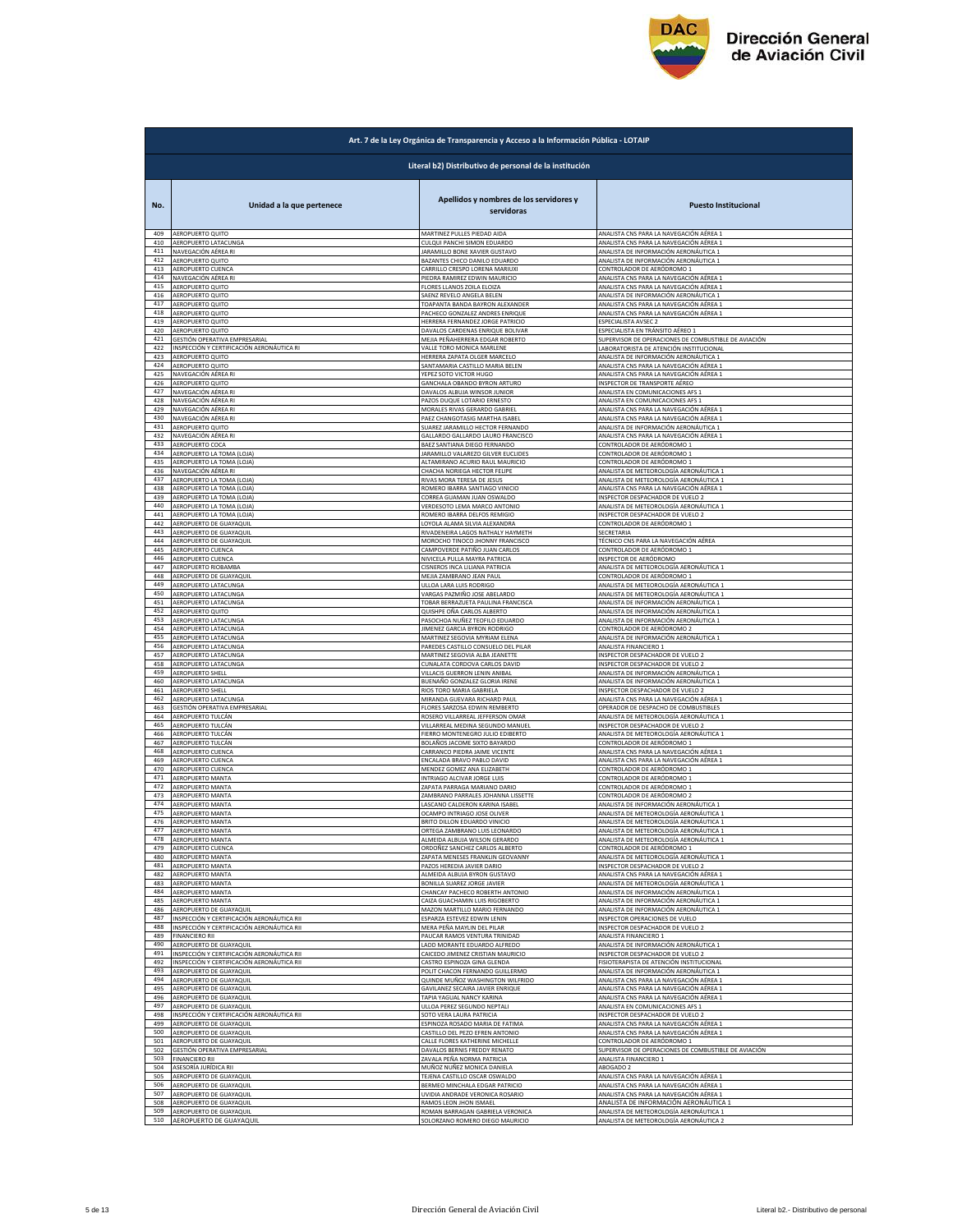

|            | Art. 7 de la Ley Orgánica de Transparencia y Acceso a la Información Pública - LOTAIP |                                                                                      |                                                                             |  |
|------------|---------------------------------------------------------------------------------------|--------------------------------------------------------------------------------------|-----------------------------------------------------------------------------|--|
|            | Literal b2) Distributivo de personal de la institución                                |                                                                                      |                                                                             |  |
| No.        | Unidad a la que pertenece                                                             | Apellidos y nombres de los servidores y<br>servidoras<br>POZO TATES FRANKLIN RODRIGO | <b>Puesto Institucional</b>                                                 |  |
| 511        | AEROPUERTO DE GUAYAQUIL                                                               | CASTILLO RIVERA JULIANA MAGALY                                                       | ANALISTA DE INFORMACIÓN AERONÁUTICA 1                                       |  |
| 512        | AEROPUERTO DE GUAYAQUIL                                                               |                                                                                      | ANALISTA DE METEOROLOGÍA AERONÁUTICA 1                                      |  |
| 513        | AEROPUERTO DE GUAYAQUIL                                                               | LOZA GAVILANES IVAN ANDRES                                                           | CONTROLADOR DE AERÓDROMO 1                                                  |  |
| 514        | AEROPUERTO DE GUAYAQUIL                                                               | PUENTE SILVA JHON ANTONIO                                                            | ANALISTA DE INFORMACIÓN AERONÁUTICA 1                                       |  |
| 515        | AEROPUERTO DE GUAYAQUIL                                                               | VELASTEGUI ALVARADO MARIA ALEXANDRA                                                  | CONTROLADOR DE AERÓDROMO 1                                                  |  |
| 516        | AEROPUERTO DE GUAYAQUIL                                                               | BARCHI RODRIGUEZ ALVARO RODRIGO                                                      | CONTROLADOR DE AERÓDROMO 1                                                  |  |
| 517        | AEROPUERTO DE GUAYAQUII                                                               | MOSQUERA MORQUECHO PATRICIO ARTURO                                                   | ANALISTA CNS PARA LA NAVEGACIÓN AÉREA 1                                     |  |
| 518        | AEROPUERTO DE GUAYAQUIL                                                               | NARVAEZ MIGUEL VICENTE                                                               | ESPECIALISTA EN TRÁNSITO AÉREO 1                                            |  |
| 519        | AEROPUERTO DE GUAYAQUIL                                                               | PINOS CHANCAY JOSE ANTONIO                                                           | ANALISTA DE INFORMACIÓN AERONÁUTICA 1                                       |  |
| 520        | ADMINISTRATIVO FINANCIERO                                                             | SALAS COLOMA ISABEL ANGELA                                                           | ANALISTA FINANCIERO 1                                                       |  |
| 521        | AEROPUERTO DE GUAYAQUIL                                                               | MARTINEZ MARTINEZ CELSO FABIAN                                                       | ANALISTA DE INFORMACIÓN AERONÁUTICA 1                                       |  |
| 522<br>523 | NAVEGACIÓN AÉREA RII                                                                  | PEREZ VELEZ JESSICA PETITA                                                           | ANALISTA EN COMUNICACIONES AFS 1                                            |  |
| 524        | AEROPUERTO DE GUAYAQUIL                                                               | PEÑA SAN LUCAS JUAN CARLOS                                                           | INSPECTOR DE SEGURIDAD DE LA AVIACIÓN                                       |  |
|            | AEROPUERTO DE GUAYAQUIL                                                               | ALOMOTO CATOTA EDUARDO XAVIER                                                        | ANALISTA DE METEOROLOGÍA AERONÁUTICA :                                      |  |
| 525        | AEROPUERTO DE GUAYAQUIL                                                               | BAYAS FERNANDEZ CESAR JAVIER                                                         | ANALISTA DE INFORMACIÓN AERONÁUTICA 1                                       |  |
| 526        | AEROPUERTO DE GUAYAQUIL                                                               | RAMIREZ GUEVARA NELSON RAUL                                                          | ANALISTA DE INFORMACIÓN AERONÁUTICA 1                                       |  |
| 527        | AEROPUERTO DE GUAYAQUIL                                                               | MIRANDA GUEVARA MIGUEL ANGEL                                                         | ANALISTA CNS PARA LA NAVEGACIÓN AÉREA 1                                     |  |
| 528        | AEROPUERTO DE GUAYAQUIL                                                               | RECALDE SANCHEZ JOSE VICENTE                                                         | ANALISTA DE INFORMACIÓN AERONÁUTICA 1                                       |  |
| 529        | INSPECCIÓN Y CERTIFICACIÓN AERONÁUTICA RII                                            | MURRIETA OQUENDO SOLANGE CATHERINE                                                   | INSPECTOR DESPACHADOR DE VUELO 2                                            |  |
| 530        | INSPECCIÓN Y CERTIFICACIÓN AERONÁUTICA RII                                            | MALDONADO VIVANCO CESAR LENIN                                                        | <u>ESPECIALISTA CNS PARA LA NAVEGACIÓN AÉREA 1</u>                          |  |
| 531        | AEROPUERTO DE GUAYAQUIL                                                               | ARIAS JURADO LUIS ALBERTO                                                            | ANALISTA DE INFORMACIÓN AERONÁUTICA 1                                       |  |
| 532        | AEROPUERTO DE GUAYAQUIL                                                               | ARGUDO GUZMAN BORIS JOSE                                                             | ANALISTA DE INFORMACIÓN AERONÁUTICA 1                                       |  |
| 533        | AEROPUERTO DE GUAYAQUIL                                                               | TORRES MOREIRA LUIS ABRAHAM                                                          | ANALISTA DE METEOROLOGÍA AERONÁUTICA 1                                      |  |
| 534        | AEROPUERTO DE GUAYAQUIL                                                               | VITERI MACIAS STEVEN RONALD                                                          | ANALISTA DE INFORMACIÓN AERONÁUTICA 1                                       |  |
| 535        | AEROPUERTO DE GUAYAQUIL                                                               | ROSERO MEJIA ANDREA NATHALY                                                          | CONTROLADOR DE AERÓDROMO 1                                                  |  |
| 536        | AEROPUERTO DE GUAYAQUIL                                                               | ARTEAGA MONTENEGRO JORGE LUIS                                                        | CONTROLADOR DE AERÓDROMO 1                                                  |  |
| 537        | AEROPUERTO DE GUAYAQUIL                                                               | <b>GRANDA ENCALADA ANTONIO FIDEL</b>                                                 | INSPECTOR DESPACHADOR DE VUELO 2                                            |  |
| 538        | <b>FINANCIERO RII</b>                                                                 | PLAZA GUEVARA VERONICA LISSETTE                                                      | ANALISTA FINANCIERO 1                                                       |  |
| 539<br>540 | AEROPUERTO DE GUAYAQUIL                                                               | APOLO CAICEDO VICTOR HUGO<br>VALVERDE YEPEZ MYRIAM JEANNET                           | ANALISTA DE INFORMACIÓN AERONÁUTICA 1                                       |  |
| 541        | INSPECCIÓN Y CERTIFICACIÓN AERONÁUTICA RII<br>AEROPUERTO DE GUAYAQUII                 | CEDEÑO OVIEDO JORGE ADRIAN                                                           | ANALISTA DE SEGUROS AERONÁUTICOS 1<br>ANALISTA DE INFORMACIÓN AERONÁUTICA 1 |  |
| 542        | AEROPUERTO DE GUAYAQUIL                                                               | MORENO DELGADO MARCO GUILLERMO                                                       | ANALISTA CNS PARA LA NAVEGACIÓN AÉREA 1                                     |  |
| 543        | AEROPUERTO DE GUAYAQUIL                                                               | DUCHI SILVA WALTER EGIDIO                                                            | ANALISTA CNS PARA LA NAVEGACIÓN AÉREA 1                                     |  |
| 544        | AEROPUERTO DE GUAYAQUIL                                                               | JARAMILLO HEREDIA CHRISTIAN EDUARDO                                                  | ANALISTA DE INFORMACIÓN AERONÁUTICA 1                                       |  |
| 545        | AEROPUERTO DE GUAYAQUIL                                                               | VILLACRES VALAREZO ALISON ANDREA                                                     | CONTROLADOR DE AERÓDROMO 1                                                  |  |
| 546        | AEROPUERTO DE GUAYAQUIL                                                               | ORTIZ CONTRERAS WILSON DANIEL                                                        | CONTROLADOR DE AERÓDROMO 1                                                  |  |
| 547        | AEROPUERTO MANTA                                                                      | CORONADO MARTINEZ MARIA FERNANDA                                                     | CONTROLADOR DE AERÓDROMO 1                                                  |  |
| 548        | AEROPUERTO TACHINA (ESMERALDAS)                                                       | QUIÑONEZ CHANCAY CRISTIAN RENAN                                                      | ANALISTA DE METEOROLOGÍA AERONÁUTICA 1                                      |  |
| 549        | <b>AEROPUERTO TACHINA (ESMERALDAS)</b>                                                | EGAS GARCIA EDGAR EDUARDO                                                            | ANALISTA DE METEOROLOGÍA AERONÁUTICA 1                                      |  |
| 550        | AEROPUERTO TULCÁN                                                                     | VENEGAS RECALDE EDWIN ULISES                                                         | CONTROLADOR DE AERÓDROMO 1                                                  |  |
| 551        | AEROPUERTO DE SANTA ROSA                                                              | JIMENEZ ORTIZ EDISON JOWAR                                                           | INSPECTOR DESPACHADOR DE VUELO 2                                            |  |
| 552        | AEROPUERTO DE SANTA ROSA                                                              | ALMEIDA GUDIÑO CHRISTIAN GUSTAVO                                                     | ANALISTA DE METEOROLOGÍA AERONÁUTICA 1                                      |  |
| 553        | NAVEGACIÓN AÉREA RIL                                                                  | ALARCON FAJARDO ROBERTO CARLOS                                                       | ADMINISTRADOR AEROPORTUARIO 1                                               |  |
| 554        | AEROPUERTO DE GUAYAQUIL                                                               | MEJIA RICAURTE GABRIELA CAROLINA                                                     | CONTROLADOR DE AERÓDROMO 1                                                  |  |
| 555        | NAVEGACIÓN AÉREA RI                                                                   | CONDOR SIMBAÑA EDGAR RAMIRO                                                          | ANALISTA DE INFORMACIÓN AERONÁUTICA 1                                       |  |
| 556        | AEROPUERTO COCA                                                                       | GUALOTUÑA GUEVARA FREDDY ALBERTO                                                     | ANALISTA DE METEOROLOGÍA AERONÁUTICA 1                                      |  |
| 557        | NAVEGACIÓN AÉREA RI                                                                   | RIOS TORO OSCAR GABRIEL                                                              | CONTROLADOR DE AERÓDROMO 1                                                  |  |
| 558        | <b>AEROPUERTO SHELI</b>                                                               | MASABANDA GUANCHA ALEXANDRA ELIZABETH                                                | CONTROLADOR DE AERÓDROMO 1                                                  |  |
| 559        | AEROPUERTO COCA                                                                       | PACHECO JARAMILLO OSCAR ALEXANDER                                                    | ANALISTA DE INFORMACIÓN AERONÁUTICA 1                                       |  |
| 560        | AEROPUERTO NUEVA LOJA                                                                 | CHUGA ENRIQUEZ MARCO ANTONIO                                                         | ANALISTA DE METEOROLOGÍA AERONÁUTICA 1                                      |  |
| 561        | AEROPUERTO QUITO                                                                      | GALVEZ NICOLALDE DANIEL MAURICIO                                                     | ANALISTA DE METEOROLOGÍA AERONÁUTICA 1                                      |  |
| 562        | AEROPUERTO NUEVA LOJA                                                                 | PEREZ YEPEZ JOHNNY SILVERIO                                                          | INSPECTOR DESPACHADOR DE VUELO 2                                            |  |
| 563        | AEROPUERTO NUEVA LOJA                                                                 | CAZA ZAGAL ANDREA SARAHI                                                             | CONTROLADOR DE AERÓDROMO 1                                                  |  |
| 564        | AEROPUERTO SHELL                                                                      | CUNALATA CORDOVA EDWIN SANTIAGO                                                      | CONTROLADOR DE AERÓDROMO 1                                                  |  |
| 565        | AEROPUERTO SHELL                                                                      | FLORES RODRIGUEZ NELSON IVAN                                                         | CONTROLADOR DE AERÓDROMO 1                                                  |  |
| 566        | AEROPUERTO SHELL                                                                      | SALAN TORRES PAUL ISRAEL                                                             | CONTROLADOR DE AERÓDROMO 1                                                  |  |
| 567        | AEROPUERTO SHELL                                                                      | SOLORZANO SOLORZANO MARIO GONZALO                                                    | ANALISTA DE METEOROLOGÍA AERONÁUTICA 1                                      |  |
| 568        | <b>AEROPUERTO SHELL</b>                                                               | CABRERA VIVANCO FREDY BOLIVAR                                                        | ANALISTA DE INFORMACIÓN AERONÁUTICA 1                                       |  |
| 569        | AEROPUERTO SHELL                                                                      | CISNEROS FONSECA MIGUEL ANGEL                                                        | ANALISTA CNS PARA LA NAVEGACIÓN AÉREA 1                                     |  |
| 570        | <b>AEROPUERTO SHELL</b>                                                               | ANDINO GAVIDIA JOHNNY FABRICIO                                                       | INSPECTOR DESPACHADOR DE VUELO 2                                            |  |
| 571        | AEROPUERTO SHELL                                                                      | RAMOS NAVEDA EDISON GIOVANNY                                                         | ANALISTA DE INFORMACIÓN AERONÁUTICA 1                                       |  |
| 572        | AEROPUERTO SHELL                                                                      | VEGA AGUILAR EVELYN PATRICIA                                                         | CONTROLADOR DE AERÓDROMO 1                                                  |  |
| 573        | AEROPUERTO SHELL                                                                      | TAMAYO ESCOBAR MAYRA ALEJANDRA                                                       | CONTROLADOR DE AERÓDROMO 1                                                  |  |
| 574        | <b>AEROPUERTO SHELI</b>                                                               | ANDINO GAVIDIA PAOLA ODERAY                                                          | ANALISTA DE INFORMACIÓN AERONÁUTICA :                                       |  |
| 575        | <b>AEROPUERTO SHELL</b>                                                               | ORTIZ JARA LENIN GUALBERTO                                                           | ANALISTA DE METEOROLOGÍA AERONÁLITICA 1                                     |  |
| 576        | AEROPUERTO SHELL                                                                      | MONTENEGRO CAJAMARCA PATRICIO RAMIRO                                                 | CONTROLADOR DE AERÓDROMO 1                                                  |  |
| 577        | <b>AEROPUERTO SHELL</b>                                                               | PACHECO ESPIN DANIELA FERNANDA                                                       | ANALISTA DE METEOROLOGÍA AERONÁUTICA 1                                      |  |
| 578        | AFROPUERTO SHELL                                                                      | NARANJO CABRERA JAIME PATRICIO                                                       | BOMBERO AERONÁUTICO                                                         |  |
| 579        | <b>FINANCIERO RIII</b>                                                                | VALLADOLID NOA NANCY JAQUELINE                                                       | ANALISTA FINANCIERO 1                                                       |  |
| 580        | AEROPUERTO SHELL                                                                      | OCAÑA CHUGA JOHANA PAOLA                                                             | CONTROLADOR DE AERÓDROMO 1                                                  |  |
| 581        | AEROPUERTO TENA                                                                       | QUIÑONEZ CEDILLO JAIME ANTONIO                                                       | ANALISTA DE METEOROLOGÍA AERONÁUTICA 1                                      |  |
| 582        | AEROPUERTO TENA                                                                       | GOMEZ VALLEJO JONATHAN ANDRES                                                        | ANALISTA FINANCIERO 1                                                       |  |
| 583        | AEROPUERTO SHELL                                                                      | QUISHPI ZISA JAIME FERNANDO                                                          | <b>BOMBERO AERONÁUTICO</b>                                                  |  |
| 584        | <b>FINANCIERO RIII</b>                                                                | QUICHIMBO VINTIMILLA JOSE DIEGO                                                      | ANALISTA FINANCIERO 1                                                       |  |
| 585        | AEROPUERTO TENA                                                                       | VARGAS COELLO HENRY JULIER                                                           | CONTROLADOR DE AERÓDROMO 1                                                  |  |
| 586        | AEROPUERTO MACAS                                                                      | DELGADO ROMERO MARCO VINICIO                                                         | INSPECTOR DESPACHADOR DE VUELO 2                                            |  |
| 587        | AEROPUERTO LATACUNGA                                                                  | GUERRERO NARANJO PABLO ALEX                                                          | ANALISTA DE METEOROLOGÍA AERONÁUTICA 1                                      |  |
| 588        | AEROPUERTO SHELL                                                                      | BATALLAS ESCOBAR LORENA DEL PILAR                                                    | CONTROLADOR DE AERÓDROMO 1                                                  |  |
| 589<br>590 | AEROPUERTO MACAS                                                                      | REVELO CESAR WLADIMIR                                                                | INSPECTOR DESPACHADOR DE VUELO 2                                            |  |
| 591        | AEROPUERTO MACAS                                                                      | NETO REINOSO RODRIGO GERARDO                                                         | ANALISTA DE METEOROLOGÍA AERONÁUTICA 1                                      |  |
|            | <b>AEROPUERTO MACAS</b>                                                               | VELASTEGUI PARRA MAURICIO JAVIER                                                     | ANALISTA CNS PARA LA NAVEGACIÓN AÉREA 1                                     |  |
| 592        | AEROPUERTO SHELL                                                                      | CISNEROS GUZMAN FREDY ARMANDO                                                        | CONTROLADOR DE AERÓDROMO 1                                                  |  |
| 593        | AEROPUERTO MACAS                                                                      | MONTENEGRO MEJIA CARLOS EDUARDO                                                      | ANALISTA DE METEOROLOGÍA AERONÁUTICA 1                                      |  |
| 594        | AEROPUERTO SHELL                                                                      | PAREDES CASTRO RAUL ISRAEL                                                           | CONTROLADOR DE AERÓDROMO 1                                                  |  |
| 595        | AEROPUERTO TAISHA                                                                     | PAVON JARAMILLO AIDA ELIZABETH                                                       | CONTROLADOR DE AERÓDROMO 1                                                  |  |
| 596        | AEROPUERTO SAN CRISTÓBAL                                                              | VALENCIA VEGA TANIA LORENA                                                           | CONTROLADOR DE AERÓDROMO 1                                                  |  |
| 597        | AEROPUERTO SAN CRISTÓBAL                                                              | OCHOA BUSTOS CHARLIE JAVIER                                                          | CONTROLADOR DE AERÓDROMO 1                                                  |  |
| 598        | AEROPUERTO SAN CRISTÓBAL                                                              | RAMIREZ VALLE JOSE ANGEL                                                             | ANALISTA DE METEOROLOGÍA AERONÁUTICA 1                                      |  |
| 599        | AEROPUERTO DE GUAYAQUIL                                                               | ROMERO IBARRA FELIPE PATRICIO                                                        | CONTROLADOR RADAR APP                                                       |  |
| 600        | AEROPUERTO DE ISABELA                                                                 | JACOME CRUZ RAUL VICENTE                                                             | INSPECTOR DESPACHADOR DE VUELO 2                                            |  |
| 601        | AEROPUERTO BALTRA                                                                     | CHANGO ALGUIAR ELSA MARINA                                                           | ANALISTA DE INFORMACIÓN AERONÁUTICA 1                                       |  |
| 602        | AEROPUERTO BALTRA                                                                     | GUERRERO CULQUICONDOR AMPARITO ELIZABETH                                             | ANALISTA DE INFORMACIÓN AERONÁUTICA 1                                       |  |
| 603        | AEROPUERTO BALTRA                                                                     | AYALA ANDRADE CARLOS ANDRES                                                          | CONTROLADOR DE AERÓDROMO 1                                                  |  |
| 604        | AEROPUERTO BALTRA                                                                     | SALAZAR NEIRA ANDRES GABRIEL                                                         | CONTROLADOR DE AERÓDROMO 1                                                  |  |
| 605        | AEROPUERTO QUITO                                                                      | ABRIL MAYORGA HERNAN PATRICIO                                                        | TÉCNICO CNS PARA LA NAVEGACIÓN AÉREA                                        |  |
| 606        | AEROPUERTO QUITO                                                                      | VASQUEZ NAUPARI HECTOR ENRIQUE                                                       | TÉCNICO CNS PARA LA NAVEGACIÓN AÉREA                                        |  |
| 607        | RECURSOS HUMANOS RII                                                                  | RAMBAY VARGAS MARIA ANTONIETA                                                        | ANALISTA DE RECURSOS HUMANOS 1                                              |  |
| 608        | INSPECCIÓN Y CERTIFICACIÓN AERONÁUTICA RI                                             | MAITA BARRERA AIDA PAULINA                                                           | ENFERMERA DE ATENCIÓN INSTITUCIONAL                                         |  |
| 609        | AEROPUERTO LA TOMA (LOJA)                                                             | RIOS MAGALI GIENITT                                                                  | SUPERVISOR DE SEGURIDAD DE LA AVIACIÓN                                      |  |
| 610        | AEROPUERTO TULCÁN                                                                     | VIVAS BOLAÑOS EDWIN ALIRIO                                                           | SUPERVISOR DE SEGURIDAD DE LA AVIACIÓN                                      |  |
| 611        | AEROPUERTO MANTA                                                                      | HOLGUIN BRIONES GONZALO PACATO                                                       | SUPERVISOR DE SEGURIDAD DE LA AVIACIÓN                                      |  |
|            | 612 AEROPUERTO DE GUAYAQUIL                                                           | HUERTA PINARGOTE ASTER GUSTAVO ENRIQUE                                               | TÉCNICO CNS PARA LA NAVEGACIÓN AÉREA                                        |  |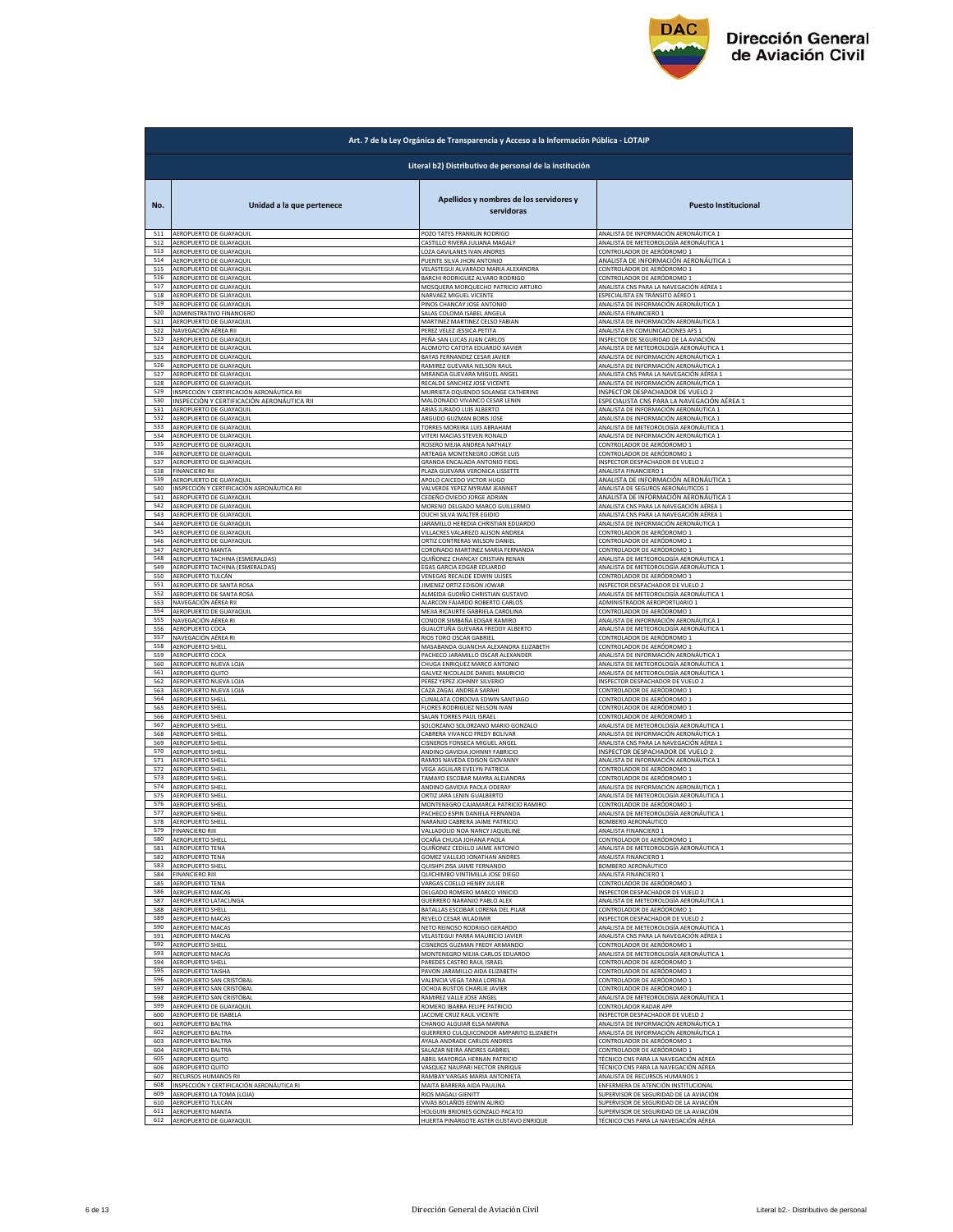

|            | Art. 7 de la Ley Orgánica de Transparencia y Acceso a la Información Pública - LOTAIP |                                                       |                                                                            |  |
|------------|---------------------------------------------------------------------------------------|-------------------------------------------------------|----------------------------------------------------------------------------|--|
|            | Literal b2) Distributivo de personal de la institución                                |                                                       |                                                                            |  |
| No.        | Unidad a la que pertenece                                                             | Apellidos y nombres de los servidores y<br>servidoras | <b>Puesto Institucional</b>                                                |  |
| 613        | AEROPUERTO DE GUAYAQUIL                                                               | APOLO GARBOA SANDRA KATUSKA                           | SUPERVISOR DE SEGURIDAD DE LA AVIACIÓN                                     |  |
| 614        | AEROPUERTO DE GUAYAQUIL                                                               | <b>BURGOS LOPEZ MAURICIO DAVID</b>                    | TÉCNICO CNS PARA LA NAVEGACIÓN AÉREA                                       |  |
| 615        | INSPECCIÓN Y CERTIFICACIÓN AERONÁUTICA RII                                            | SALTOS DOMINGUEZ VILMA NARCISA                        | ENFERMERA DE ATENCIÓN INSTITUCIONAL                                        |  |
| 616        | AEROPUERTO TACHINA (ESMERALDAS)                                                       | ANDRADE CUESTA ANTONIO JOSE                           |                                                                            |  |
| 617        | AEROPUERTO TACHINA (ESMERALDAS)                                                       | VILLAVICENCIO ARMIJOS ANGEL FABIAN                    | SUPERVISOR DE SEGURIDAD DE LA AVIACIÓN<br>INSPECTOR DESPACHADOR DE VUELO 1 |  |
| 618        | AEROPUERTO DE SANTA ROSA                                                              | TENESACA ROMERO LIONEL ORLANDO                        | SUPERVISOR DE SEGURIDAD DE LA AVIACIÓN                                     |  |
| 619        | AEROPUERTO DE SANTA ROSA                                                              | RIVERA ORDOÑEZ JUNIOR IVAN                            | TÉCNICO CNS PARA LA NAVEGACIÓN AÉREA                                       |  |
| 620        | AEROPUERTO COCA                                                                       | SALAZAR CANDO HOLGUER VINICIO                         | SUPERVISOR DE SEGURIDAD DE LA AVIACIÓN                                     |  |
| 621        | <b>AEROPUERTO SHELI</b>                                                               | VITERI NORIEGA MARIO FROILAN                          | TÉCNICO CNS PARA LA NAVEGACIÓN AÉREA                                       |  |
| 622        | AEROPUERTO MACAS                                                                      | ALARCON JARAMILLO MANUEL FACUNDO                      | SUPERVISOR DE SEGURIDAD DE LA AVIACIÓN                                     |  |
| 623        | <b>FINANCIERO RI</b>                                                                  | <b>JUMBO CUMBICOS MARIA FERNANDA</b>                  | ASISTENTE FINANCIERO                                                       |  |
| 624        | <b>FINANCIERO RI</b>                                                                  | CORONEL ROMO FANNY CECILIA                            | ANALISTA FINANCIERO 2                                                      |  |
| 625        | COORDINACIÓN ADMINISTRATIVA                                                           | CABEZAS MENA AMPARITO DEL ROCIO                       | ASISTENTE FINANCIERO                                                       |  |
| 626        | AEROPUERTO QUITO                                                                      | TORRES SUAREZ PIEDAD SILVANA                          | ASISTENTE DE TRANSPORTE AÉREO                                              |  |
| 627        | AEROPUERTO QUITO                                                                      | ABARCA ROSILLO MARIA PAULINA                          | ASISTENTE DE TRANSPORTE AÉREO                                              |  |
| 628        | AEROPUERTO QUITO                                                                      | AMORES CASTRO HECTOR LEONARDO                         | ANALISTA DE INFORMACIÓN AERONÁUTICA 1                                      |  |
| 629        | COMERCIALIZACIÓN ESPACIOS AEROPORTUARIOS E INMUEBLES RI                               | AGUIRRE MARTINEZ DIANA ELIZABETH                      | ANALISTA DE COMERCIALIZACIÓN 1                                             |  |
| 630        | AEROPUERTO DE GUAYAQUIL                                                               | ESTRELLA OCHOA KARLINA TATIANA                        | ASISTENTE DE TRANSPORTE AÉREO                                              |  |
| 631        | <b>FINANCIERO RI</b>                                                                  | LARREA NAVARRETE ERIKA GERMANIA                       | ASISTENTE FINANCIERO                                                       |  |
| 632        | <b>FINANCIERO RI</b>                                                                  | VILLALVA MARTINEZ LAURA DE LAS MERCEDES               | ANALISTA FINANCIERO 1                                                      |  |
| 633        | <b>FINANCIERO RI</b>                                                                  | CORREA ORTIZ MARIA ELIZABETH                          | ASISTENTE FINANCIERO                                                       |  |
| 634        | ADMINISTRATIVO R1                                                                     | ARIAS PEREZ HUGO HIPOLITO                             | CHOFER                                                                     |  |
| 635        | FINANCIERO RI                                                                         | JLLOA RAMOS PAUL ANIBAL                               | ASISTENTE FINANCIERO                                                       |  |
| 636        | COORDINACIÓN ADMINISTRATIVA                                                           | TERAN CEVALLOS MARCOS DAVID                           | ASISTENTE DE TECNOLOGÍAS DE LA INFORMACIÓN                                 |  |
| 637        | AEROPUERTO QUITO                                                                      | ROSAS VALENCIA ZAIDA JACQUELINI                       | ASISTENTE DE TRANSPORTE AÉREO                                              |  |
| 638        | AEROPUERTO QUITO                                                                      | ERAZO CUASAPAZ MARISOL TAMARA                         | ASISTENTE DE TRANSPORTE AÉREO                                              |  |
| 639        | AEROPUERTO DE GUAYAQUIL                                                               | CAZARES CEVALLOS JOSE DARIO                           | AGENTE DE SEGURIDAD DE LA AVIACIÓN                                         |  |
| 640        | AEROPUERTO QUITO                                                                      | SANTANA RODRIGUEZ JORGE ANIBAL                        | ASISTENTE DE TRANSPORTE AÉREO                                              |  |
| 641        | <b>FINANCIERO RI</b>                                                                  | GUZMAN SALAZAR MIGUEL ANGEL                           | ASISTENTE FINANCIERO                                                       |  |
| 642        | AEROPUERTO MACAS                                                                      | CHUQUI MERINO RICARDO MARIO                           | AGENTE DE SEGURIDAD DE LA AVIACIÓN                                         |  |
| 643        | AEROPUERTO NUEVA LOJA                                                                 | MIHALACHE GUAITA CARLA                                | AGENTE DE SEGURIDAD DE LA AVIACIÓN                                         |  |
| 644        | AEROPUERTO NUEVA LOJA                                                                 | PAREDES DURAN ROSARIO ALEJANDRA                       | AGENTE DE SEGURIDAD DE LA AVIACIÓN                                         |  |
| 645        | AEROPUERTO LA TOMA (LOJA                                                              | JIMENEZ MOTOCHE MARIA EUGENIA                         | AGENTE DE SEGURIDAD DE LA AVIACIÓN                                         |  |
| 646        | AEROPUERTO LA TOMA (LOJA)                                                             | CORREA PARDO OSCAR GEOVANY                            | AGENTE DE SEGURIDAD DE LA AVIACIÓN                                         |  |
| 647        | AEROPUERTO LATACUNGA                                                                  | VARGAS CARRERA JOSE BAYRON                            | AGENTE DE SEGURIDAD DE LA AVIACIÓN                                         |  |
| 648        | AEROPUERTO LATACUNGA                                                                  | SAMPEDRO VASQUEZ KARINA SOLEDAD                       | AGENTE DE SEGURIDAD DE LA AVIACIÓN                                         |  |
| 649        | AEROPUERTO SHELL                                                                      | BALSECA TORRES DARWIN MEDARDO                         | AGENTE DE SEGURIDAD DE LA AVIACIÓN                                         |  |
| 650        | AEROPUERTO TULCÁN                                                                     | <b>GUERRON GUERRON PATRICIA</b>                       |                                                                            |  |
| 651        | AEROPUERTO TULCÁN                                                                     | PALACIOS GUERRON FELIX OSWALDO                        | AGENTE DE SEGURIDAD DE LA AVIACIÓN<br>AGENTE DE SEGURIDAD DE LA AVIACIÓN   |  |
| 652        | AEROPUERTO CUENCA                                                                     | ALVARES LAZO ANA SOLEDAD                              | ASISTENTE DE TRANSPORTE AÉREO                                              |  |
| 653        | AEROPUERTO CUENCA                                                                     | TELLO CEDILLO MARIA JOSE                              | ASISTENTE DE TRANSPORTE AÉREO                                              |  |
| 654        | AEROPUERTO CUENCA                                                                     | BRITO VASQUEZ ALVARO MODESTO                          | INSPECTOR DESPACHADOR DE VUELO 1                                           |  |
| 655        | AEROPUERTO MANTA                                                                      | GAVILANEZ GRANIZO FAUSTO ALEXANDER                    | AGENTE DE SEGURIDAD DE LA AVIACIÓN                                         |  |
| 656        | AEROPUERTO MANTA                                                                      | CORONEL CORONEL JULIO ALEJANDRO                       | INSPECTOR DESPACHADOR DE VUELO 1                                           |  |
| 657        | AEROPUERTO MANTA                                                                      | ALVEAR LOZANO VICTOR IVAN                             | AGENTE DE SEGURIDAD DE LA AVIACIÓN                                         |  |
| 658        | AEROPUERTO MANTA                                                                      | MOREIRA MACIAS MARIA REBECA                           | AGENTE DE SEGURIDAD DE LA AVIACIÓN                                         |  |
| 659        | <b>AEROPUERTO MANTA</b>                                                               | BARCIA ALAVA JOSELO NOEL                              | AGENTE DE SEGURIDAD DE LA AVIACIÓN                                         |  |
| 660        | AEROPUERTO MANTA                                                                      | BONILLA ESCUDERO RAQUEL ANTONIETA                     | ASISTENTE DE TRANSPORTE AÉREO                                              |  |
| 661<br>662 | AEROPUERTO MANTA                                                                      | BARCIA LEON ANGEL ENRIQUE                             | AGENTE DE SEGURIDAD DE LA AVIACIÓN                                         |  |
| 663        | AEROPUERTO MANTA                                                                      | CEDEÑO VELEZ LEONARDO ALEXANDER                       | ANALISTA CNS PARA LA NAVEGACIÓN AÉREA 1                                    |  |
|            | <b>AEROPUERTO SAN VICENTI</b>                                                         | MUÑOZ RODRIGUEZ MARIA DEL ROCIO                       | AGENTE DE SEGURIDAD DE LA AVIACIÓN                                         |  |
| 664        | ADMINISTRATIVO FINANCIERO                                                             | ANDRADE BARBA HOMERO ANTONIO                          | ASISTENTE DE RECURSOS HUMANOS                                              |  |
| 665        | AEROPUERTO DE GUAYAQUIL                                                               | ECHEVERRIA CONTRERAS DIGNA AMALIA                     | ASISTENTE DE TRANSPORTE AÉREO                                              |  |
| 666        | <b>FINANCIERO RII</b>                                                                 | NAVAS NIEVES GLADYS LUISA                             | ASISTENTE FINANCIERO                                                       |  |
| 667        | AEROPUERTO DE GUAYAQUIL                                                               | CEDEÑO PROAÑO LILIAN DEL ROCIO                        | ASISTENTE DE TRANSPORTE AÉREO                                              |  |
| 668        | <b>FINANCIERO RII</b>                                                                 | QUIMIS QUIMIS ROBERT FELIPE                           | ASISTENTE FINANCIERO                                                       |  |
| 669        | ADMINISTRATIVO FINANCIERO                                                             | MEJIA GARCIA MARCOS ALFREDO                           | ASISTENTE FINANCIERO                                                       |  |
| 670        | ADMINISTRATIVO FINANCIERO                                                             | CRUZ ALVEAR JUAN RAMON                                | ASISTENTE FINANCIERO                                                       |  |
| 671        | <b>FINANCIERO RII</b>                                                                 | SANTAMARIA ZAVALA ALEXANDRA ELIZABETH                 | ASISTENTE FINANCIERO                                                       |  |
| 672        | AEROPUERTO DE GUAYAQUIL                                                               | <b>FIGUEROA QUIMI MILTON CAYETANO</b>                 | ASISTENTE DE TRANSPORTE AÉREO                                              |  |
| 673        | AEROPUERTO DE GUAYAQUIL                                                               | VELIZ ROSADO MAGNO GUSTAVO                            | ASISTENTE DE TRANSPORTE AÉREO                                              |  |
| 674        | TECNOLOGÍAS DE LA INFORMACIÓN Y COMUNICACIÓN RII                                      | SCHLOBOHM EGAS HANS DIETER                            | ANALISTA DE TECNOLOGÍAS DE LA INFORMACIÓN 1                                |  |
| 675        | TECNOLOGÍAS DE LA INFORMACIÓN Y COMUNICACIÓN                                          | CHIRIBOGA ANDRADE JORGE GONZALO                       | ANALISTA DE TECNOLOGÍAS DE LA INFORMACIÓN 1                                |  |
| 676        | TECNOLOGÍAS DE LA INFORMACIÓN Y COMUNICACIÓN RII                                      | NTRIAGO HENRIQUEZ DARWIN ERWIN                        | ASISTENTE DE TECNOLOGÍAS DE LA INFORMACIÓN                                 |  |
| 677        | AEROPUERTO DE GUAYAQUIL                                                               | CARRILLO GUAMANQUISPE CLEVER MAURICIO                 | ASISTENTE DE TRANSPORTE AÉREO                                              |  |
| 678        | AEROPUERTO DE GUAYAQUIL                                                               | MORALES ARAUJO DENICE ANABELLE                        | ASISTENTE DE TRANSPORTE AÉREO                                              |  |
| 679        | FINANCIERO RII                                                                        | COBA ESPINOZA KATTY DEL ROCIO                         | ASISTENTE FINANCIERO                                                       |  |
| 680        | AEROPUERTO DE GUAYAQUIL                                                               | CARRERA MOLINA GEOVANNY HUMBERTO                      | ASISTENTE DE TRANSPORTE AÉREO                                              |  |
| 682        | 681 AEROPUERTO DE GUAYAQUIL                                                           | MURILLO VELASQUEZ MELBA ROXANA                        | ASISTENTE DE TRANSPORTE AÉREO                                              |  |
|            | AEROPUERTO QUITO                                                                      | RIVERA PAREDES JOSE ALBERTO                           | TÉCNICO EN SERVICIOS AERONÁUTICOS                                          |  |
| 683        | AEROPUERTO TACHINA (ESMERALDAS)                                                       | EGAS VILLACRES GIOVANNA DE LOS ANGELES                | AGENTE DE SEGURIDAD DE LA AVIACIÓN                                         |  |
| 684        | AEROPUERTO TACHINA (ESMERALDAS)                                                       | RODRIGUEZ TOZCANO ROYER JESUS                         | AGENTE DE SEGURIDAD DE LA AVIACIÓN                                         |  |
| 685        | AEROPUERTO TACHINA (ESMERALDAS)                                                       | BONE BOLAÑOS DIGNA MERCEDES                           | AGENTE DE SEGURIDAD DE LA AVIACIÓN                                         |  |
| 686        | AEROPUERTO TACHINA (ESMERALDAS)                                                       | MOREIRA MOREIRA VICENTE SOCRATE                       | AGENTE DE SEGURIDAD DE LA AVIACIÓN                                         |  |
| 687        | AEROPUERTO TACHINA (ESMERALDAS)                                                       | HURTADO ANGULO RAMON GENARO                           | AGENTE DE SEGURIDAD DE LA AVIACIÓN                                         |  |
| 688        | AEROPUERTO TACHINA (ESMERALDAS)                                                       | PAZMIÑO CARRERA LUIS EDUARDO                          | INSPECTOR DESPACHADOR DE VUELO 1                                           |  |
| 689        | AEROPUERTO DE SANTA ROSA                                                              | CARVAJAL CEVALLOS JHONNY FABRICIO                     | AGENTE DE SEGURIDAD DE LA AVIACIÓN                                         |  |
| 690        | AEROPUERTO DE SANTA ROSA                                                              | SERRANO MOSCOSO TANIA KARINA                          | AGENTE DE SEGURIDAD DE LA AVIACIÓN                                         |  |
| 691        | AEROPUERTO DE SANTA ROSA                                                              | RODAS ORELLANA KLEBER JOSE                            | AGENTE DE SEGURIDAD DE LA AVIACIÓN                                         |  |
| 692        | AEROPUERTO DE SANTA ROSA<br>AEROPUERTO COCA                                           | LASSO ALBAN MARIA DEL CARMEN                          | AGENTE DE SEGURIDAD DE LA AVIACIÓN                                         |  |
| 693        | AEROPUERTO COCA                                                                       | SUAREZ RODRIGUEZ KARLA JANINA                         | AGENTE DE SEGURIDAD DE LA AVIACIÓN                                         |  |
| 694        |                                                                                       | MOREIRA CHAUCA ANGEL EFREN                            | AGENTE DE SEGURIDAD DE LA AVIACIÓN                                         |  |
| 695        | AEROPUERTO COCA                                                                       | LLORI LLORI OFELIA SILVIA                             | AGENTE DE SEGURIDAD DE LA AVIACIÓN                                         |  |
| 696        | AEROPUERTO NUEVA LOJA                                                                 | BALSECA TORRES DARIO JAVIER                           | AGENTE DE SEGURIDAD DE LA AVIACIÓN                                         |  |
| 697        | AEROPUERTO SHELL                                                                      | BAEZ BAEZ LUIS FERNANDO                               | AGENTE DE SEGURIDAD DE LA AVIACIÓN                                         |  |
| 698        | AEROPUERTO SHELL                                                                      | CAICEDO SORIA SILVIO FRANCISCO                        | AGENTE DE SEGURIDAD DE LA AVIACIÓN                                         |  |
| 699        | AEROPUERTO TENA                                                                       | JIMBO GALLARDO JUAN GABRIEL                           | AGENTE DE SEGURIDAD DE LA AVIACIÓN                                         |  |
| 700        | AEROPUERTO MACAS                                                                      | MANOSALVAS SANGURIMA ALFREDA REBECA                   | AGENTE DE SEGURIDAD DE LA AVIACIÓN                                         |  |
| 701        | AEROPUERTO QUITO                                                                      | ROJAS LOZA ANDRES ALBERTO                             | INSPECTOR DESPACHADOR DE VUELO 2                                           |  |
| 702        | AEROPUERTO NUEVA LOJA                                                                 | PAREDES DURAN PATRICIO RODRIGO                        | AGENTE DE SEGURIDAD DE LA AVIACIÓN                                         |  |
| 703        | AEROPUERTO SAN CRISTÓBAL                                                              | LLERENA MARTILLO NATALY JOHANA                        | AGENTE DE SEGURIDAD DE LA AVIACIÓN                                         |  |
| 704        | AEROPUERTO SAN CRISTÓBAL                                                              | CEVALLOS BAQUE NADIA ANDREA                           | AGENTE DE SEGURIDAD DE LA AVIACIÓN                                         |  |
| 705        | AEROPUERTO SAN CRISTÓBAL                                                              | MALIZA ILLICACHI MARIO JAVIER                         | AGENTE DE SEGURIDAD DE LA AVIACIÓN                                         |  |
| 706        | AEROPUERTO BALTRA                                                                     | HIDALGO ARMIJOS JAVIER ALEJANDRO                      | AGENTE DE SEGURIDAD DE LA AVIACIÓN                                         |  |
| 707        | AEROPUERTO BALTRA                                                                     | MARGRABER CULQUICONDOR ERIK DAVID                     | AGENTE DE SEGURIDAD DE LA AVIACIÓN                                         |  |
| 708        | ADMINISTRATIVO R1                                                                     | RAMOS LOPEZ MENTOR RODOLFO                            | GUARDALMACÉN 1                                                             |  |
| 709        | INGENIERÍA AEROPORTUARIA RI                                                           | LEON NARVAEZ MARCO VINICIO                            | ASISTENTE DE INGENIERÍA AEROPORTUARIA                                      |  |
| 710        | ADMINISTRATIVO R1                                                                     | <b>TIPAN CAILLAGUA MARIA MERCEDES</b>                 | ASISTENTE DE PROVEEDURÍA                                                   |  |
| 711        | ADMINISTRATIVO R1                                                                     | BONE RUMBEA TEODORO RODOLFO                           | ASISTENTE DE ACTIVOS FIJOS                                                 |  |
| 712        | ADMINISTRATIVO R1                                                                     | ACOSTA MONTIEL ANA LUCIA                              | ASISTENTE DE PROVEEDURÍA                                                   |  |
| 713        | ADMINISTRATIVO FINANCIERO                                                             | <b>AGURTO CHANGO OSCAR ENRIQUE</b>                    | ASISTENTE FINANCIERO                                                       |  |
| 714        | ADMINISTRATIVO RII                                                                    | LUNA JIMENEZ JAIME CARLOS                             | ASISTENTE DE PROVEEDURÍA                                                   |  |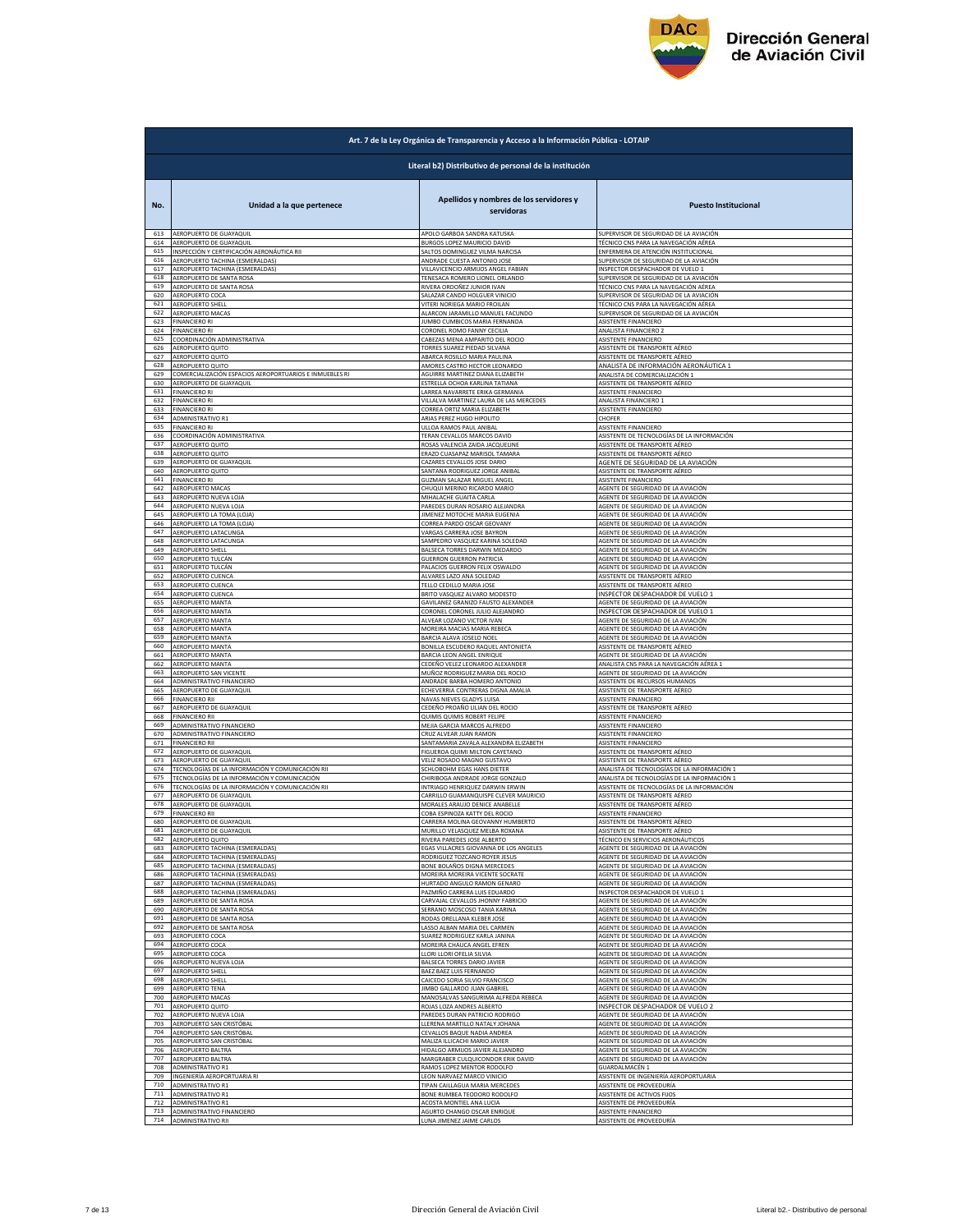

|            | Art. 7 de la Ley Orgánica de Transparencia y Acceso a la Información Pública - LOTAIP |                                                               |                                                          |  |
|------------|---------------------------------------------------------------------------------------|---------------------------------------------------------------|----------------------------------------------------------|--|
|            | Literal b2) Distributivo de personal de la institución                                |                                                               |                                                          |  |
| No.        | Unidad a la que pertenece                                                             | Apellidos y nombres de los servidores y<br>servidoras         | <b>Puesto Institucional</b>                              |  |
| 715        | CAPACITACIÓN NACIONAL                                                                 | SORIA VALENCIA PATRICIA VERONICA                              | TÉCNICO DEL CENTRO DE OPERACIONES DE EMERGENCIA          |  |
| 716        | INSPECCIÓN Y CERTIFICACIÓN AERONÁUTICA RI                                             | BENITEZ ESPINOSA FAUSTO RODRIGO                               | TÉCNICO DEL CENTRO DE OPERACIONES DE EMERGENCIA          |  |
| 717        | AEROPUERTO LA TOMA (LOJA)                                                             | PALADINES LARGO CONSUELO ESPERANZA                            | ASISTENTE DE ENFERMERÍA DE ATENCIÓN INSTITUCIONAL        |  |
| 718        | AEROPUERTO DE GUAYAQUIL                                                               | CELI PARADA NANCY ALEXANDR                                    | ASISTENTE DE ENFERMERÍA DE ATENCIÓN INSTITUCIONAL        |  |
| 719        | INSPECCIÓN Y CERTIFICACIÓN AERONÁUTICA RII                                            | DOMINGUEZ MESIAS ANGELA DE LA CRUZ                            | ASISTENTE DE ENFERMERÍA DE ATENCIÓN INSTITUCIONAL        |  |
| 720        | INSPECCIÓN Y CERTIFICACIÓN AERONÁUTICA RII                                            | VILLAVICENCIO GARCIA FLOR DE MARIA                            | <b>SECRETARIA</b>                                        |  |
| 721        | ADMINISTRATIVO R1                                                                     | PAZOS MOREJON ELSA MARCELA                                    | SECRETARIA                                               |  |
| 722        | DIRECCIÓN ESCUELA TÉCNICA DE AVIACIÓN CIVIL                                           | ANDRADE DIAZ MARIA VICTORIA                                   | SECRETARIA EJECUTIVA 2                                   |  |
| 723        | CAPACITACIÓN NACIONAL                                                                 | BECERRA MOLINEROS MIRIAN ELIZABETH                            | SECRETARIA                                               |  |
| 724        | NAVEGACIÓN AÉREA RI                                                                   | CISNEROS MORALES MARIA DE LOURDES                             | SECRETARIA                                               |  |
| 725        | AEROPUERTO QUITO                                                                      | REVELO CARVAJAL ALICIA JACQUELINE                             | SECRETARIA                                               |  |
| 726        | AEROPUERTO LATACUNGA                                                                  | GUTIERREZ RAMON MARIA ERCILIA                                 | SECRETARIA                                               |  |
| 727        | INSPECCIÓN Y CERTIFICACIÓN AERONÁUTICA RII                                            | DIAZ LEON GRETA PATRICIA                                      | <b>SECRETARIA</b>                                        |  |
| 728        | ADMINISTRATIVO RII                                                                    | BARRETO ALVARADO VILMA GRACIELA                               | <b>OFICINISTA</b>                                        |  |
| 729        | AEROPUERTO TULCÁN                                                                     | ARGOTI ORTIZ LIDIA FABIOLA                                    | ASISTENTE DE ENFERMERÍA DE ATENCIÓN INSTITUCIONAL        |  |
| 730        | <b>FINANCIERO RII</b>                                                                 | CORONEL ALVARADO NELLY MARGARITA                              | OFICINISTA                                               |  |
| 731        | <b>FINANCIERO RII</b>                                                                 | VELEZ CASTRO HERLANDA DE LOS ANGELES                          | OFICINISTA                                               |  |
| 732        | INSPECCIÓN Y CERTIFICACIÓN AERONÁUTICA RII                                            | GUERRA CEDEÑO GINA LORENA                                     | SECRETARIA                                               |  |
| 733        | AEROPUERTO DE GUAYAQUIL                                                               | MAQUILON GOMEZ SILVANA EUNICE                                 | SECRETARIA                                               |  |
| 734        | FINANCIERO RI                                                                         | ORTEGA SIGUA MANUEL RODRIGO                                   | OFICINISTA                                               |  |
| 735        | <b>FINANCIERO RI</b>                                                                  | <b>VERA LOOR LETTY PIERINA</b>                                | ASISTENTE FINANCIERO                                     |  |
| 736        | <b>ADMINISTRATIVO RII</b><br>INSPECCIÓN Y CERTIFICACIÓN AERONÁUTICA RII               | URBINA YAGUAL WALTER ANTONIO                                  | <b>OFICINISTA</b>                                        |  |
| 737        | ADMINISTRATIVO RII                                                                    | AVILES ROSADO MARIA DEL CARMEN                                | SECRETARIA                                               |  |
| 738        |                                                                                       | LEON ZAMBRANO DILIA ELIZABETH                                 | OFICINISTA                                               |  |
| 739        | INGENIERÍA AEROPORTUARIA RII                                                          | ROMERO ROMAN EMERITA ESMERALDA                                | SECRETARIA                                               |  |
| 740        | ADMINISTRATIVO FINANCIERO                                                             | VELEZ FAJARDO CECILIA MARIA                                   | SECRETARIA                                               |  |
| 741        | ASESORÍA JURÍDICA RII                                                                 | QUIÑONEZ GARCES MARJORIE FRANCISCA                            | SECRETARIA                                               |  |
| 742        | ASESORÍA JURÍDICA RII                                                                 | HIDALGO MINDA BRENDA DEL PILAR                                | OFICINISTA                                               |  |
| 743        | DIRECCIÓN REGIONAL II                                                                 | IDROVO GRANIZO YOLANDA VERONICA                               | SECRETARIA                                               |  |
| 744        | INSPECCIÓN Y CERTIFICACIÓN AERONÁUTICA RII                                            | AGUILAR ORELLANA SANDRA GLORIA                                | <b>SECRETARIA</b>                                        |  |
| 745        | <b>ADMINISTRATIVO RII</b>                                                             | MONTALVAN PARRAGA DORA                                        | <b>OFICINISTA</b>                                        |  |
| 746        | TECNOLOGÍAS DE LA INFORMACIÓN Y COMUNICACIÓN RII                                      | RUALES ESPINOZA JUANA ELIZABETH                               | SECRETARIA                                               |  |
| 747        | RECURSOS HUMANOS RII                                                                  | TORRES CANADAS ELSA LEONOR                                    | SECRETARIA                                               |  |
| 748        | <b>FINANCIERO RII</b>                                                                 | MELENDREZ PEREZ DOLORES MERCEDES                              | ASISTENTE FINANCIERA                                     |  |
| 749        | AEROPUERTO TACHINA (ESMERALDAS)                                                       | MARTINEZ BRAVO IRMA DEL ROCIO                                 | SECRETARIA                                               |  |
| 750        | AEROPUERTO TACHINA (ESMERALDAS)                                                       | PALACIOS MONTESDEOCA EDDWIN GABRIEL                           | CHOFER                                                   |  |
| 751        | AEROPUERTO DE SANTA ROSA                                                              | BARZALLO MOROCHO NARCISA DEL ROCIO                            | SECRETARI                                                |  |
| 752        | <b>AEROPUERTO MACAS</b>                                                               | RODRIGUEZ NORIEGA GUADALUPE LUCINDA                           | SECRETARIA                                               |  |
| 753        | GESTIÓN OPERATIVA EMPRESARIAL                                                         | CADENA CASTILLO EDISON ALBERTO                                | <b>TÉCNICO DE MANTENIMIENTO</b>                          |  |
| 754        | ADMINISTRATIVO R1                                                                     | YEPEZ GONZALES ALEX CRISTIAN                                  | CHOFER                                                   |  |
| 755        | AEROPUERTO QUITO                                                                      | TOAPANTA ULLAURI RICHARD WILLIAM                              | CHOFER                                                   |  |
| 756        | AEROPUERTO QUITO                                                                      | SILVA MORAN HUGO EDUARDO                                      | CHOFER                                                   |  |
| 757        | AEROPUERTO QUITO                                                                      | ROMERO ALVARADO WILLIAM HERNAN                                | CHOFER                                                   |  |
| 758        | ADMINISTRATIVO R1                                                                     | OPEZ LAMA LUIS EFREN                                          | CHOFER                                                   |  |
| 759        | NAVEGACIÓN AÉREA RI                                                                   | LEVOYER RAMIREZ EDUARDO PATRICIO                              | CHOFER                                                   |  |
| 760        | NAVEGACIÓN AÉREA RI                                                                   | CHELA GAIBOR DIEGO ALONSO                                     | CHOFER                                                   |  |
| 761        | NAVEGACIÓN AÉREA RI                                                                   | BARRIGA CHICAIZA LUIS PAUL                                    | ANALISTA CNS PARA LA NAVEGACIÓN AÉREA 1                  |  |
| 762        | ADMINISTRATIVO R1                                                                     | BAHAMONDE TIPAN NELSON OSWALDO                                | CHOFER                                                   |  |
| 763        | ADMINISTRATIVO R1                                                                     | AYERVE TOBAR ARMANDO ALEXANDER                                | CHOFER                                                   |  |
| 764        | GESTIÓN OPERATIVA EMPRESARIAL                                                         | RAMIREZ TAPIA JORGE RAFAEL                                    | TÉCNICO EN DESPACHO DE COMBUSTIBLE DE AVIACIÓN           |  |
| 765        | GESTIÓN OPERATIVA EMPRESARIAL                                                         | PACHECO CALDERON MIGUEL PATRICIO                              | TÉCNICO EN DESPACHO DE COMBUSTIBLE DE AVIACIÓN           |  |
| 766        | ADMINISTRATIVO R1                                                                     | MANOBANDA REA JOSE AMABLE                                     | TÉCNICO EN SERVICIOS DE MANTENIMIENTO 1                  |  |
| 767        | ADMINISTRATIVO R1                                                                     | CRUZ GOMEZ FREDDY JESUS                                       | CHOFER                                                   |  |
| 768        | AEROPUERTO SALINA!                                                                    | RODRIGUEZ ROMERO KATIUSCA SORAYA                              | CONSERJE                                                 |  |
| 769        | <b>ADMINISTRATIVO R1</b>                                                              | JURADO AYALA JOSE ANTONIO                                     | CHOFER                                                   |  |
| 770<br>771 | NAVEGACIÓN AÉREA RI<br>DIRECCIÓN ESCUELA TÉCNICA DE AVIACIÓN CIVIL                    | ALTAMIRANO GARRIDO ALEJANDRO GIOVANI                          | CHOFER                                                   |  |
| 772        | ADMINISTRATIVO R1                                                                     | MESIAS VERGARA WILSON GERMAN<br>RODRIGUEZ NEGRETE VICTOR HUGO | ENCUADERNADOR<br>TÉCNICO EN SERVICIOS DE MANTENIMIENTO 2 |  |
| 773        | AEROPUERTO QUITO                                                                      | HERRERA SOTO LENIN BERNARDO                                   | TÉCNICO EN SERVICIOS DE MANTENIMIENTO 1                  |  |
| 774        | ADMINISTRATIVO R1                                                                     | VERA VINUEZA LUIS IVAN                                        | CHOFER                                                   |  |
| 775        | ADMINISTRATIVO R1                                                                     | JSHIÑA PACHECO MARIO FABIAN                                   | CHOFER                                                   |  |
| 776        | DIRECCIÓN ESCUELA TÉCNICA DE AVIACIÓN CIVIL                                           | ENRIQUEZ RUIZ CARMITA GRACIELA                                | CONSERJE                                                 |  |
| 777        | DIRECCIÓN ESCUELA TÉCNICA DE AVIACIÓN CIVIL                                           | PIEDRA ALMEIDA GLADIS JOVA                                    | CONSERJE                                                 |  |
| 778        | <b>ADMINISTRATIVO R1</b>                                                              | SAN PEDRO MALAGON LETICIA CECIBEL                             | CONSERJE                                                 |  |
| 779        | GESTIÓN OPERATIVA EMPRESARIAL                                                         | <b>GUZMAN QUIROZ LUIS ANDRES</b>                              | TÉCNICO EN DESPACHO DE COMBUSTIBLE DE AVIACIÓN           |  |
| 780        | AEROPUERTO DE GUAYAQUIL                                                               | TOAPANTA ARIAS MILTON JACINTO                                 | TÉCNICO EN SERVICIOS DE MANTENIMIENTO 1                  |  |
| 781        | AEROPUERTO DE GUAYAQUIL                                                               | ACUÑA SALAZAR MELANY VALERIA                                  | CONTROLADOR DE AERÓDROMO 1                               |  |
| 782        | <b>ADMINISTRATIVO R1</b>                                                              | CHASILUISA ESCOBAR MARIO ROSENDO                              | TÉCNICO EN SERVICIOS DE MANTENIMIENTO 1                  |  |
| 783        | ADMINISTRATIVO R1                                                                     | CALISPA PILICITA LUIS ARTURO                                  | CHOFER                                                   |  |
| 784        | <b>ADMINISTRATIVO R1</b>                                                              | PIEDRA SANCHEZ EDISON ERNESTO                                 | CHOFER                                                   |  |
| 785        | ADMINISTRATIVO R1                                                                     | HIDALGO LLANO WILSON ALBERTO                                  | CHOFER                                                   |  |
| 786        | AEROPUERTO QUITO                                                                      | CHISAGUANO PILLAJO GALO MANUEL                                | CONSERJE                                                 |  |
| 787        | <b>ADMINISTRATIVO R1</b>                                                              | LINCANGO ALVARO JOSE LUIS                                     | CHOFER                                                   |  |
| 788        | ADMINISTRATIVO R1                                                                     | ANDRADE AGUIRRE FRANKLIN IVAN                                 | TÉCNICO EN SERVICIOS DE MANTENIMIENTO 2                  |  |
| 789        | ADMINISTRATIVO R1                                                                     | MENDEZ JARAMILLO ANGEL RAUL                                   | <b>CHOFER</b>                                            |  |
| 790        | GESTIÓN OPERATIVA EMPRESARIAL                                                         | MEDINA VASQUEZ PAOLO CESAR                                    | TÉCNICO EN DESPACHO DE COMBUSTIBLE DE AVIACIÓN           |  |
| 791        | GESTIÓN OPERATIVA EMPRESARIAL                                                         | ROMERO TOLEDO PATRICIO TRAJANO                                | TÉCNICO EN DESPACHO DE COMBUSTIBLE DE AVIACIÓN           |  |
| 792        | AEROPUERTO LA TOMA (LOJA)                                                             | NARVAEZ ROGELIO                                               | BOMBERO AERONÁUTICO                                      |  |
| 793<br>794 | AEROPUERTO LA TOMA (LOJA)                                                             | LOYOLA MORA LEONEL ALBERTO                                    | BOMBERO AERONÁUTICO                                      |  |
| 795        | AEROPUERTO LA TOMA (LOJA)                                                             | CORDOVA LUZURIAGA JUAN CARLOS                                 | <b>BOMBERO AERONÁUTICO</b>                               |  |
|            | AEROPUERTO LA TOMA (LOJA)                                                             | CHAMBA RAMON EDUARDO BOLIVAR                                  | <b>BOMBERO AERONÁUTICO</b>                               |  |
| 796        | AEROPUERTO LATACUNGA                                                                  | ARMENDARIZ CAICEDO VICTOR HUGO                                | BOMBERO AERONÁUTICO                                      |  |
| 797        | AEROPUERTO LATACUNGA                                                                  | HIDALGO MORENO HUGO FERNANDO                                  | BOMBERO AERONÁUTICO                                      |  |
| 798        | AEROPUERTO LATACUNGA                                                                  | MORENO RIOS WALTER GUILLERMO                                  | <b>BOMBERO AERONÁUTICO</b>                               |  |
| 799        | AEROPUERTO LATACUNGA                                                                  | MARTINEZ BUSTILLOS WILLIAM PATRICIO                           | BOMBERO AERONÁUTICO                                      |  |
| 800        | AEROPUERTO LATACUNGA                                                                  | <b>SEGOVIA PAZMIÑO FLAVIO FERNANDO</b>                        | BOMBERO AERONÁUTICO                                      |  |
| 801        | AEROPUERTO LATACUNGA                                                                  | QUINALUISA SHULCA IVAN ESTUARDO                               | BOMBERO AERONÁUTICO                                      |  |
| 802        |                                                                                       | ALBAN TOVAR EDMUNDO MARCELO                                   | BOMBERO AERONÁUTICO                                      |  |
| 803        | AEROPUERTO LATACUNGA<br>AEROPUERTO LATACUNGA                                          | <b>GUACHO SALAZAR JHON KLEBER</b>                             | BOMBERO AERONÁUTICO                                      |  |
| 804        | AEROPUERTO LATACUNGA                                                                  | LEON ARROYO ROGHER IGNACIO                                    | BOMBERO AERONÁUTICO                                      |  |
| 805        | AEROPUERTO LATACUNGA                                                                  | <b>GUANO TOAPANTA CARLOS PATRICIO</b>                         | TÉCNICO EN DESPACHO DE COMBUSTIBLE DE AVIACIÓN           |  |
| 806        | AEROPUERTO LATACUNGA                                                                  | CUNALATA ASQUI LUIS ARMANDO                                   | <b>GUARDIÁN</b>                                          |  |
| 807        | AEROPUERTO LATACUNGA                                                                  | TOAPANTA PILA ALVARO RODRIGO                                  | ANALISTA CNS PARA LA NAVEGACIÓN AÉREA 1                  |  |
| 808        | GESTIÓN OPERATIVA EMPRESARIAL                                                         | PAREDES TAPIA GUIDO GIOVANI                                   | TÉCNICO EN DESPACHO DE COMBUSTIBLE DE AVIACIÓN           |  |
| 809        | GESTIÓN OPERATIVA EMPRESARIAL                                                         | MOREIRA GARCIA MARIO VEYROT                                   | TÉCNICO EN DESPACHO DE COMBUSTIBLE DE AVIACIÓN           |  |
| 810        | GESTIÓN OPERATIVA EMPRESARIAL                                                         | NAVEDA NARANJO FRANKLIN WLADIMIR                              | TÉCNICO EN DESPACHO DE COMBUSTIBLE DE AVIACIÓN           |  |
| 811        | AEROPUERTO MANTA                                                                      | PAZMIÑO CONRADO MARCO VINICIO                                 | BOMBERO AERONÁUTICO                                      |  |
| 812        | AEROPUERTO MANTA                                                                      | MOLINA CAICEDO FRANCISCO JAVIER                               | CONTROLADOR DE AERÓDROMO 1                               |  |
| 813        | AEROPUERTO MACAS                                                                      | FALCONY HIDALGO ROLANDO EUGENIO                               | BOMBERO AERONÁUTICO                                      |  |
| 814        | AEROPUERTO LATACUNGA                                                                  | DEFAZ CAJAS MARCO ANTONIO                                     | BOMBERO AERONÁUTICO                                      |  |
| 815        | AEROPUERTO LATACUNGA                                                                  | CAMPAÑA CAICEDO VICTOR HUGO                                   | BOMBERO AERONÁUTICO                                      |  |
| 816        | AEROPUERTO LATACUNGA                                                                  | CAIZA VEINTIMILLA JOSE LUIS                                   | BOMBERO AERONÁUTICO                                      |  |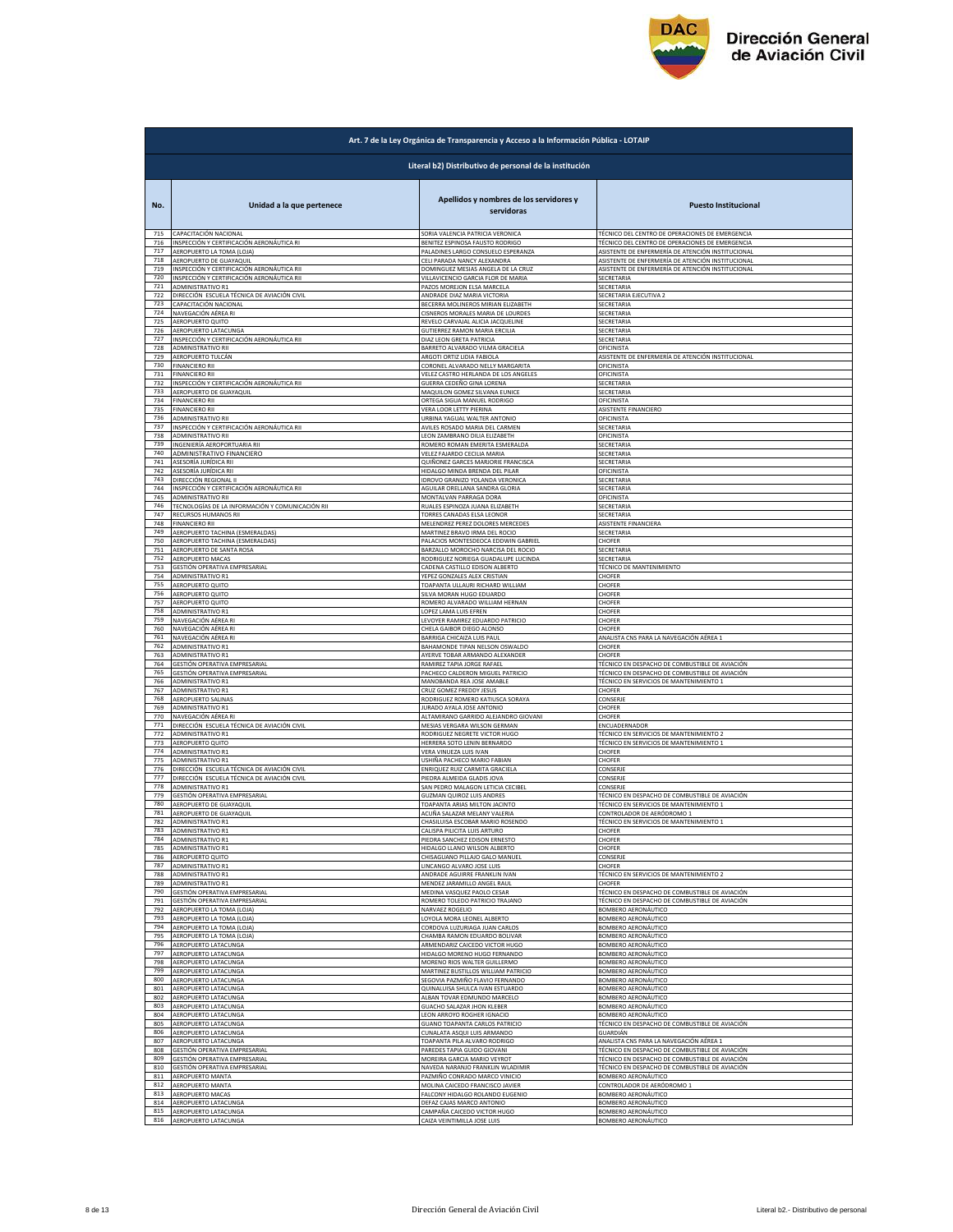

| Art. 7 de la Ley Orgánica de Transparencia y Acceso a la Información Pública - LOTAIP |                                                                    |                                                       |                                                |  |
|---------------------------------------------------------------------------------------|--------------------------------------------------------------------|-------------------------------------------------------|------------------------------------------------|--|
|                                                                                       | Literal b2) Distributivo de personal de la institución             |                                                       |                                                |  |
| No.                                                                                   | Unidad a la que pertenece                                          | Apellidos y nombres de los servidores y<br>servidoras | <b>Puesto Institucional</b>                    |  |
| 817                                                                                   | AEROPUERTO LATACUNGA                                               | LUGMANIA CALDERON MARCO ALCIDES                       | BOMBERO AERONÁUTICO                            |  |
| 818                                                                                   | AEROPUERTO LATACUNGA                                               | ANCHATIPAN NAVAS LUIS ARTURO                          | TÉCNICO EN SERVICIOS DE MANTENIMIENTO 2        |  |
| 819<br>820                                                                            | AEROPUERTO LATACUNGA                                               | <b>GUTIERREZ BONILLA HUGO PATRICIO</b>                | BOMBERO AERONÁUTICO                            |  |
| 821                                                                                   | AEROPUERTO SHELL                                                   | RUIZ SOSA MARIO VINICIO                               | BOMBERO AERONÁUTICO                            |  |
|                                                                                       | AEROPUERTO TULCÁN                                                  | VILLARREAL YANDUN JOSE LUIS                           | BOMBERO AERONÁUTICO                            |  |
| 822                                                                                   | AEROPUERTO TULCÁN                                                  | MORILLO BOLAÑOS AMILCAR EUGENIO                       | BOMBERO AERONÁUTICO                            |  |
| 823                                                                                   | AEROPUERTO TULCÁN                                                  | LIMA MEJIA SEGUNDO JOSE PEDRO                         | BOMBERO AERONÁUTICO                            |  |
| 824                                                                                   | AEROPUERTO TULCÁN                                                  | DEL HIERRO ORTEGA GALO GERMAN                         | BOMBERO AERONÁUTICO                            |  |
| 825                                                                                   | AEROPUERTO TULCÁN                                                  | MARTINEZ GUZMAN MANUEL MESIAS                         | CHOFER                                         |  |
| 826                                                                                   | AEROPUERTO TULCÁN                                                  | CHUGA VILLARREAL WILSON ALFREDO                       | CHOFER                                         |  |
| 827                                                                                   | AEROPUERTO TULCÁN                                                  | JATIVA GARCIA XAVIER FERNANDO                         | BOMBERO AERONÁUTICO                            |  |
| 828                                                                                   | AEROPUERTO CUENCA                                                  | GORDILLO GUINGLA ESTUARDO GERMAN                      | CHOFER                                         |  |
| 829                                                                                   | AEROPUERTO LA TOMA (LOJA)                                          | SALTOS MOYANO BENJAMIN AURELIO                        | CHOFER                                         |  |
| 830                                                                                   | AEROPUERTO CUENCA                                                  | CHIMBO GRANDA SERGIO ANTONIO                          | CHOFER                                         |  |
| 831                                                                                   | AEROPUERTO MANTA                                                   | VIVANCO CALVA JORGE ALFREDO                           | <b>BOMBERO AERONÁUTICO</b>                     |  |
| 832                                                                                   | AEROPUERTO LA TOMA (LOJA)                                          | UCHUARI CAJILIMA MARIO BALTAZAR                       | BOMBERO AERONÁUTICO                            |  |
| 833                                                                                   | AEROPUERTO MANTA                                                   | SANDOVAL LOPEZ OSCAR ALFREDO                          | BOMBERO AERONÁUTICO                            |  |
| 834                                                                                   | AEROPUERTO QUITO                                                   | IZA VIERA LEOPOLDO FERNANDO                           | BOMBERO AERONÁUTICO                            |  |
| 835                                                                                   | AEROPUERTO MANTA                                                   | CASTILLO RUEDA JUAN CARLOS                            | BOMBERO AERONÁUTICO                            |  |
| 836                                                                                   | <b>AEROPUERTO MANTA</b>                                            | AGUILERA CARRILLO CARLOS MARCELO                      | <b>BOMBERO AERONÁUTICO</b>                     |  |
| 837                                                                                   | AEROPUERTO MANTA                                                   | <b>GUZMAN FREIRE STALIN BLADIMIR</b>                  | INSPECTOR DESPACHADOR DE VUELO 2               |  |
| 838                                                                                   | GESTIÓN OPERATIVA EMPRESARIAL                                      | VELIZ CASTRO JAIME JAVIER                             | TÉCNICO EN DESPACHO DE COMBUSTIBLE DE AVIACIÓN |  |
| 839                                                                                   | AEROPUERTO MANTA                                                   | SALCEDO LEON JOB GUILLERMO                            | CHOFER                                         |  |
| 840                                                                                   | GESTIÓN OPERATIVA EMPRESARIAL                                      | QUIÑONEZ CORTEZ JUAN CARLOS                           | TÉCNICO EN DESPACHO DE COMBUSTIBLE DE AVIACIÓN |  |
| 841                                                                                   | AEROPUERTO MANTA                                                   | CHAVEZ NEVAREZ DINO RODOLFO AUGUSTO                   | BOMBERO AERONÁUTICO                            |  |
| 842                                                                                   | AEROPUERTO SAN VICENTE                                             | MOREIRA ANDRADE RAMON AMANDO                          | CHOFER                                         |  |
| 843                                                                                   | GESTIÓN OPERATIVA EMPRESARIAL                                      | HERNANDEZ ZAMBRANO MARIO HONORIO                      | TÉCNICO EN DESPACHO DE COMBUSTIBLE DE AVIACIÓN |  |
| 844                                                                                   | <b>AEROPUERTO MANTA</b>                                            | INTRIAGO TORRES JUAN EFREN                            | BOMBERO AERONÁUTICO                            |  |
| 845                                                                                   | AEROPUERTO MANTA                                                   | CHAVEZ VASQUEZ MANUEL ABELARDO                        | BOMBERO AERONÁUTICO                            |  |
| 846                                                                                   | AEROPUERTO SAN VICENTE                                             | QUIROZ BARRETO JOSE ANTONIO                           | BOMBERO AERONÁUTICO                            |  |
| 847                                                                                   | AEROPUERTO MANTA                                                   | SALAZAR TELLO ANGEL JESUS                             | TÉCNICO EN SERVICIOS DE MANTENIMIENTO 1        |  |
| 848                                                                                   | <b>GESTIÓN OPERATIVA EMPRESARIAL</b>                               | LOPEZ MOREIRA JOSE SANTIAGO                           | TÉCNICO EN DESPACHO DE COMBUSTIBLE DE AVIACIÓN |  |
| 849                                                                                   | ADMINISTRATIVO RII                                                 | NIETO HENRIQUEZ HECTOR AGUSTIN                        | CHOFER                                         |  |
| 850                                                                                   | NAVEGACIÓN AÉREA RII                                               | LOZA QUIZPE JACINTO ARMANDO                           | CHOFER                                         |  |
| 851                                                                                   | ADMINISTRATIVO RII                                                 | CARPIO SANCHEZ LUIS OMAR                              | CHOFER                                         |  |
| 852                                                                                   | AEROPUERTO DE GUAYAQUIL                                            | CAJAS SILVA GONZALO VINICIO                           | TÉCNICO EN SERVICIOS DE MANTENIMIENTO 1        |  |
| 853                                                                                   | NAVEGACIÓN AÉREA RII                                               | QUIMIS INDACOCHEA FREDDY NARCISO                      | CHOFER                                         |  |
| 854                                                                                   | AEROPUERTO DE GUAYAQUIL                                            | ESPINOZA ROMERO JOSE BOLIVAR                          | CHOFER                                         |  |
| 855                                                                                   | AEROPUERTO DE GUAYAQUIL                                            | CAICEDO DE LA CRUZ RIGOBERTO JAVIER                   | TÉCNICO EN SERVICIOS DE MANTENIMIENTO 2        |  |
| 856                                                                                   | AEROPUERTO DE GUAYAQUIL                                            | VEGA PIGUAVE ENRIQUE YARI                             | TÉCNICO EN SERVICIOS DE MANTENIMIENTO 1        |  |
| 857                                                                                   | INSPECCIÓN Y CERTIFICACIÓN AERONÁUTICA RII                         | ZUÑIGA ROSAS MANUEL EDUARDO                           | INTENDENTE INSPECTOR PILOTO DE CONTROL         |  |
| 858                                                                                   | INSPECCIÓN Y CERTIFICACIÓN AERONÁUTICA RII                         | BASTIDAS CHAMORRO RICARDO SECUNDINO                   | INTENDENTE INSPECTOR PILOTO DE CONTROL         |  |
| 859                                                                                   | NAVEGACIÓN AÉREA RII                                               | BAÑOS ALVARADO SEGUNDO GILBERTO                       | CHOFER                                         |  |
| 860                                                                                   | COMERCIALIZACIÓN ESPACIOS AEROPORTUARIOS E INMUEBLES RII           | SEGOVIA BONILLA CARLOS ALEJANDRO                      | ANALISTA DE COMERCIALIZACIÓN 1                 |  |
| 861                                                                                   | COMERCIALIZACIÓN ESPACIOS AEROPORTUARIOS E INMUEBLES RII           | JUNCO NOBOA MARIA CRISTINA                            | ASISTENTE DE INGENIERÍA AEROPORTUARIA          |  |
| 862                                                                                   | AEROPUERTO DE SANTA ROSA                                           | CERVANTES ENGRACIA JULIO AUGUSTO                      | BOMBERO AERONÁUTICO                            |  |
| 863                                                                                   | RECURSOS HUMANOS RII                                               | HIDALGO MINDA LUIS ALBERTO                            | CONSERJE                                       |  |
| 864                                                                                   | AEROPUERTO DE GUAYAQUIL                                            | AVILES SUAREZ JOHN WILLIAN                            | TÉCNICO EN SERVICIOS DE MANTENIMIENTO 1        |  |
| 865                                                                                   | NAVEGACIÓN AÉREA RII                                               | BUENO VILLACIS FRANCISCO JAVIER                       | CHOFER                                         |  |
| 866                                                                                   | ADMINISTRATIVO RII                                                 | CABANILLA GOMEZ LUIS ENRIQUE                          | <b>CHOFER</b>                                  |  |
| 867                                                                                   | AEROPUERTO DE GUAYAQUIL                                            | FRANCO VICUÑA CESAR ERNESTO                           | TÉCNICO EN SERVICIOS DE MANTENIMIENTO 1        |  |
| 868                                                                                   | ADMINISTRATIVO RII                                                 | ASTUDILLO VILLACIS FREDI ELIECEF                      | CHOFER                                         |  |
| 869                                                                                   | <b>FINANCIERO RII</b>                                              | RAMIREZ ALCIVAR IVAN GIOVANNI                         | CONSERJE                                       |  |
| 870                                                                                   | NAVEGACIÓN AÉREA RI                                                | AYALA PUNIN LENIN MARCEL                              | INSPECTOR DE NAVEGACIÓN AÉREA CNS              |  |
| 871                                                                                   | AEROPUERTO DE GUAYAQUIL                                            | BARRENO PARRA RAMON EDELBERTO                         | <b>GUARDIÁN</b>                                |  |
| 872                                                                                   | ADMINISTRATIVO RII                                                 | PACHECO MOSQUERA COLON ELIAS                          | TÉCNICO EN SERVICIOS DE MANTENIMIENTO 1        |  |
| 873                                                                                   | AEROPUERTO DE GUAYAQUIL                                            | VILLACIS MORA RODRIGO WILFRIDO                        | CHOFER                                         |  |
| 874                                                                                   | AEROPUERTO DE SANTA ROSA                                           | VIVANCO ESPINOZA ALEXANDER EFREN                      | BOMBERO AERONÁUTICO                            |  |
| 875                                                                                   | SEGURIDAD Y PREVENCIÓN AERONÁUTICA RII                             | MONTEROS ESPINOZA PORFIRIO ISAAO                      | BOMBERO AERONÁUTICO                            |  |
| 876                                                                                   | AEROPUERTO DE GUAYAQUIL                                            | MEDINA YAGUAL WILSON GIOVANNI                         | TÉCNICO EN SERVICIOS DE MANTENIMIENTO 2        |  |
| 877                                                                                   | AEROPUERTO DE GUAYAQUIL                                            | RAMOS BARBA ROGELIO RAMIRO                            | TÉCNICO EN SERVICIOS DE MANTENIMIENTO 2        |  |
| 878                                                                                   | AFROPUERTO DE GUAYAOUIL                                            | SALAZAR ANDACHI HEYDI ARIEL                           | ASISTENTE DE TRANSPORTE AÉREO                  |  |
| 879                                                                                   | AEROPUERTO DE GUAYAQUIL                                            | FRANCO FERRUZOLA GABRIEL FERNANDO                     | CONTROLADOR DE AERÓDROMO 1                     |  |
| 880                                                                                   | DIRECCIÓN REGIONAL II                                              | COELLO CABRERA LUIS JOHN                              | CONSERJE                                       |  |
| 881                                                                                   | ADMINISTRATIVO RII                                                 | CARABALI SANCHEZ MANUEL JESUS                         | CHOFER                                         |  |
| 882                                                                                   | RECURSOS HUMANOS RIII                                              | REYES RODAS MONICA BALBINA                            | ASISTENTE DE RECURSOS HUMANOS                  |  |
| 883                                                                                   | RECURSOS HUMANOS RIII                                              | RIOFRIO OLALLA ANITA CRISTINA                         | ANALISTA DE RECURSOS HUMANOS 1                 |  |
| 885                                                                                   | AEROPUERTO DE GUAYAQUI                                             | VINCES SANTOS STALIN IVAN                             | CHOFFE                                         |  |
| 886                                                                                   | AEROPUERTO LA TOMA (LOJA)                                          | CASTILLO CARRION DARWIN ALBERTO                       | BOMBERO AERONÁUTICO                            |  |
| 887                                                                                   | AEROPUERTO DE GUAYAQUIL                                            | ALMEIDA CASTRO JOFFRE ANTONIO                         | BOMBERO AERONÁUTICO                            |  |
| 888                                                                                   | AEROPUERTO TACHINA (ESMERALDAS)                                    | BAUTISTA VELASCO CRISTHIAN YOVANY                     | GUARDIÁN<br>BOMBERO AERONÁUTICO                |  |
| 889                                                                                   | AEROPUERTO TACHINA (ESMERALDAS)                                    | LASSO RODRIGUEZ JUAN JOSE                             | BOMBERO AERONÁUTICO                            |  |
| 890                                                                                   | AEROPUERTO TACHINA (ESMERALDAS)                                    | GARZON POZO ERICK RITCHARI                            |                                                |  |
| 891                                                                                   | AEROPUERTO TACHINA (ESMERALDAS)                                    | PARRA MORALES ALEX SANTIAGO                           | BOMBERO AERONÁUTICO                            |  |
| 892                                                                                   | AEROPUERTO TACHINA (ESMERALDAS)                                    | SIMBA DE LA CRUZ JHONN JAIRO                          | BOMBERO AERONÁUTICO                            |  |
| 893                                                                                   | GESTIÓN OPERATIVA EMPRESARIAL                                      | BUSTAMANTE YOR PAQUITO                                | TÉCNICO EN DESPACHO DE COMBUSTIBLE DE AVIACIÓN |  |
| 894                                                                                   |                                                                    | PRADO GARCIA DAVID BALDEMAR                           | CHOFER                                         |  |
| 895                                                                                   | AEROPUERTO TACHINA (ESMERALDAS)<br>AEROPUERTO TACHINA (ESMERALDAS) | CANCIO CHEME EXON CLARD                               | GUARDIÁN                                       |  |
| 896                                                                                   | AEROPUERTO MACAS                                                   | MATAMOROS ESPINOZA JOSE ALEXANDER                     | GUARDIÁN                                       |  |
| 897                                                                                   | AEROPUERTO COCA                                                    | PALADINES ALAVA JOHN ALFREDO                          | AGENTE DE SEGURIDAD DE LA AVIACIÓN             |  |
| 898                                                                                   | AEROPUERTO COCA                                                    | CHAMBA ALBERCA JAIRO JOSE                             | CONTROLADOR DE AERÓDROMO 1                     |  |
| 899                                                                                   | NAVEGACIÓN AÉREA RII                                               | PINTADO MORALES JUAN CARLOS                           | BOMBERO AERONÁUTICO                            |  |
| 900                                                                                   | AEROPUERTO DE SANTA ROSA                                           | IIMENEZ BENITEZ SEGUNDO ALEJANDRO                     | <b>BOMBERO AERONÁUTICO</b>                     |  |
| 901                                                                                   | AEROPUERTO DE SANTA ROSA                                           | LEON LOZANO ANDERSON MAX                              | BOMBERO AERONÁUTICO                            |  |
| 902                                                                                   | AEROPUERTO DE SANTA ROSA                                           | AJILA CHAPIN HUMBERTO STALIN                          | BOMBERO AERONÁUTICO                            |  |
| 903                                                                                   | AEROPUERTO DE SANTA ROSA                                           | VASQUEZ LAINES WILSON JAVIER                          | BOMBERO AERONÁUTICO                            |  |
| 904                                                                                   | SEGURIDAD Y PREVENCIÓN AERONÁUTICA RII                             | HOLGUIN SOTO EDDIE GREGORIO                           | BOMBERO AERONÁUTICO                            |  |
| 905                                                                                   | SEGURIDAD Y PREVENCIÓN AERONÁUTICA RI                              | ALOMOTO ANALUISA FREDY FABIAN                         | SUPERVISOR DE SEGURIDAD DE LA AVIACIÓN         |  |
| 906                                                                                   | AEROPUERTO DE SANTA ROSA                                           | RODAS ORELLANA ENRIQUE JONAS ALEJANDRO                | <b>BOMBERO AFRONÁLITICO</b>                    |  |
| 907                                                                                   | AEROPUERTO DE SANTA ROSA                                           | ARBOLEDA BRIONES LEOPOLDO ERNESTO                     | BOMBERO AERONÁUTICO                            |  |
| 908                                                                                   | AEROPUERTO DE SANTA ROSA                                           | URDIN SURIAGA ELDER ERMEL                             | BOMBERO AERONÁUTICO                            |  |
| 909                                                                                   | AEROPUERTO DE GUAYAQUIL                                            | HIDALGO MINDA WASHINGTON EMILIO                       | BOMBERO AERONÁUTICO                            |  |
| 910                                                                                   | AEROPUERTO COCA                                                    | TROYA GARZON NELSON VIRGILIO                          | BOMBERO AERONÁUTICO                            |  |
| 911                                                                                   | AEROPUERTO SHELL                                                   | ROMERO CONSTANTE OSCAR RODRIGO                        | BOMBERO AERONÁUTICO                            |  |
| 912                                                                                   | AEROPUERTO COCA                                                    | CONDO NOA CARLIN LIBERATO                             | GUARDIÁN                                       |  |
| 913                                                                                   | AEROPUERTO COCA                                                    | DUMAN LLIGUICHUZHCA JOSE CARLOS JULIO                 | BOMBERO AERONÁUTICO                            |  |
| 914                                                                                   | AEROPUERTO COCA                                                    | TOSCANO SANCHEZ JORGE ALEJANDRO                       | <b>BOMBERO AERONÁUTICO</b>                     |  |
| 915                                                                                   | AEROPUERTO COCA                                                    | REYES VARGAS JOSE LUIS                                | BOMBERO AERONÁUTICO                            |  |
| 916                                                                                   | AEROPUERTO COCA                                                    | DALGO UQUILLAS FAUSTO RUFINO                          | BOMBERO AERONÁUTICO                            |  |
| 917<br>918                                                                            | AEROPUERTO COCA                                                    | QUISHPE CHASIQUIZA SEGUNDO RODRIGO                    | BOMBERO AERONÁUTICO                            |  |
| 919                                                                                   | AEROPUERTO COCA                                                    | CASTRO GUERRERO SEGUNDO RENE                          | <b>BOMBERO AERONÁUTICO</b>                     |  |
|                                                                                       | AEROPUERTO COCA                                                    | LINCANGO ALVARO NELSON RODRIGO                        | BOMBERO AERONÁUTICO                            |  |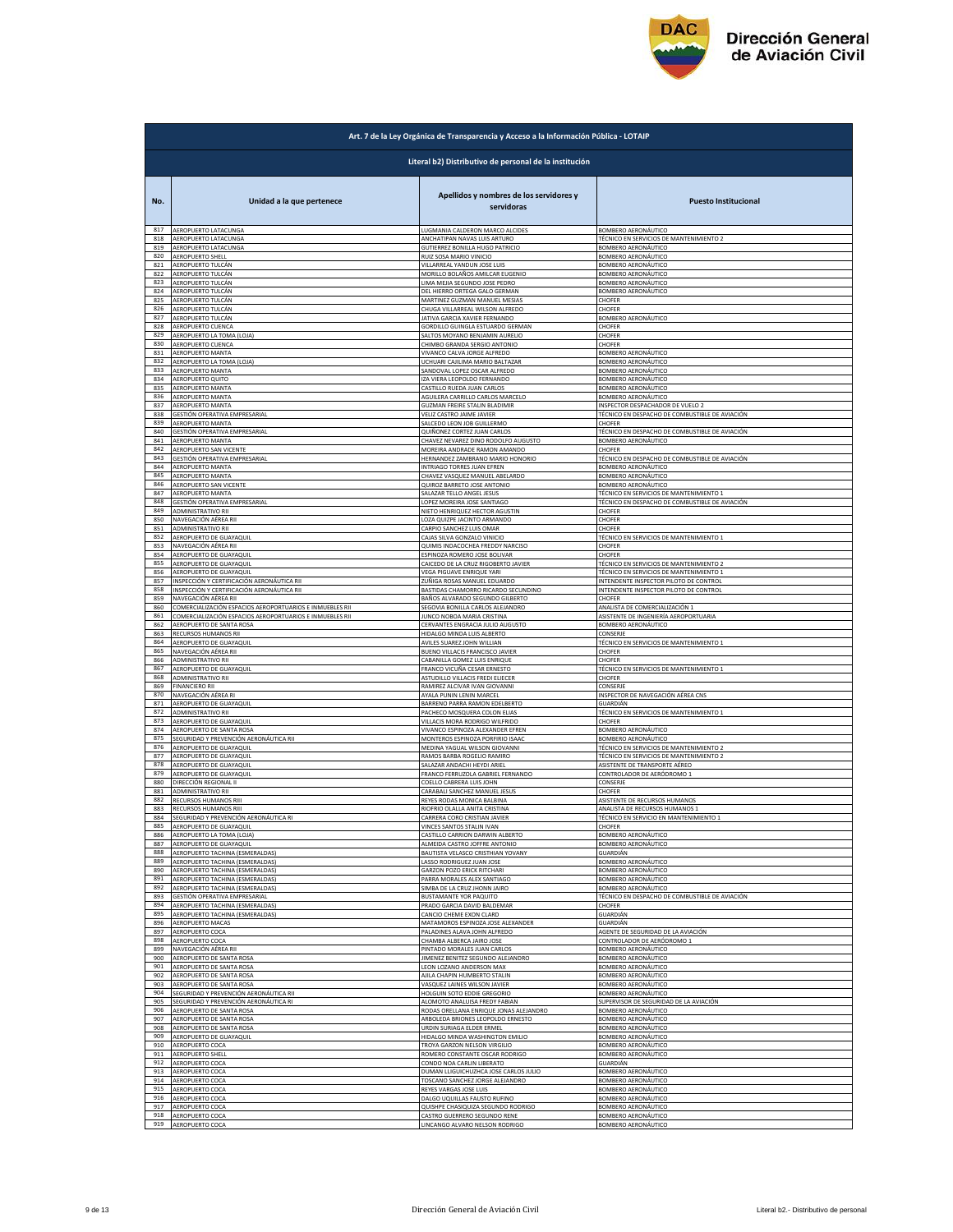

|              | Art. 7 de la Ley Orgánica de Transparencia y Acceso a la Información Pública - LOTAIP |                                                               |                                                          |  |
|--------------|---------------------------------------------------------------------------------------|---------------------------------------------------------------|----------------------------------------------------------|--|
|              | Literal b2) Distributivo de personal de la institución                                |                                                               |                                                          |  |
| No.          | Unidad a la que pertenece                                                             | Apellidos y nombres de los servidores y<br>servidoras         | <b>Puesto Institucional</b>                              |  |
| 920          | AEROPUERTO COCA                                                                       | ALEMAN CRIOLLO ALFREDO EFRAIN                                 | BOMBERO AERONÁUTICO                                      |  |
| 921          | AEROPUERTO COCA                                                                       | JIMENEZ PARDO JULIO CESAR                                     | BOMBERO AERONÁUTICO                                      |  |
| 922          | AEROPUERTO COCA                                                                       | CHASI MERA ANGEL EDUARDO                                      | AGENTE DE SEGURIDAD DE LA AVIACIÓN                       |  |
| 923          | AEROPUERTO NUEVA LOJA                                                                 | GUERRERO JIMENEZ RAMIRO GUSTAVO                               |                                                          |  |
| 924          | AEROPUERTO NUEVA LOJA                                                                 | BONE CARVAJAL HERMINIO VLADIMIR                               | BOMBERO AERONÁUTICO<br>BOMBERO AERONÁUTICO               |  |
| 925          | AEROPUERTO NUEVA LOJA                                                                 | CALDERON CHIMBO MARCO FLORENTINO                              | BOMBERO AERONÁUTICO                                      |  |
| 926          | AEROPUERTO NUEVA LOJA                                                                 | GUAMAN PAGUAY ERALDO HOMERO                                   | BOMBERO AERONÁUTICO                                      |  |
| 927          | AEROPUERTO NUEVA LOJA                                                                 | NUÑEZ SILVA DANILO AGAPITO                                    | <b>BOMBERO AERONÁUTICO</b>                               |  |
| 928          | AFROPUERTO NUEVA LOJA                                                                 | ALVARADO ALVARADO NORMAN OSWALDO                              | BOMBERO AERONÁUTICO                                      |  |
| 929          | AEROPUERTO NUEVA LOJA                                                                 | LOAYZA OCHOA JORGE VISMAR                                     | BOMBERO AERONÁUTICO                                      |  |
| 930          | AEROPUERTO NUEVA LOJA                                                                 | OÑATE LAZO CARLOS ALFREDO                                     | ANALISTA CNS PARA LA NAVEGACIÓN AÉREA 1                  |  |
| 931          | AEROPUERTO SHELL                                                                      | GAVIDIA ROBALINO MARCO VICENTE                                | BOMBERO AERONÁUTICO                                      |  |
| 932          | AEROPUERTO SHELL                                                                      | LASSO HUGO MANUEL                                             | BOMBERO AERONÁUTICO                                      |  |
| 933          | AEROPUERTO SHELL                                                                      | ORTIZ SUAREZ HECTOR GONZALO                                   | <b>SUARDIÁN</b>                                          |  |
| 934          | AEROPUERTO TENA                                                                       | GUAMAN MENDOZA POLIVIO MESIAS                                 | BOMBERO AERONÁUTICO                                      |  |
| 935          | <b>AEROPUERTO SHELL</b>                                                               | ARIAS VELASCO WILLIAN EDUARDO                                 | BOMBERO AERONÁUTICO                                      |  |
| 936          | <b>AEROPUERTO SHELL</b>                                                               | CHANCUSIG CHANCUSIG MARIO FERNANDO                            | ANALISTA CNS PARA LA NAVEGACIÓN AÉREA 1                  |  |
| 937          | AEROPUERTO LATACUNGA                                                                  | ALVAREZ MOLINA CARLOS GILBERTO                                | BOMBERO AERONÁUTICO                                      |  |
| 938          | <b>AEROPUERTO TENA</b>                                                                | MIRANDA CASTRO GALO FAVIAN                                    | BOMBERO AERONÁUTICO                                      |  |
| 939          | <b>AEROPUERTO TENA</b>                                                                | GREFA RIVADENEYRA HECTOR MARCELO                              | GUARDIÁN                                                 |  |
| 940          | AEROPUERTO MACAS                                                                      | GRANDA ALARCON RODRIGO VINICIO                                | BOMBERO AERONÁUTICO                                      |  |
| 941          | AEROPUERTO MACAS                                                                      | PALACIOS JARAMILLO GONZALO WILLAN                             | BOMBERO AERONÁUTICO                                      |  |
| 942          | AEROPUERTO MACAS                                                                      | MOLINA ESPINOZA JORGE WILFRIDO                                | BOMBERO AERONÁUTICO                                      |  |
| 943          | AEROPUERTO TENA                                                                       | GAVILANES ALTAMIRANO EDISON XAVIER                            | BOMBERO AERONÁUTICO                                      |  |
| 944          | AEROPUERTO MACAS                                                                      | LASCANO FREIRE CARLOS RAUI                                    | BOMBERO AERONÁUTICO                                      |  |
| 945          | AFROPUERTO MACAS                                                                      | COZAR AGUAYO GUILLERMO RAFAEL                                 | BOMBERO AERONÁUTICO                                      |  |
| 946          | AEROPUERTO SAN CRISTÓBAL                                                              | ALVARADO CELI ANGEL BENIGNO                                   | BOMBERO AERONÁUTICO                                      |  |
| 947          | AEROPUERTO SAN CRISTÓBAL                                                              | ORTEGA SANDOVAL JHONNY PAUL                                   | BOMBERO AERONÁUTICO                                      |  |
| 948          | AEROPUERTO SAN CRISTÓBAL                                                              | PALATE SAILEMA SEGUNDO MANUEL                                 | BOMBERO AERONÁUTICO                                      |  |
| 949          | AEROPUERTO SAN CRISTÓBAL                                                              | CHAUCA PALLO CARLOS MAURICIO                                  | BOMBERO AERONÁUTICO                                      |  |
| 950          | AEROPUERTO DE ISABELA                                                                 | CONTRERAS DELGADO PEDRO JAVIER                                | <b>3OMBERO AERONÁUTICO</b>                               |  |
| 951          | AEROPUERTO DE ISABELA                                                                 | CEVALLOS LUNA ALFONSO ROBERTO                                 | BOMBERO AERONÁUTICO                                      |  |
| 952          | AEROPUERTO BALTRA                                                                     | ROMERO IBARRA IVAN AQUILES                                    | BOMBERO AERONÁUTICO                                      |  |
| 953          | ADMINISTRATIVO RIII                                                                   | LOMBEIDA VERGARA EDGAR HERNAN                                 | CHOFER                                                   |  |
| 954          | AEROPUERTO DE SANTA ROSA                                                              | STERLING HERNANDEZ ERWIN ULIANOV                              | BOMBERO AERONÁUTICO                                      |  |
| 955          | ADMINISTRATIVO R1                                                                     | CUMBAL CUICHAN BLANCA IRENE                                   | COCINERO                                                 |  |
| 956          | CALIDAD Y MEJORA CONTINUA                                                             | MALDONADO PAZMIÑO MARCIA SEMIRAMIS                            | ANALISTA DE PLANIFICACIÓN Y CALIDAD 2                    |  |
| 957          | AEROPUERTO SAN CRISTÓBAL                                                              | YANGARE TORRES ABEL DARIO                                     | AGENTE DE SEGURIDAD DE LA AVIACIÓN                       |  |
| 958          | AEROPUERTO SALINAS                                                                    | MAYORGA BERMEO DAISY LORENA                                   | AGENTE DE SEGURIDAD DE LA AVIACIÓN                       |  |
| 959          | AEROPUERTO SAN CRISTÓBAL                                                              | BUENAÑO ZAVALA HENRRY ANDRES                                  | BOMBERO AERONÁUTICO                                      |  |
| 960          | AEROPUERTO NUEVA LOJA                                                                 | TOSCANO BORJA MARCELO ANDRES                                  | <u>CONTROLADOR DE AERÓDROMO 1</u>                        |  |
| 961          | AEROPUERTO COCA                                                                       | MUÑOZ CERDA CARLOS ROBERTO                                    | CONTROLADOR DE AERÓDROMO 1                               |  |
| 962          | AEROPUERTO COCA                                                                       | ROJAS ARAUZ ELVIS VINICIO                                     | CHOFER                                                   |  |
| 963          | AEROPUERTO MACAS                                                                      | ANDINO GAVIDIA KARLA SABRINA                                  | CONTROLADOR DE AERÓDROMO 1                               |  |
| 964          | AEROPUERTO MACAS                                                                      | CANTOS BORJA DIEGO ALBERTO                                    | CONTROLADOR DE AERÓDROMO 1                               |  |
| 965          | AEROPUERTO TENA                                                                       | HARO FLORES SLENDY VANESSA                                    | ANALISTA CNS PARA LA NAVEGACIÓN AÉREA 1                  |  |
| 966          | AEROPUERTO TENA                                                                       | TOAPANTA SANTOS SHOGO XAVIER                                  | ANALISTA CNS PARA LA NAVEGACIÓN AÉREA 1                  |  |
| 967          | AEROPUERTO TENA                                                                       | CALUCHO LOPEZ RONALD ALEXANDER                                | <b>HOFER</b>                                             |  |
| 968          | TECNOLOGÍAS DE LA INFORMACIÓN Y COMUNICACIÓN RIII                                     | CARRILLO ROBALINO EULALIA XIMENA                              | ANALISTA DE TECNOLOGÍAS DE LA INFORMACIÓN 1              |  |
| 969          | AEROPUERTO TACHINA (ESMERALDAS                                                        | ZUÑIGA TAMAYO MARLON MAURICIO                                 | ANALISTA CNS PARA LA NAVEGACIÓN AÉREA :                  |  |
| 970          | COORDINACIÓN ADMINISTRATIVA                                                           | VALENCIA QUIROZ JENNY ADRIANA                                 | OFICINISTA                                               |  |
| 971          | AEROPUERTO QUITO                                                                      | BONILLA CUADRADO ALEX JAVIER                                  | ANALISTA CNS PARA LA NAVEGACIÓN AÉREA 1                  |  |
| 972          | INSPECCIÓN Y CERTIFICACIÓN AERONÁUTICA RI                                             | SANCHEZ VALLEJO NELLY FERNANDA                                | INSPECTOR AUXILIAR DE CABINA                             |  |
| 973          | AEROPUERTO QUITO                                                                      | ZAPATA NARANJO SANDRA VERONICA                                | ASISTENTE DE TRANSPORTE AÉREO                            |  |
| 974<br>975   | AEROPUERTO QUITO                                                                      | JIMENEZ RIVAS EVELYN DAYANA                                   | ASISTENTE DE TRANSPORTE AÉREO                            |  |
| 976          | AEROPUERTO QUITO                                                                      | DARQUEA REVELO MARCOS ALEXANDER                               | CONTROLADOR DE AERÓDROMO 1                               |  |
|              | AEROPUERTO QUITO                                                                      | IPIALES BUNCI DARWIN ROLANDO                                  | ANALISTA CNS PARA LA NAVEGACIÓN AÉREA 1                  |  |
| 977          | <b>ADMINISTRATIVO R1</b>                                                              | TACO TAIPE JORGE ENRIQUE                                      | GUARDIÁN                                                 |  |
| 978          | GESTIÓN OPERATIVA EMPRESARIA                                                          | CEPEDA CELA WASHINGTON FERNANDO                               | TÉCNICO EN DESPACHO DE COMBUSTIBLE DE AVIACIÓN           |  |
| 979          | GESTIÓN OPERATIVA EMPRESARIAL                                                         | MERO MERA PATRICIO ROBERTO                                    | TÉCNICO EN DESPACHO DE COMBUSTIBLE DE AVIACIÓN           |  |
| 980          | GESTIÓN OPERATIVA EMPRESARIAL                                                         | ALVAREZ SOLORZANO JAIME JAVIER                                | TÉCNICO EN DESPACHO DE COMBUSTIBLE DE AVIACIÓN           |  |
| 981          | GESTIÓN OPERATIVA EMPRESARIAL                                                         | <b>GARCIA SANCHEZ CARLOS DANIEL</b>                           | SUPERVISOR DE OPERACIONES DE COMBUSTIBLE DE AVIACIÓN     |  |
| 982          |                                                                                       | ALVARADO ROSADO KATHERINE ELIZABETH                           | OFICINISTA                                               |  |
| 983          | ADMINISTRATIVO FINANCIERO<br>AEROPUERTO DE GUAYAQUIL                                  | SEGURA ESPINOZA JANINA JUANA                                  | ANALISTA CNS PARA LA NAVEGACIÓN AÉREA 1                  |  |
| 984          | AEROPUERTO DE GUAYAQUIL                                                               | WBRASLERS ENDARA AARON DAMIA!                                 | ANALISTA CNS PARA LA NAVEGACIÓN AÉREA :                  |  |
| 985          | AEROPUERTO DE GUAYAQUIL                                                               | RUGEL ANCHUNDIA MARIA MAGDALENA                               | ANALISTA CNS PARA LA NAVEGACIÓN AÉREA 1                  |  |
| 986          | AEROPUERTO DE GUAYAQUIL                                                               | BARAHONA VEGA PLACIDO JESUS                                   | SUPERVISOR DE SEGURIDAD DE LA AVIACIÓN                   |  |
| 987          | AFROPUERTO DE GUAYAOUIL                                                               | <b>ITURRALDE GARCIA PAULINA ANDREA</b>                        | INSPECTOR DE AERÓDROMO                                   |  |
| 989          | 988 AEROPUERTO SALINAS                                                                | SALAZAR BEJEGUEN LUIS ENRIQUE                                 | TÉCNICO EN SERVICIOS AERONÁUTICOS                        |  |
| 990          | AEROPUERTO SALINAS                                                                    | TIPANTIZA PATIÑO ARMANDO ALIPIO                               | TÉCNICO EN SERVICIOS AERONÁUTICOS                        |  |
|              | ADMINISTRATIVO FINANCIERO                                                             | VILLON CASTRO PATRICIO ALFREDO                                | ASISTENTE FINANCIERO                                     |  |
| 991          | FINANCIERO RII                                                                        | VILLAVICENCIO PALMA JULIA DEL CARMEN                          | ANALISTA FINANCIERO 1                                    |  |
| 992          | AEROPUERTO SAN CRISTÓBAL                                                              | SANTANA SANCHEZ LUIS ARMANDO                                  | AGENTE DE SEGURIDAD DE LA AVIACIÓN                       |  |
| 993          | NAVEGACIÓN AÉREA RI                                                                   | BUENAÑO OROZCO SANDRA CECILIA                                 | ANALISTA EN COMUNICACIONES AFS                           |  |
| 994          | AEROPUERTO CUENCA                                                                     | <b>GUILLEN IGLESIAS BYRON GUSTAVO</b>                         | SUPERVISOR DE SEGURIDAD DE LA AVIACIÓN                   |  |
| 995          | <b>AEROPUERTO CUENCA</b>                                                              | BONILLA YUCAILLA DIEGO FERNANDO                               | CONTROLADOR DE AERÓDROMO 1                               |  |
| 996          | AEROPUERTO CUENCA                                                                     | ROMERO INGA MARIA FERNANDA                                    | ASISTENTE DE TRANSPORTE AÉREO                            |  |
| 997          | AEROPUERTO CUENCA                                                                     | BERNAL PULLA VERONICA ALEXANDRA                               | OFICINISTA                                               |  |
| 998          | <b>GESTIÓN OPERATIVA EMPRESARIAL</b>                                                  | ZARUMA HEREDIA SEGUNDO                                        | TÉCNICO EN DESPACHO DE COMBUSTIBLE DE AVIACIÓN           |  |
| 999          | AEROPUERTO LATACUNGA                                                                  | VILLALVA BARRIGA JAIME MIGUEL                                 | AGENTE DE SEGURIDAD DE LA AVIACIÓN                       |  |
| 1000         | RECURSOS HUMANOS RI                                                                   | CHICAIZA CHAUCA FELIX DE JESUS                                | <b>HOFER</b>                                             |  |
| 1001         | AEROPUERTO LATACUNGA                                                                  | CHANCUSIG CASA SEGUNDO DANIEL                                 | CHOFER                                                   |  |
| 1002<br>1003 | AEROPUERTO LATACUNGA<br>AEROPUERTO LATACUNGA                                          | <b>GUAYTA IZA EDISON FABIAN</b>                               | <b>CHOFER</b>                                            |  |
|              | 1004 AEROPUERTO LATACUNGA                                                             | ALMEIDA PASTRANO DIEGO FRANCISCO<br>ORTIZ MENA DARWIN ISRAEL  | CHOFER<br>AGENTE DE SEGURIDAD DE LA AVIACIÓN             |  |
| 1005         | AEROPUERTO SHELL                                                                      | HIDALGO MARQUEZ JOSE RAFAEL                                   | CHOFER                                                   |  |
| 1006         | AEROPUERTO LA TOMA (LOJA)                                                             | PALADINES BRAVO CESAR AUGUSTO                                 | ANALISTA CNS PARA LA NAVEGACIÓN AÉREA 1                  |  |
| 1007         | AEROPUERTO LA TOMA (LOJA)                                                             | CORDOVA CORDOVA JOSE LUIS                                     | AGENTE DE SEGURIDAD DE LA AVIACIÓN                       |  |
| 1008         | GESTIÓN OPERATIVA EMPRESARIAL                                                         | MOSQUERA ROMERO JOEL GUILLERMO                                | TÉCNICO EN DESPACHO DE COMBUSTIBLE DE AVIACIÓN           |  |
| 1009         | NAVEGACIÓN AÉREA RI                                                                   | ESTRELLA MENA JENNIFER PAULINA                                | CONTROLADOR DE AERÓDROMO 1                               |  |
| 1010         | AEROPUERTO MANTA                                                                      | ECHEVERRIA LUCERO CARLOS FERNANDO                             | CONTROLADOR DE AERÓDROMO 1                               |  |
| 1011         | <b>AEROPUERTO MANTA</b>                                                               | NOLE CURIMILMA MANUEL ENRIQUE                                 | CONTROLADOR DE AERÓDROMO 1                               |  |
| 1012         | AEROPUERTO MANTA                                                                      | ESCALANTE CODENA MIREYA ELIZABETH                             | CONTROLADOR DE AERÓDROMO 1                               |  |
| 1013         | AEROPUERTO MANTA                                                                      | MERA CAMACHO MARIA JOSE                                       | AGENTE DE SEGURIDAD DE LA AVIACIÓN                       |  |
| 1014<br>1015 | AEROPUERTO MANTA                                                                      | ANDRADE LEON DAVID FERNANDO                                   | CONTROLADOR DE AERÓDROMO 1<br>CONTROLADOR DE AERÓDROMO 1 |  |
| 1016         | NAVEGACIÓN AÉREA RI<br>AEROPUERTO TACHINA (ESMERALDAS)                                | CARDENAS AULESTIA LEONARDO ANDRES<br>MACIAS MARIN LUIS EMILIO | BOMBERO AERONÁUTICO                                      |  |
| 1017         | SESTIÓN OPERATIVA EMPRESARIAL                                                         | VANEGAS VALLE DARIO JAVIER                                    | FÉCNICO EN DESPACHO DE COMBUSTIBLE DE AVIACIÓN           |  |
| 1018         | GESTIÓN OPERATIVA EMPRESARIAL                                                         | GRANDA VALAREZO MARLON HALAIN                                 | TÉCNICO EN DESPACHO DE COMBUSTIBLE DE AVIACIÓN           |  |
| 1019         | GESTIÓN OPERATIVA EMPRESARIAL                                                         | ALARCON FLOR FABIAN ENRIQUE                                   | SUPERVISOR DE OPERACIONES DE COMBUSTIBLE DE AVIACIÓN     |  |
| 1020         | AEROPUERTO DE SANTA ROSA                                                              | CARRION LAM ANTONY JOSUE                                      | BOMBERO AERONÁUTICO                                      |  |
|              | 1021 AEROPUERTO SALINAS                                                               | MANCHENO MUÑOZ JONATHAN OMAR                                  | AGENTE DE SEGURIDAD DE LA AVIACIÓN                       |  |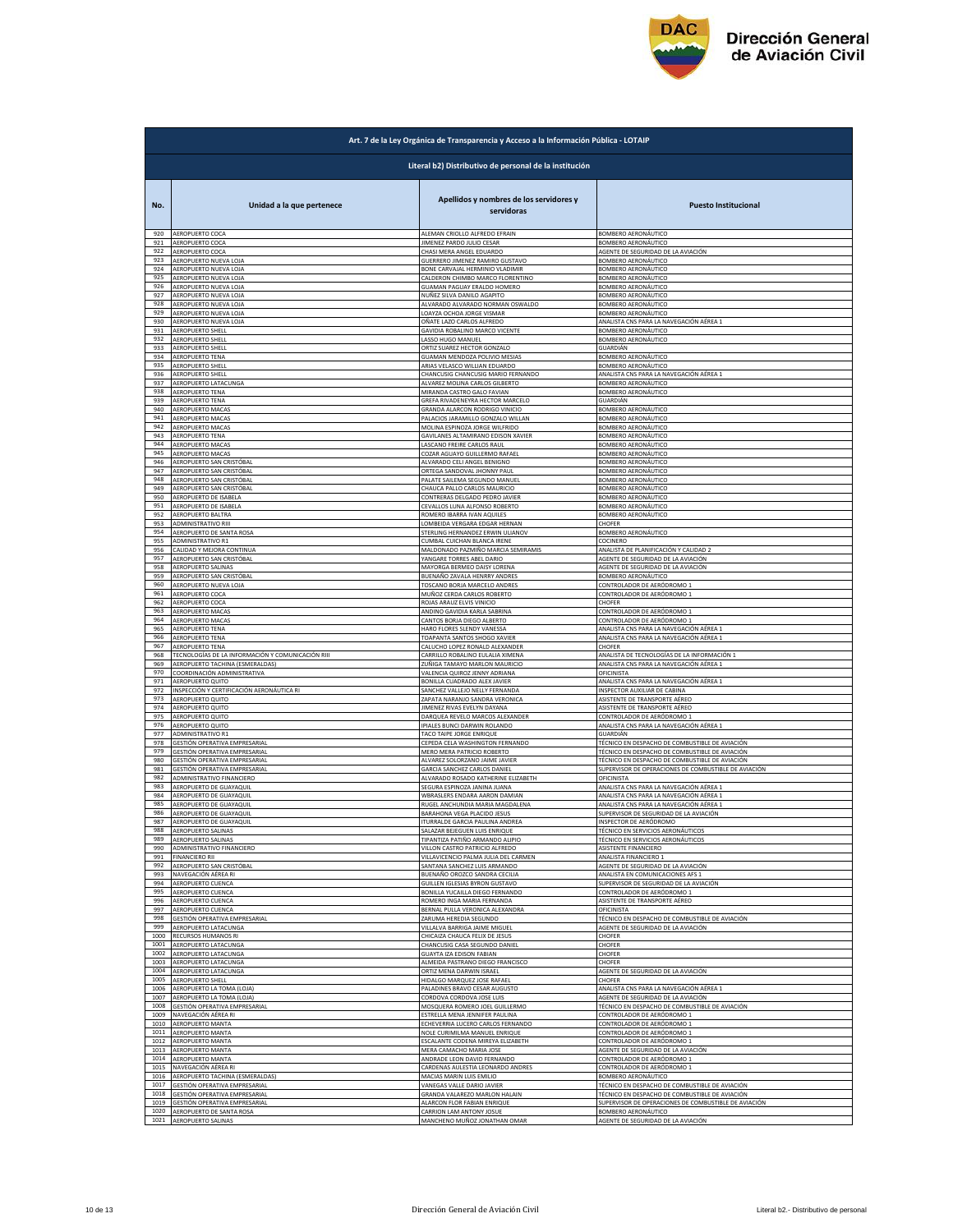

|              | Art. 7 de la Ley Orgánica de Transparencia y Acceso a la Información Pública - LOTAIP |                                                       |                                                |  |
|--------------|---------------------------------------------------------------------------------------|-------------------------------------------------------|------------------------------------------------|--|
|              | Literal b2) Distributivo de personal de la institución                                |                                                       |                                                |  |
| No.          | Unidad a la que pertenece                                                             | Apellidos y nombres de los servidores y<br>servidoras | <b>Puesto Institucional</b>                    |  |
| 1022         | AEROPUERTO DE GUAYAQUIL                                                               | PADILLA MORA GEOVANNI FRANCISCO                       | TÉCNICO CNS PARA LA NAVEGACIÓN AÉREA           |  |
| 1023         | <b>AEROPUERTO SALINAS</b>                                                             | ORRALA PITA KAREN TATIANA                             | AGENTE DE SEGURIDAD DE LA AVIACIÓN             |  |
| 1024         | AEROPUERTO COCA                                                                       | CABEZAS GUAYASAMIN LUIS DAVID                         | INSPECTOR DESPACHADOR DE VUELO 1               |  |
| 1025         | AEROPUERTO LA TOMA (LOJA)                                                             | CORDOVA VILLAVICENCIO IVONE MARGOHT                   | AGENTE DE SEGURIDAD DE LA AVIACIÓN             |  |
| 1026         | AEROPUERTO DE SANTA ROSA                                                              | CAISAGUANO USHIÑA MARCO ANTONIO                       | INSPECTOR DESPACHADOR DE VUELO 2               |  |
| 1027         | <b>AEROPUERTO DE SANTA ROSA</b>                                                       | MARCA ALEX ELADIO                                     | CONSERJE                                       |  |
| 1028         | AEROPUERTO COCA                                                                       | DULCE GRANDA EDMUNDO JAVIER                           | AGENTE DE SEGURIDAD DE LA AVIACIÓN             |  |
| 1029         | AEROPUERTO MANTA                                                                      | MORA CURIPOMA EDER DANILO                             | AGENTE DE SEGURIDAD DE LA AVIACIÓN             |  |
| 1030         | ADMINISTRATIVO RII                                                                    | ORTIZ VILLACIS EDUARDO ALBERTO                        | CONSERJE                                       |  |
| 1031         | AEROPUERTO DE SANTA ROSA                                                              | FEIJOO LOAYZA JAVIER MANRIQUE                         | BOMBERO AERONÁUTICO                            |  |
| 1032         | AEROPUERTO DE SANTA ROSA                                                              | SUAREZ QUIMI ALEX PAOLO                               | TÉCNICO CNS PARA LA NAVEGACIÓN AÉREA           |  |
| 1033         | AEROPUERTO LA TOMA (LOJA)                                                             | CORREA PARDO DARWIN DAVID                             | CHOFER                                         |  |
| 1034         | SEGURIDAD Y PREVENCIÓN AERONÁUTICA RIII                                               | PULLAS GUZMAN PAMELA MICHELLE                         | AGENTE DE SEGURIDAD DE LA AVIACIÓN             |  |
| 1035         | AEROPUERTO LA TOMA (LOJA)                                                             | VERDESOTO RODRIGUEZ MIJAIL ALEJANDRO                  | BOMBERO AERONÁUTICO                            |  |
| 1036         | AEROPUERTO LA TOMA (LOJA)                                                             | GRANDA OCAMPOS KLEVER FERNANDO                        | AGENTE DE SEGURIDAD DE LA AVIACIÓN             |  |
| 1037         | AEROPUERTO MANTA                                                                      | SANTILLAN LARA WILLIAM FERNANDO                       | CONTROLADOR DE AERÓDROMO 1                     |  |
| 1038         | NAVEGACIÓN AÉREA RI                                                                   | HIDALGO PROAÑO ORLANDO MARCELO                        | ANALISTA DE METEOROLOGÍA AERONÁUTICA :         |  |
| 1039         | CAPACITACIÓN NACIONAL                                                                 | RUIZ CHAVEZ VERONICA ALICIA                           | INSTRUCTOR TÉCNICO DE CAPACITACIÓN AERONÁUTICA |  |
| 1040         | AEROPUERTO LA TOMA (LOJA)                                                             | CORDOVA LOAIZA CESAR AUGUSTO                          | BOMBERO AERONÁUTICO                            |  |
| 1041         | GESTIÓN OPERATIVA EMPRESARIAL                                                         | PALACIOS ZABALA SAUL                                  | TÉCNICO EN DESPACHO DE COMBUSTIBLE DE AVIACIÓN |  |
| 1042         | NAVEGACIÓN AÉREA RI                                                                   | QUINGA MEZA ANGELA ELIZABETH                          | ANALISTA CNS PARA LA NAVEGACIÓN AÉREA 1        |  |
| 1043         | GESTIÓN OPERATIVA EMPRESARIAL                                                         | AREVALO GUARTATANGA JUAN EZEQUIEL                     | TÉCNICO EN DESPACHO DE COMBUSTIBLE DE AVIACIÓN |  |
| 1044         | GESTIÓN OPERATIVA EMPRESARIAL                                                         | MENDOZA CASA LUIS WASHINGTON                          | TÉCNICO EN DESPACHO DE COMBUSTIBLE DE AVIACIÓN |  |
| 1045         | GESTIÓN OPERATIVA EMPRESARIAL                                                         | CHICAIZA GUAYTA WALTER LUIS                           | TÉCNICO EN DESPACHO DE COMBUSTIBLE DE AVIACIÓN |  |
| 1046         | AEROPUERTO MANTA                                                                      | CEVALLOS PONCE JOSE EPIMENIDES                        | AGENTE DE SEGURIDAD DE LA AVIACIÓN             |  |
| 1047         | AEROPUERTO MANTA                                                                      | INTRIAGO CASANOVA RODY JOSE                           | AGENTE DE SEGURIDAD DE LA AVIACIÓN             |  |
| 1048         | AEROPUERTO DE GUAYAQUIL                                                               | AGUIRRE FREIRE OSCAR RAUL                             | CONTROLADOR DE AERÓDROMO 1                     |  |
| 1049         | AEROPUERTO DE GUAYAQUIL                                                               | PINO SOLEDISPA MARLON JAVIER                          | ANALISTA DE METEOROLOGÍA AERONÁUTICA 1         |  |
| 1050         | AEROPUERTO DE SANTA ROSA                                                              | ZAMBRANO SILVA JUAN FABRICIO                          | CONTROLADOR DE AERÓDROMO 1                     |  |
| 1051         | AEROPUERTO BALTRA                                                                     | DIAZ TORRES ROSA BEATRIZ                              | AGENTE DE SEGURIDAD DE LA AVIACIÓN             |  |
| 1052         | GESTIÓN OPERATIVA EMPRESARIAL                                                         | ENCALADA SANCHEZ RICHARD PABLO                        | TÉCNICO EN DESPACHO DE COMBUSTIBLE DE AVIACIÓN |  |
| 1053         | GESTIÓN OPERATIVA EMPRESARIAL                                                         | TOAPANTA ALMACHI VICTOR OCTAVIO                       | TÉCNICO EN DESPACHO DE COMBUSTIBLE DE AVIACIÓN |  |
| 1054         | ADMINISTRATIVO RII                                                                    | DELGADO MUÑOZ RUBEN DARIO                             | <b>CHOFER</b>                                  |  |
| 1055         | GESTIÓN OPERATIVA EMPRESARIAL                                                         | MEJIA PARRA FRANKLIN JAVIER                           | TÉCNICO EN DESPACHO DE COMBUSTIBLE DE AVIACIÓN |  |
| 1056         | GESTIÓN OPERATIVA EMPRESARIAL                                                         | RONQUILLO VARGAS DANNY COLON                          | TÉCNICO EN DESPACHO DE COMBUSTIBLE DE AVIACIÓN |  |
| 1057         | AEROPUERTO LATACUNGA                                                                  | QUIJANO ERAZO CARLOS ROBERTO                          | AGENTE DE SEGURIDAD DE LA AVIACIÓN             |  |
| 1058         | AEROPUERTO DE SANTA ROSA                                                              | ROSALES ALAÑA RONALD PATRICIO                         | CONTROLADOR DE APROXIMACIÓN NO RADAR           |  |
| 1059         | ADMINISTRATIVO R1                                                                     | CATUCUAMBA NICOLALDE FAUSTO WILIAN                    | GUARDIÁN                                       |  |
| 1060         | <b>FINANCIERO RI</b>                                                                  | VIVAS SIMBAÑA JULIO CESAR                             | ASISTENTE FINANCIERO                           |  |
| 1061         | <b>FINANCIERO RI</b>                                                                  | PROAÑO VALDOSPINOS MARIA FERNANDA                     | ANALISTA FINANCIERO 1                          |  |
| 1062         | <b>FINANCIERO RI</b>                                                                  | QUILUMBA SAMUEZA DANIEL ESTEBAN                       | ANALISTA FINANCIERO 2                          |  |
| 1063         | <b>FINANCIERO RI</b>                                                                  | ESTRELLA SILVA LUZ MARINA                             | SECRETARIA                                     |  |
| 1064         | AEROPUERTO DE GUAYAQUIL                                                               | ORTIZ TAPIA ISMAEL FERNANDO                           | CONTROLADOR DE AERÓDROMO 1                     |  |
| 1065         | NAVEGACIÓN AÉREA RI                                                                   | QUEVEDO ESPINOZA NELSON MARCELO                       | ANALISTA DE INFORMACIÓN AERONÁUTICA 1          |  |
| 1066         | AEROPUERTO TACHINA (ESMERALDAS)                                                       | CANTOS VERA CESAR AUGUSTO                             | ANALISTA CNS PARA LA NAVEGACIÓN AÉREA 1        |  |
| 1067         | AEROPUERTO TACHINA (ESMERALDAS)                                                       | BRAVO INTRIAGO DARLINTON LENIN                        | BOMBERO AERONÁUTICO                            |  |
| 1068         | AEROPUERTO TACHINA (ESMERALDAS)                                                       | PADILLA QUIÑONEZ LUIS GERARDO                         | BOMBERO AERONÁUTICO                            |  |
| 1069         | AEROPUERTO DE GUAYAQUII                                                               | SANDOVAL PUGA DAISY MABEL                             | ANALISTA DE METEOROLOGÍA AERONÁUTICA 1         |  |
| 1070         | AEROPUERTO DE GUAYAQUII                                                               | LLIGUISACA HIDALGO JORGE RICARDO                      | ANALISTA DE METEOROLOGÍA AERONÁUTICA 1         |  |
| 1071         | ADMINISTRATIVO R1                                                                     | GARZON SANDOVAL EDISON FABIAN                         | CHOFER                                         |  |
| 1072         | AEROPUERTO NUEVA LOJA                                                                 | OJEDA CANO HERNAN JORGE                               | AGENTE DE SEGURIDAD DE LA AVIACIÓN             |  |
| 1073         | AEROPUERTO COCA                                                                       | MOYA QUINATOA ARTURO JAVIER                           | AGENTE DE SEGURIDAD DE LA AVIACIÓN             |  |
| 1074         | <b>FINANCIERO RI</b>                                                                  | TAPIA LUNA TANIA LORENA                               | SECRETARIA EJECUTIVA 1                         |  |
| 1075         | AEROPUERTO SHELL                                                                      | CAMPOS NAULA MARITZA ELIZABETH                        | ANALISTA CNS PARA LA NAVEGACIÓN AÉREA 1        |  |
| 1076         | AEROPUERTO SHELL                                                                      | VALLE SUAREZ ANGEL FERNANDO                           | AGENTE DE SEGURIDAD DE LA AVIACIÓN             |  |
| 1077         | AEROPUERTO COCA                                                                       | CABEZAS MANZANO RAUL VINICIO                          | ANALISTA CNS PARA LA NAVEGACIÓN AÉREA 1        |  |
| 1078         | <b>FINANCIERO RII</b>                                                                 | ROJAS PINCAY MARIA MAGDALENA                          | ASISTENTE FINANCIERA                           |  |
| 1079         | INGENIERÍA AEROPORTUARIA RII                                                          | LOZANO SANTANA EDGAR XAVIER                           | ANALISTA DE INGENIERÍA AEROPORTUARIA 1         |  |
| 1080         | ADMINISTRATIVO RII                                                                    | VILLAGOMEZ ROCA FRANKLIN GERMAN                       | ASISTENTE DE PROVEEDURÍA                       |  |
| 1081         | RECURSOS HUMANOS RII                                                                  | NUÑEZ VACA MARLIN VANESA                              | OFICINISTA                                     |  |
| 1082         | COORDINACIÓN ADMINISTRATIVA                                                           | TOSCANO POZO PAOLA ALEJANDRA                          | ANALISTA DE RECURSOS HUMANOS 2                 |  |
| 1083         | COORDINACIÓN ADMINISTRATIVA                                                           | ULLOA VILLAVICENCIO MERLE LILIANA                     | SECRETARIA                                     |  |
| 1084         | AEROPUERTO SAN CRISTÓBAL                                                              | ESPINOZA VERA JHOVANNY FARID                          | INSPECTOR DESPACHADOR DE VUELO 1               |  |
| 1085         | AEROPUERTO QUITO                                                                      | <b>JARAMILLO MAFLA JAIME AUGUSTO</b>                  | INSPECTOR DE TRANSPORTE AÉREO                  |  |
| 1086         | AEROPUERTO QUITO                                                                      | CAICEDO MIRANDA VALERIA KATERINE                      | INSPECTOR OPERACIONES DE VUELO                 |  |
| 1087         | AEROPUERTO QUITO                                                                      | MELENDEZ SUAREZ MERCEDES CRISTINA                     | <b>SECRETARIA</b>                              |  |
| 1088         | AEROPUERTO QUITO                                                                      | GONZALEZ BRUNO JONATHAN MIGUEL                        | CONTROLADOR DE AERÓDROMO 1                     |  |
| 1089         | <b>ADMINISTRATIVO R1</b>                                                              | MUÑOZ CHISAGUANO WILMAN PATRICIO                      | CONSERJE                                       |  |
| 1090         | ADMINISTRATIVO R1                                                                     | BARAHONA LOPEZ STALIN GERMAN                          | ASISTENTE DE PROVEEDURÍA                       |  |
| 1091         | <b>ADMINISTRATIVO R1</b>                                                              | ANDRADE CARRION CARLOS ANDRES                         | CONSERJE                                       |  |
| 1092         | NAVEGACIÓN AÉREA RI                                                                   | PAREDES ATIENCIA ROBERTO CARLOS                       | ANALISTA CNS PARA LA NAVEGACIÓN AÉREA 1        |  |
| 1093<br>1094 | AEROPUERTO DE GUAYAQUIL                                                               | SEGURA LAMOTA HJALMAR PAUL                            | CONTROLADOR DE AERÓDROMO 1                     |  |
| 1095         | AEROPUERTO DE GUAYAQUIL                                                               | VASQUEZ CEVALLOS EDGAR WILMER                         | INSPECTOR DE AERÓDROMO                         |  |
|              | CAPACITACIÓN NACIONAL                                                                 | NOBOA MALDONADO MARIA GABRIELA                        | INSTRUCTOR TÉCNICO DE CAPACITACIÓN AERONÁUTICA |  |
| 1096         | <b>FINANCIERO RII</b>                                                                 | VANONI SANTOS MARIA SOL                               | ANALISTA FINANCIERO 2                          |  |
| 1097         | <b>FINANCIERO RI</b>                                                                  | ALMEIDA RUIZ ANA LUCIA                                | ANALISTA FINANCIERO 2                          |  |
| 1098<br>1099 | INGENIERÍA AEROPORTUARIA RII                                                          | MARIN MURILLO WASHINGTON LEONARDO                     | ANALISTA DE INGENIERÍA AEROPORTUARIA 1         |  |
| 1100         | INGENIERÍA AEROPORTUARIA RIII                                                         | PALACIOS OBANDO MARIA ELIZABETH                       | ANALISTA DE INGENIERÍA AEROPORTUARIA 1         |  |
|              | AEROPUERTO LATACUNGA                                                                  | TOBAR ATIAGA MARTIN GUSTAVO DE JESUS                  | INSPECTOR DESPACHADOR DE VUELO 2               |  |
| 1101         | AEROPUERTO LATACUNGA                                                                  | VASQUEZ CASTRO DARIO XAVIER                           | ANALISTA CNS PARA LA NAVEGACIÓN AÉREA 1        |  |
| 1102         | AEROPUERTO MANTA                                                                      | VILLACRES PINCAY ANGEL MARCELO                        | ANALISTA DE INFORMACIÓN AERONÁUTICA 1          |  |
| 1103         | <b>AEROPUERTO MANTA</b>                                                               | LIMA TORRES DEMETRIO WLADIMIR                         | INSPECTOR DESPACHADOR DE VUELO 2               |  |
| 1104         | AEROPUERTO MANTA                                                                      | AVEIGA VERA MARIA GABRIELA                            | ASISTENTE DE TRANSPORTE AÉREO                  |  |
| 1105         | AEROPUERTO MANTA                                                                      | LOPEZ MUÑOZ DAVID FABRICIO                            | CONTROLADOR DE AERÓDROMO 1                     |  |
| 1106         | <b>AEROPUERTO MANTA</b>                                                               | POMA COSTA JUAN PABLO                                 | CONTROLADOR DE AERÓDROMO 1                     |  |
| 1107         | <b>AEROPUERTO MANTA</b>                                                               | ROLDAN FARFAN GENNY JASMIN                            | AGENTE DE SEGURIDAD DE LA AVIACIÓN             |  |
| 1108         | AEROPUERTO DE SANTA ROSA                                                              | SARMIENTO CABANILLA RONALD JAVIER                     | ANALISTA DE METEOROLOGÍA AERONÁUTICA 1         |  |
| 1109         | AEROPUERTO NUEVA LOJA                                                                 | ANDINO GAVIDIA RICHARD PAUL                           | AGENTE DE SEGURIDAD DE LA AVIACIÓN             |  |
| 1110         | AEROPUERTO LATACUNGA                                                                  | MALDONADO ORTIZ MARCO VINICIO                         | ANALISTA CNS PARA LA NAVEGACIÓN AÉREA 1        |  |
| 1111         | RECURSOS HUMANOS RII                                                                  | GARCIA MONTESDEOCA MARIA PILAR                        | PARVULARIO DE CENTRO INFANTIL                  |  |
| 1112         | RECURSOS HUMANOS RII                                                                  | SUEVARA MENA JORGE FABRICIO                           | ANALISTA DE RECURSOS HUMANOS 1                 |  |
| 1113         | AEROPUERTO TENA                                                                       | GUZMAN GUZMAN EDWIN                                   | ANALISTA DE COMERCIALIZACIÓN 1                 |  |
| 1114         | ASESORÍA JURÍDICA RIII                                                                | CAICEDO OLIVO FAUSTO ISRAEL                           | ABOGADO 2                                      |  |
| 1115         | ASESORÍA JURÍDICA RII                                                                 | QUINDE PAREJA XIMENA CRISTINA                         | ABOGADO 3                                      |  |
| 1116         | INSPECCIÓN Y CERTIFICACIÓN AERONÁUTICA RII                                            | ANCHUNDIA GARCIA CARLOS LUIS                          | ASISTENTE DE TRANSPORTE AÉREO                  |  |
| 1117         | INSPECCIÓN Y CERTIFICACIÓN AERONÁUTICA RII                                            | GONZALEZ MORALES CHARLES EMIGDIO                      | INTENDENTE INSPECTOR PILOTO DE CONTROL         |  |
| 1118         | COORDINACIÓN ADMINISTRATIVA                                                           | SALGADO LOMAS JUANA JEANNETH                          | ASISTENTE FINANCIERO                           |  |
| 1119         | COORDINACIÓN ADMINISTRATIVA                                                           | MANJARRES NUÑEZ FAUSTO ALFONSO                        | ASISTENTE DE TECNOLOGÍAS DE LA INFORMACIÓN     |  |
| 1120         | AEROPUERTO TENA                                                                       | RIOS CASTRO ERIKA KATERINE                            | ASISTENTE DE ACTIVOS FIJOS                     |  |
| 1121         | RECURSOS HUMANOS RI                                                                   | CALVOPIÑA ANDRADE ANDREA ALEJANDRA                    | ANALISTA DE RECURSOS HUMANOS 2                 |  |
| 1122         | RECURSOS HUMANOS RI                                                                   | CARDOSO AVALOS MERY ELIZABETH                         | ANALISTA DE RECURSOS HUMANOS 1                 |  |
|              |                                                                                       |                                                       |                                                |  |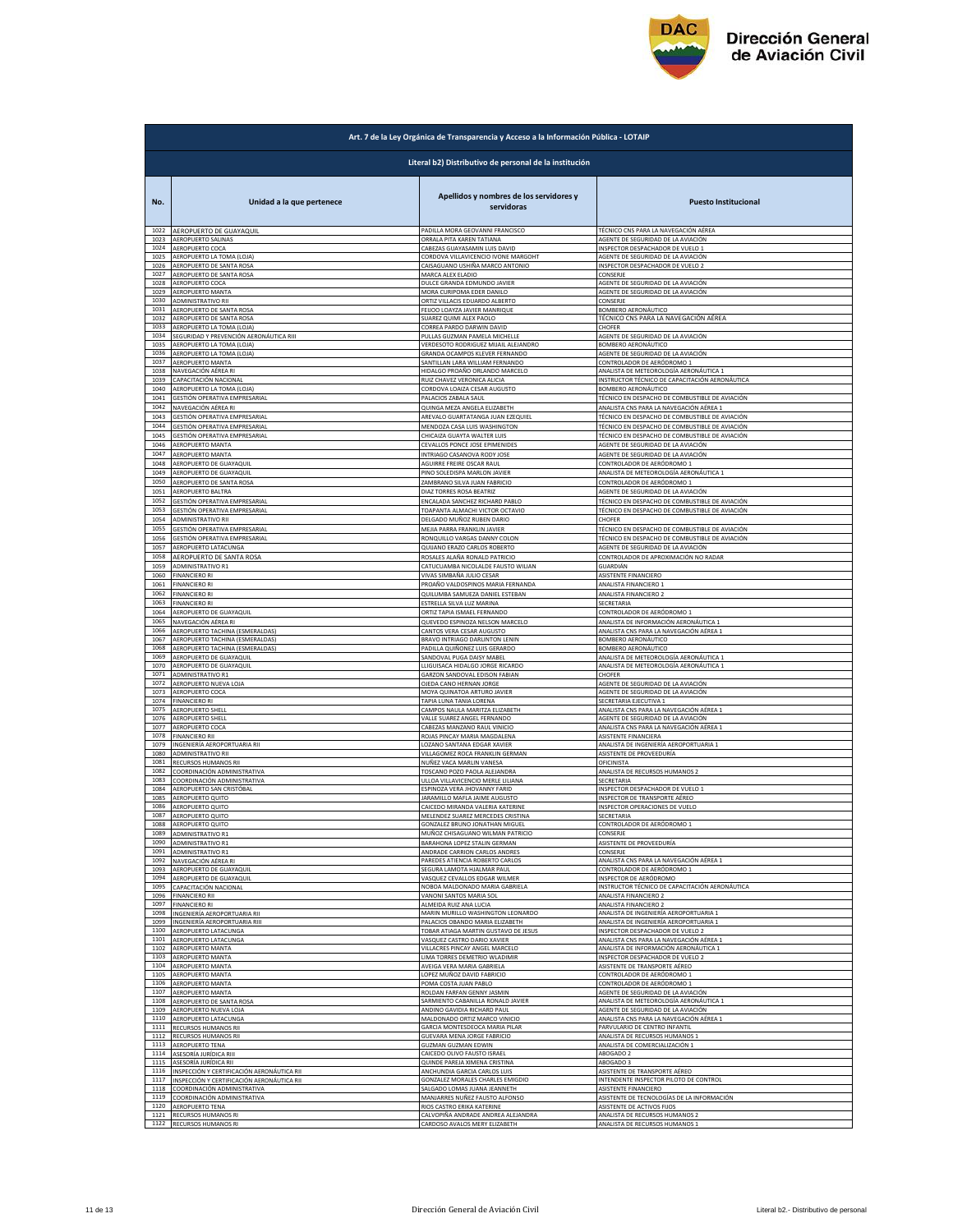

|              | Art. 7 de la Ley Orgánica de Transparencia y Acceso a la Información Pública - LOTAIP |                                                                      |                                                                               |  |
|--------------|---------------------------------------------------------------------------------------|----------------------------------------------------------------------|-------------------------------------------------------------------------------|--|
|              | Literal b2) Distributivo de personal de la institución                                |                                                                      |                                                                               |  |
| No.          | Unidad a la que pertenece                                                             | Apellidos y nombres de los servidores y<br>servidoras                | <b>Puesto Institucional</b>                                                   |  |
| 1123<br>1124 | RECURSOS HUMANOS RI                                                                   | RODRIGUEZ AMORES CARLOS FERNANDO                                     | ASISTENTE DE RECURSOS HUMANOS                                                 |  |
| 1125         | ADMINISTRATIVO RII                                                                    | ZAMBRANO MERCHAN PAMELA MILENA                                       | iUARDALMACÉN 1                                                                |  |
|              | RECURSOS HUMANOS RII                                                                  | OSORIO CORONEL MONICA ALEXANDRA                                      | ANALISTA DE RECURSOS HUMANOS 2                                                |  |
| 1126         | RECURSOS HUMANOS RII                                                                  | MORALES MARTILLO KATIUSKA ELIZABETH                                  | OFICINISTA                                                                    |  |
| 1127         | AEROPUERTO QUITC                                                                      | PEREZ TAPIA VICTOR ANDRES                                            | ONTROLADOR DE AERÓDROMO 1                                                     |  |
| 1128         | RECURSOS HUMANOS RI                                                                   | HERRERA ONTANEDA FRANCO ASDRUBAL                                     | ASISTENTE DE RECURSOS HUMANOS                                                 |  |
| 1129         | ADMINISTRATIVO R1                                                                     | FLORES LARA EDGAR ANDRES                                             | ANALISTA DE SEGUROS AERONÁUTICOS 3                                            |  |
| 1130         | AEROPUERTO QUITO<br>1131 AEROPUERTO QUITO                                             | GALVEZ DELGADO ESTEFANIA ELIZABETH                                   | INSPECTOR DESPACHADOR DE VUELO 2                                              |  |
|              |                                                                                       | ACARO LEON EDGAR PATRICIO<br><b>ASESORIAS/NIVEL DE APOYO</b>         | TÉCNICO EN SERVICIOS EN MANTENIMIENTO 1                                       |  |
| 1132         | COORDINACIÓN GENERAL ADMINISTRATIVA FINANCIERA                                        | ALMEIDA MORENO VIVIANA DEL CARMEN                                    | COORDINADOR GENERAL ADMINISTRATIVO FINANCIERO                                 |  |
| 1133         | DIRECCIÓN DE CERTIFICACIÓN DOCUMENTACIÓN Y ARCHIVO                                    | CASTRO GALVEZ SYLVIA ALEXANDRA                                       | DIRECTOR DE SECRETARIA GENERAL                                                |  |
| 1134         | DIRECCIÓN DE ASESORÍA JURÍDICA                                                        | CALVOPIÑA GARCIA CRISTINA SOFIA                                      | DIRECTOR DE ASESORÍA JURÍDICA                                                 |  |
| 1135         | DIRECCIÓN DE ASUNTOS REGULATORIOS DEL TRANSPORTE AÉREO                                | VINUEZA ARMIJOS MARLON ROBERTO                                       | DIRECTOR/A ASUNTOS REGULATORIOS DEL TRANSPORTE AÉREO                          |  |
| 1136         | DIRECCIÓN FINANCIERA                                                                  | CARRERA SALVADOR SANTIAGO ANDRES                                     | DIRECTOR FINANCIERO                                                           |  |
| 1137         | DIRECCIÓN DE ADMINISTRACIÓN DE TALENTO HUMANO                                         |                                                                      | DIRECTOR/A DE ADMINISTRACIÓN DEL TALENTO HUMANO                               |  |
| 1138         | DIRECCIÓN ADMINISTRATIVA                                                              | RON ARIAS DIEGO JAVIER<br>ANDRADE SALGADO ENRIQUE                    | DIRECTOR ADMINISTRATIVO                                                       |  |
| 1139         | DIRECCIÓN DE PLANIFICACIÓN Y CALIDAD                                                  | SANCHEZ SANCHEZ BETY MARIBEL                                         | DIRECTOR/A DE PLANIFICACIÓN Y GESTIÓN ESTRATÉGICA                             |  |
| 1140         | DIRECCIÓN DE COMUNICACIÓN SOCIAL                                                      | CHAVEZ BENAVIDES JULIA EDITH                                         | DIRECTOR DE COMUNICACIÓN SOCIAL                                               |  |
| 1141         | DIRECCIÓN DE TECNOLOGÍAS DE LA INFORMACIÓN Y COMUNICACIÓN                             | CASTRO QUINDE CARLOS OSWALDO                                         | DIRECTOR DE TECNOLOGÍAS DE INFORMACIÓN Y COMUNICACIÓN                         |  |
| 1142         | DIRECCIÓN ESCUELA TÉCNICA DE AVIACIÓN CIVIL                                           |                                                                      | DIRECTOR DE LA ESCUELA TÉCNICA DE AVIACIÓN CIVIL                              |  |
| 1143         | DIRECCIÓN DE ASESORÍA JURÍDICA                                                        | DAVILA REYES ALFONSO XAVIER<br>MURGUEYTIO NUÑEZ TOA CAROLINA         | ABOGADO 3                                                                     |  |
| 1144         | DIRECCIÓN DE ASESORÍA JURÍDICA                                                        | HUILCA COBOS RITA MILA                                               | ABOGADO 2                                                                     |  |
| 1145         | DIRECCIÓN DE ASESORÍA JURÍDICA                                                        | VALLE TORO RUTH ELIZABETH                                            | ABOGADO 2                                                                     |  |
| 1146         | DIRECCIÓN DE ASESORÍA JURÍDICA                                                        | QUIMBITA PELAEZ MAYRA ALEJANDRA                                      | ABOGADO 2                                                                     |  |
| 1147         | DIRECCIÓN DE ASESORÍA JURÍDICA                                                        | AGUILA BARRAGAN TELMO ITALO                                          | ABOGADO 2                                                                     |  |
| 1148         | DIRECCIÓN DE ASESORÍA JURÍDICA                                                        | CARRION HARO LAURA MARGARITA                                         | SECRETARIA                                                                    |  |
| 1149         | DIRECCIÓN DE ASESORÍA JURÍDICA                                                        | <u>DÑATE CUNALATA DORIS ARIANA</u>                                   | <b>BOGADO</b>                                                                 |  |
| 1150         | DIRECCIÓN DE ASESORÍA JURÍDICA                                                        | LARREA VERGARA MELINA NATHALIA                                       | ABOGADO 2                                                                     |  |
| 1151         | DIRECCIÓN DE ASESORÍA JURÍDICA<br>DIRECCIÓN DE ASESORÍA JURÍDICA                      | LANDAZURI MORALES GUILLERMO XAVIER                                   | ABOGADO 2                                                                     |  |
| 1152         | DIRECCIÓN DE ASESORÍA JURÍDICA                                                        | NIETO PALACIOS JIMENA LUCIA                                          | SECRETARIA                                                                    |  |
| 1153         |                                                                                       | HIDALGO BARQUET PRISCILLA FRANCHESKA                                 | ABOGADO 3                                                                     |  |
| 1154         | REGISTRO AERONÁUTICO                                                                  | VELOZ JIMENEZ JAIME OSWALDO                                          | REGISTRADOR AERONÁUTICO                                                       |  |
| 1155         | REGISTRO AERONÁUTICO                                                                  | <b>VALENCIA GONZALEZ CECILIA JANNETH</b>                             | ABOGADO 2                                                                     |  |
| 1156         | DIRECCIÓN DE COMUNICACIÓN SOCIAL                                                      | ROMERO PINOS MERCY MARIA                                             | PERIODISTA                                                                    |  |
| 1157         | DIRECCIÓN DE COMUNICACIÓN SOCIAL                                                      | JURADO VEGA JAVIER ALEJANDRO                                         | ASISTENTE DE PERIODISMO                                                       |  |
| 1158         | DIRECCIÓN DE COMUNICACIÓN SOCIAL                                                      | TOAPANTA TAPIA LIDIA MARGOT                                          | SECRETARIA                                                                    |  |
| 1159         | DIRECCIÓN DE COMUNICACIÓN SOCIAL                                                      | PABON GORDON ALEJANDRO FITZGERALD                                    | PERIODISTA 2                                                                  |  |
| 1160         | DIRECCIÓN DE COMUNICACIÓN SOCIAL                                                      | PALACIOS GUEVARA JOHANNA MALENA                                      | <b>ERIODISTA 2</b>                                                            |  |
| 1161         | <u>GESTIÓN DE TRÁNSITO AÉREO</u>                                                      | QUIJANO GUERRERO GINA JUDITH                                         | SECRETARIA EJECUTIVA 2                                                        |  |
| 1162         | PRESUPUESTO                                                                           | SANDOVAL HILER JORGE HERNAN                                          | ANALISTA DE PRESUPUESTO 3                                                     |  |
| 1163         | DIRECCIÓN FINANCIERA                                                                  | ANDRADE MENA XAVIER WALTER                                           | <b>TESORERO GENERAL</b>                                                       |  |
| 1164         | SEGURIDAD, BIENESTAR Y SALUD OCUPACIONAL                                              | VALLEJO CABADIANA YOLANDA DEL ROCIO                                  | TRABAJADORA SOCIAL                                                            |  |
| 1165         | DIRECCIÓN DE TECNOLOGÍAS DE LA INFORMACIÓN Y COMUNICACIÓN                             | BASANTES MEJIA ALDO FABIO                                            | ANALISTA DE TECNOLOGÍAS DE LA INFORMACIÓN 3                                   |  |
| 1166         | DIRECCIÓN DE TECNOLOGÍAS DE LA INFORMACIÓN Y COMUNICACIÓN                             | CARDENAS QUENGUAN JUAN CARLOS                                        | ANALISTA DE TECNOLOGÍAS DE LA INFORMACIÓN 1                                   |  |
| 1167         | DIRECCIÓN ADMINISTRATIVA                                                              | VILLARRUEL PONCE EDISON DANILO                                       | ANALISTA ADMINISTRATIVO 3                                                     |  |
| 1168         | CONTABILIDAD                                                                          | RUBIO MERIZALDE SANDRA DEL CARMEN                                    | ANALISTA DE ACTIVOS FIJOS 2                                                   |  |
| 1169         | <b>ABASTECIMIENTOS</b>                                                                | MORENO MACIAS RENZO MARCELO                                          | GUARDALMACÉN 1                                                                |  |
| 1170         | ABASTECIMIENTOS                                                                       | MARTINEZ VILLAGOMEZ GRACE MARGOTH                                    | <b>OFICINISTA</b>                                                             |  |
| 1171         | DIRECCIÓN DE CERTIFICACIÓN DOCUMENTACIÓN Y ARCHIVO                                    | GONZALEZ ACOSTA CAROL ESTEFANIA                                      | OFICINISTA                                                                    |  |
| 1172         | DIRECCIÓN DE CERTIFICACIÓN DOCUMENTACIÓN Y ARCHIVO                                    | ALMACHE SOLIS ANGELICA DEL ROCIO                                     | OFICINISTA                                                                    |  |
| 1173         | DIRECCIÓN DE CERTIFICACIÓN DOCUMENTACIÓN Y ARCHIVO                                    | BORJA ARAUJO ANDREA ESTEFANIA                                        | SECRETARIA                                                                    |  |
| 1174         | DIRECCIÓN DE ASESORÍA JURÍDICA                                                        | ZAMBRANO CAMPOVERDE VICENTE YOBANI                                   | <b>ABOGADO 2</b>                                                              |  |
| 1175<br>1176 | SEGURIDAD, BIENESTAR Y SALUD OCUPACIONAL                                              | VARGAS JARAMILLO FREDDY ALEJANDRO                                    | <b>INALISTA DE RECURSOS HUMANOS 2</b><br>ODONTÓLOGO DE ATENCIÓN INSTITUCIONAL |  |
| 1177         | SEGURIDAD, BIENESTAR Y SALUD OCUPACIONAL<br>SEGURIDAD, BIENESTAR Y SALUD OCUPACIONAL  | DUARTE CEDEÑO DORA PATRICIA FERNANDA<br>SALAZAR CERDA GERMAN ALBERTO | MÉDICO ESPECIALISTA DE ATENCIÓN INSTITUCIONAI                                 |  |
| 1178         | ADMINISTRACIÓN DEL TALENTO HUMANO                                                     | TORRES PIEDRA KATY PATRICIA                                          | ANALISTA DE RECURSOS HUMANOS 3                                                |  |
| 1179         | ADMINISTRACIÓN DEL TALENTO HUMANO                                                     | ALMEIDA HERRERA TANIA ALEJANDRA                                      | ANALISTA DE RECURSOS HUMANOS 2                                                |  |
| 1180         | DIRECCIÓN DE TECNOLOGÍAS DE LA INFORMACIÓN Y COMUNICACIÓN                             | CHICAIZA CHAUCA EDISON XAVIER                                        | ANALISTA DE TECNOLOGÍAS DE LA INFORMACIÓN 2                                   |  |
| 1181         | ADMINISTRACIÓN DEL TALENTO HUMANO                                                     | IJON SANCHEZ HUGO ERNESTO                                            | <b>INALISTA DE RECURSOS HUMANOS 3</b>                                         |  |
| 1182         | DIRECCIÓN DE ASESORÍA JURÍDICA                                                        | DAVALOS MOSCOSO ISABEL DE LOURDES                                    | ABOGADO 3                                                                     |  |
| 1183         | ADMINISTRACIÓN DEL TALENTO HUMANO                                                     | ESPINOZA ROMAN CARLOS MARCELO                                        | ANALISTA DE RECURSOS HUMANOS 1                                                |  |
| 1184         | DIRECCIÓN DE ASESORÍA IURÍDICA                                                        | FUENTES LUCERO JAIME ERNESTO                                         | AROGADO 1                                                                     |  |
| 1185         | DIRECCIÓN DE PLANIFICACIÓN Y CALIDAD                                                  | PADILLA JIMENEZ SILVIA ELIZABETH                                     | ANALISTA DE PLANIFICACIÓN Y CALIDAD 2                                         |  |
| 1186         | COORDINACIÓN ADMINISTRATIVA                                                           | MARTINEZ LEON CARLOS RODRIGO                                         | ANALISTA FINANCIERO 1                                                         |  |
| 1187         | DIRECCIÓN DE ASESORÍA JURÍDICA                                                        | RODRIGUEZ BERMEO MIRIAM PATRICIA                                     | ABOGADO 2                                                                     |  |
| 1188         | DIRECCIÓN DE ASESORÍA JURÍDICA                                                        | SALVADOR JARAMILLO MARGIE IVONNE                                     | ASISTENTE DE ABOGACÍA                                                         |  |
| 1189         | DIRECCIÓN DE ASESORÍA JURÍDICA                                                        | MUÑOZ PAREDES FRANKS DAVID                                           | OFICINISTA                                                                    |  |
| 1190         | DIRECCIÓN DE ASESORÍA JURÍDICA                                                        | EGAS DE LA TORRE MONICA ELIZABETH                                    | ASISTENTE                                                                     |  |
| 1191         | ADMINISTRACIÓN DEL TALENTO HUMANO                                                     | DELGADO GUDIÑO FERNANDO XAVIER                                       | ANALISTA DE RECURSOS HUMANOS 3                                                |  |
| 1192         | DIRECCIÓN DE CERTIFICACIÓN DOCUMENTACIÓN Y ARCHIVO                                    | RODRIGUEZ EGUEZ PABLO HERNANDO                                       | ANALISTA DOCUMENTACIÓN Y ARCHIVO 2                                            |  |
| 1193         | DIRECCIÓN DE CERTIFICACIÓN DOCUMENTACIÓN Y ARCHIVO                                    | EON SALAZAR SILVIA VERONICA                                          | ANALISTA DOCUMENTACIÓN Y ARCHIVO 2                                            |  |
| 1194         | DIRECCIÓN DE CERTIFICACIÓN DOCUMENTACIÓN Y ARCHIVO                                    | BENALCAZAR VIZCAINO KARLA STEFANIA                                   | <b><i><u>DFICINISTA</u></i></b>                                               |  |
| 1195         | DIRECCIÓN DE PLANIFICACIÓN Y CALIDAD                                                  | ALBUJA DELGADO HELENA ALEXANDRA                                      | ANALISTA DE PLANIFICACIÓN Y CALIDAD 2                                         |  |
| 1196         | DIRECCIÓN DE TECNOLOGÍAS DE LA INFORMACIÓN Y COMUNICACIÓN                             | VASCONEZ GRANJA LUIS IVAN                                            | ASISTENTE DE TECNOLOGÍAS DE LA INFORMACIÓN                                    |  |
| 1197         | DIRECCIÓN DE INSPECCIÓN Y CERTIFICACIÓN AERONÁUTICA                                   | VALENCIA GUERRON MIREYA CECIBEL                                      | OFICINISTA                                                                    |  |
| 1198         | DESARROLLO TÉCNICO DE RECURSOS HUMANOS                                                | TAPIA GALEAS MARCELA SOLEDAD                                         | ANALISTA DE PLANIFICACIÓN Y CALIDAD 2                                         |  |
| 1199         | ADMINISTRACIÓN DEL TALENTO HUMANO                                                     | BASTIDAS MORALES YUSETH DE LOS ANGELES                               | <b>SECRETARIA</b>                                                             |  |
| 1200         | DIRECCIÓN DE ADMINISTRACIÓN DE TALENTO HUMANO                                         | MORALES CEVALLOS JUAN CARLOS                                         | ASISTENTE DE RECURSOS HUMANOS                                                 |  |
| 1201         | SEGURIDAD, BIENESTAR Y SALUD OCUPACIONAL                                              | CASTILLO BALDEON STELLA DEL ROCIO                                    | ENFERMERA DE ATENCIÓN INSTITUCIONAL                                           |  |
| 1202         | DIRECCIÓN FINANCIERA                                                                  | CORREA LOPEZ MISHEL VERONICA                                         | ASISTENTE FINANCIERO                                                          |  |
| 1203         | DIRECCIÓN FINANCIERA                                                                  | COLOMA GALLO JOHANA ROSALIA                                          | OFICINISTA                                                                    |  |
| 1204         | DIRECCIÓN DE ADMINISTRACIÓN DE TALENTO HUMANO<br>PRESUPLIESTO                         | MONTEROS VIZCAINO ERIKA ELIZABETH                                    | ANALISTA FINANCIERO 2                                                         |  |
| 1205         | PRESUPUESTO                                                                           | CORTEZ CORTEZ NANCY PATRICIA                                         | ESPECIALISTA DE TRANSPORTE AÉREO 1                                            |  |
| 1206         |                                                                                       | PABON ANDRADE JOHANA GABRIEL                                         | ASISTENTE FINANCIERO                                                          |  |
| 1207         | <b>TESORERÍA</b>                                                                      | ESTRELLA CAMPAÑA CRISTOBAL PATRICIO                                  | RECAUDADOR                                                                    |  |
| 1208         | TESORERÍA                                                                             | ORTIZ MOSQUERA MONICA CATALINA                                       | ANALISTA FINANCIERO 2                                                         |  |
| 1209         | DIRECCIÓN DE ASESORÍA JURÍDICA                                                        | PALACIOS ZUMBA LUZ MARINA<br>MARTINEZ BARONA XIMENA MARIA            | ASISTENTE DE ABOGACÍA                                                         |  |
| 1210         | DIRECCIÓN FINANCIERA                                                                  | FONSECA VILLACIS FAUSTO PATRICIO                                     | ASISTENTE FINANCIERO                                                          |  |
| 1211         | DIRECCIÓN DE PLANIFICACIÓN Y CALIDAD                                                  |                                                                      | ANALISTA DE PLANIFICACIÓN Y CALIDAD 2                                         |  |
| 1212         | DIRECCIÓN DE PLANIFICACIÓN Y CALIDAD                                                  | GUZMAN MIÑO VERONICA DE LOURDES                                      | ASISTENTE DE PLANIFICACIÓN Y CALIDAD                                          |  |
| 1213         | DIRECCIÓN FINANCIERA                                                                  | BALAREZO POZO TARSICIO RAFAEL                                        | <b>SISTENTE DE ACTIVOS FIJOS</b>                                              |  |
| 1214         | DIRECCIÓN DE ADMINISTRACIÓN DE TALENTO HUMANO                                         | MEDRANO EZEQUIAS HERMOGENES                                          | TÉCNICO EN ARCHIVO<br>SECRETARIA                                              |  |
| 1215         | DIRECCIÓN DE CERTIFICACIÓN DOCUMENTACIÓN Y ARCHIVO                                    | SANCHEZ SANCHEZ MARY ALEXANDRA                                       | OFICINISTA                                                                    |  |
| 1216         | DIRECCIÓN DE CERTIFICACIÓN DOCUMENTACIÓN Y ARCHIVO                                    | AYALA CORONEL MARIANELA DEL ROSARIO                                  |                                                                               |  |
| 1217         | DIRECCIÓN FINANCIERA                                                                  | RAMIREZ MINCHALA LAURA LORENA                                        | SECRETARIA                                                                    |  |
| 1218         | DIRECCIÓN AUDITORIA INTERNA                                                           | CHAVES ULLOA VERONICA ELIZABETH                                      | SECRETARIA                                                                    |  |
| 1219         | DIRECCIÓN DE RELACIONES INTERNACIONALES OACI                                          | HIDALGO AZANZA GIOVANNA DEL CARMEN                                   | SECRETARIA<br>NALISTA DE RELACIONES INTERNACIONALES 3                         |  |
| 1220         | DIRECCIÓN DE RELACIONES INTERNACIONALES OACI                                          | AGUIRRE CHAVEZ VERONICA ALEXANDRA                                    | <b>CONSERJE</b>                                                               |  |
| 1221         | DESARROLLO TÉCNICO DE RECURSOS HUMANOS                                                | SALME PAREDES EMMA CECILIA                                           |                                                                               |  |
| 1222         | DIRECCIÓN DE ADMINISTRACIÓN DE TALENTO HUMANO                                         | EGUIGUREN BURNEO MARIA PAULINA                                       | SECRETARIA                                                                    |  |
| 1223         | DIRECCIÓN DE ADMINISTRACIÓN DE TALENTO HUMANO                                         | GRANJA LANAS JIMENA DEL ROCIO                                        | OFICINISTA                                                                    |  |